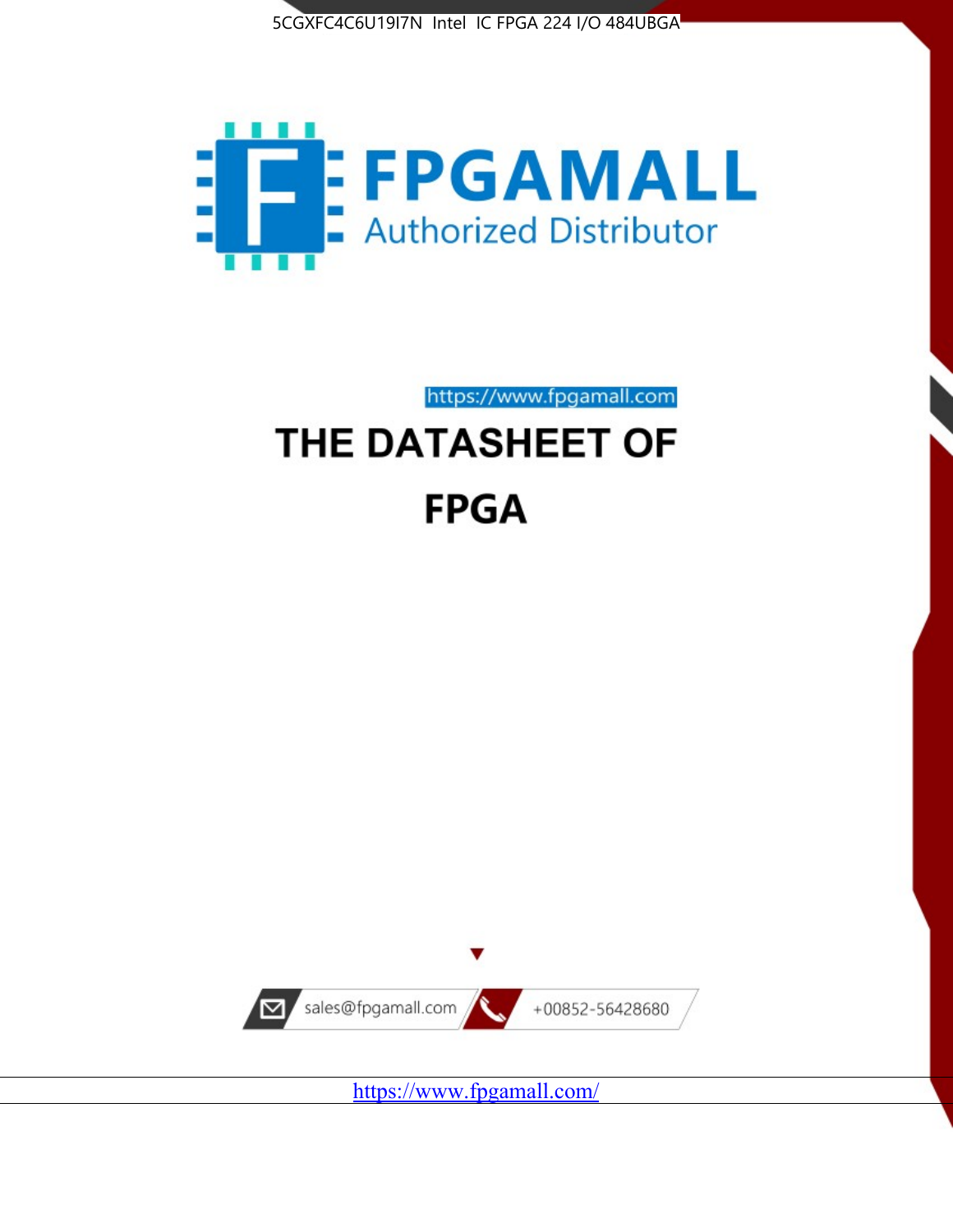5CGXFC4C6U19I7N Intel IC FPGA 224 I/O 484UBGA



# **Cyclone V Device Overview**



**CV-51001 | 2018.05.07** Latest document on the web: **[PDF](https://www.altera.com/en_US/pdfs/literature/hb/cyclone-v/cv_51001.pdf)** | **[HTML](https://www.altera.com/documentation/sam1403480548153.html)**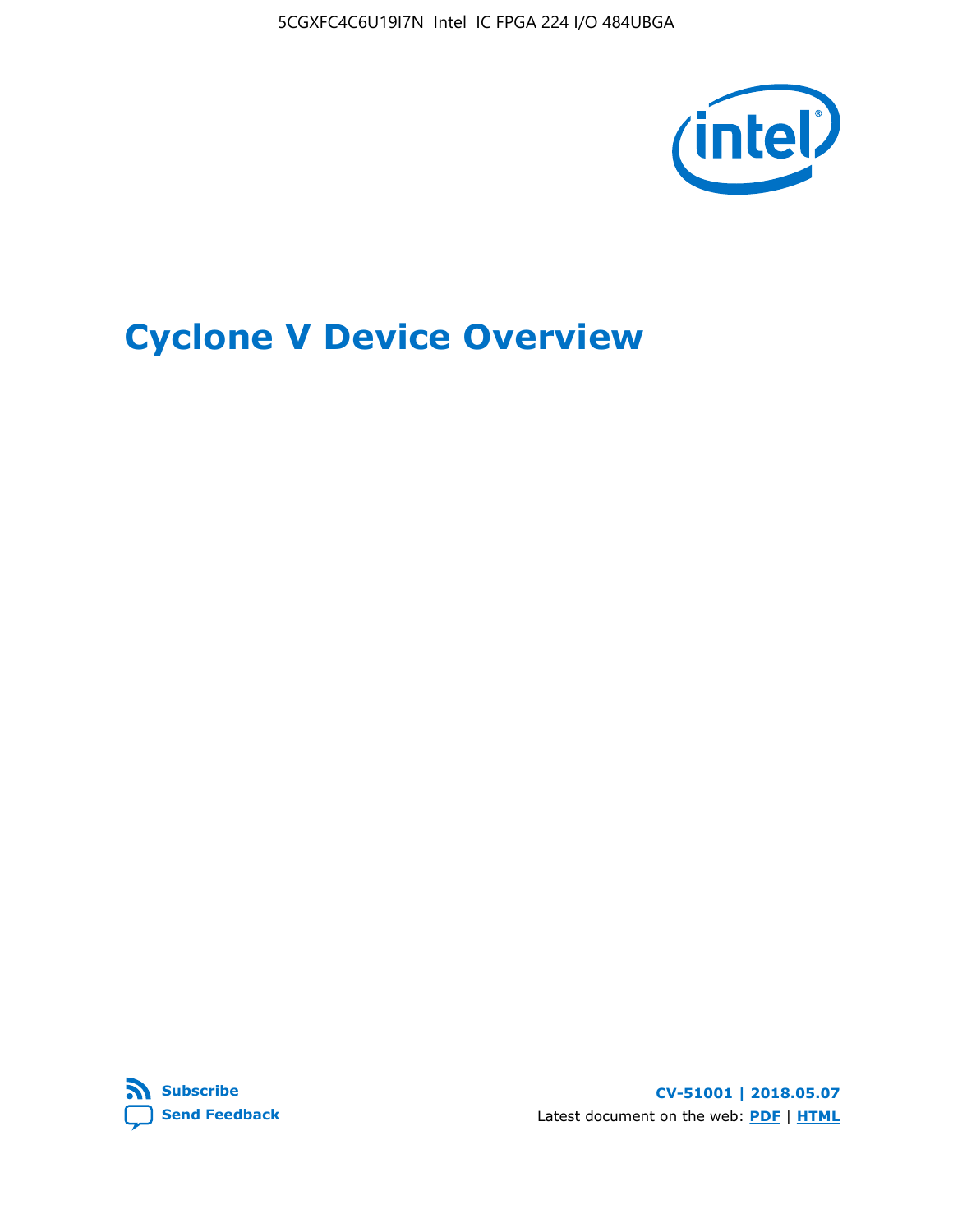

**Contents** 

# **Contents**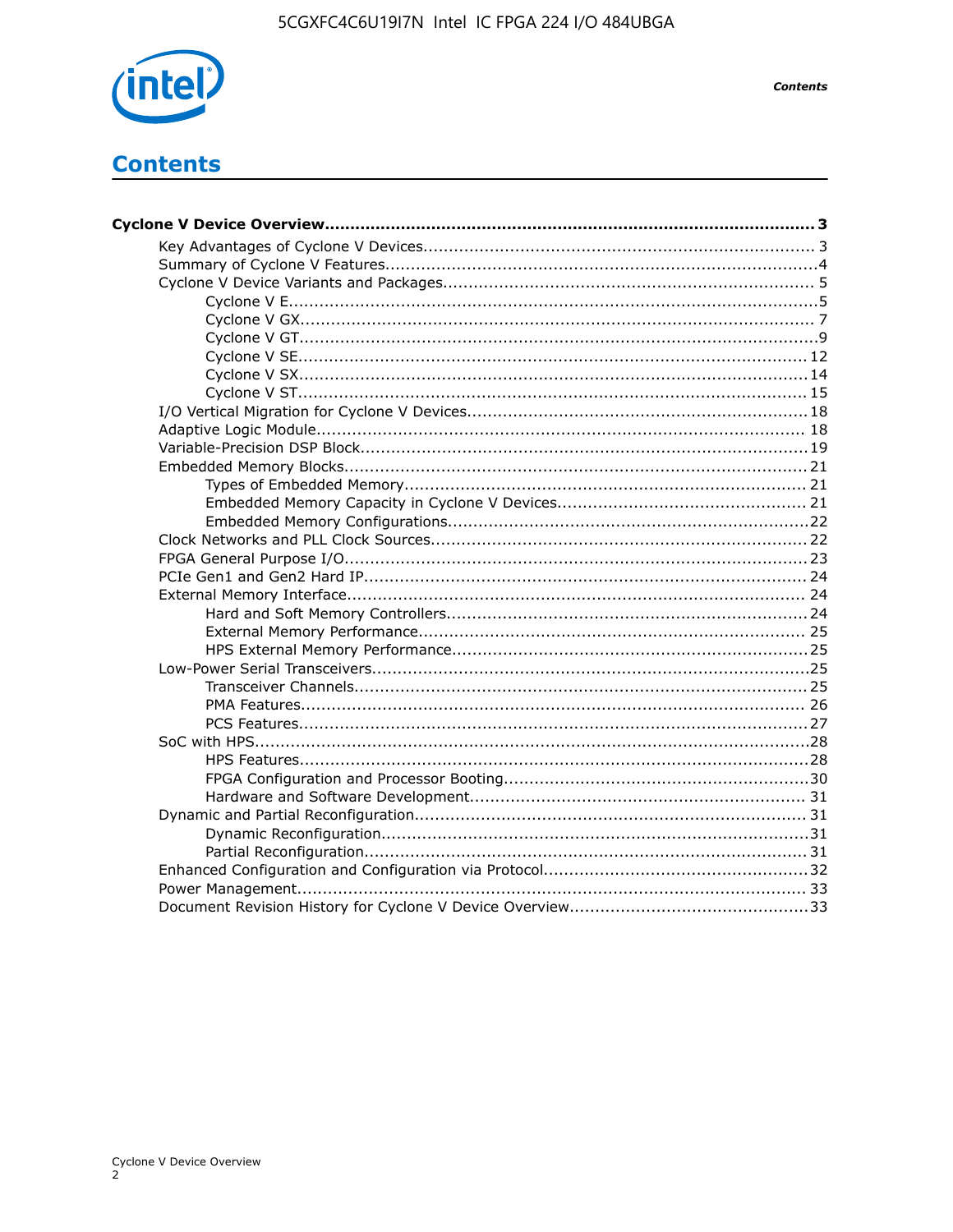

# **Cyclone V Device Overview**

The Cyclone® V devices are designed to simultaneously accommodate the shrinking power consumption, cost, and time-to-market requirements; and the increasing bandwidth requirements for high-volume and cost-sensitive applications.

Enhanced with integrated transceivers and hard memory controllers, the Cyclone V devices are suitable for applications in the industrial, wireless and wireline, military, and automotive markets.

#### **Related Information**

[Cyclone V Device Handbook: Known Issues](https://www.altera.com/support/support-resources/knowledge-base/solutions/rd12152011_347.html) Lists the planned updates to the Cyclone V Device Handbook chapters.

# **Key Advantages of Cyclone V Devices**

#### **Table 1. Key Advantages of the Cyclone V Device Family**

| <b>Advantage</b>                                                                    | <b>Supporting Feature</b>                                                                                                                                                                                                                                                    |
|-------------------------------------------------------------------------------------|------------------------------------------------------------------------------------------------------------------------------------------------------------------------------------------------------------------------------------------------------------------------------|
| Lower power consumption                                                             | Built on TSMC's 28 nm low-power (28LP) process technology and includes an<br>٠<br>abundance of hard intellectual property (IP) blocks<br>Up to 40% lower power consumption than the previous generation device<br>٠                                                          |
| Improved logic integration and<br>differentiation capabilities                      | 8-input adaptive logic module (ALM)<br>٠<br>Up to 13.59 megabits (Mb) of embedded memory<br>٠<br>Variable-precision digital signal processing (DSP) blocks<br>٠                                                                                                              |
| Increased bandwidth capacity                                                        | 3.125 gigabits per second (Gbps) and 6.144 Gbps transceivers<br>٠<br>Hard memory controllers<br>٠                                                                                                                                                                            |
| Hard processor system (HPS)<br>with integrated Arm* Cortex*-A9<br>MPCore* processor | Tight integration of a dual-core Arm Cortex-A9 MPCore processor, hard IP, and an<br>$\bullet$<br>FPGA in a single Cyclone V system-on-a-chip (SoC)<br>Supports over 128 Gbps peak bandwidth with integrated data coherency between<br>٠<br>the processor and the FPGA fabric |
| Lowest system cost                                                                  | Requires only two core voltages to operate<br>٠<br>Available in low-cost wirebond packaging<br>٠<br>Includes innovative features such as Configuration via Protocol (CvP) and partial<br>٠<br>reconfiguration                                                                |

Intel Corporation. All rights reserved. Intel, the Intel logo, Altera, Arria, Cyclone, Enpirion, MAX, Nios, Quartus and Stratix words and logos are trademarks of Intel Corporation or its subsidiaries in the U.S. and/or other countries. Intel warrants performance of its FPGA and semiconductor products to current specifications in accordance with Intel's standard warranty, but reserves the right to make changes to any products and services at any time without notice. Intel assumes no responsibility or liability arising out of the application or use of any information, product, or service described herein except as expressly agreed to in writing by Intel. Intel customers are advised to obtain the latest version of device specifications before relying on any published information and before placing orders for products or services. \*Other names and brands may be claimed as the property of others.

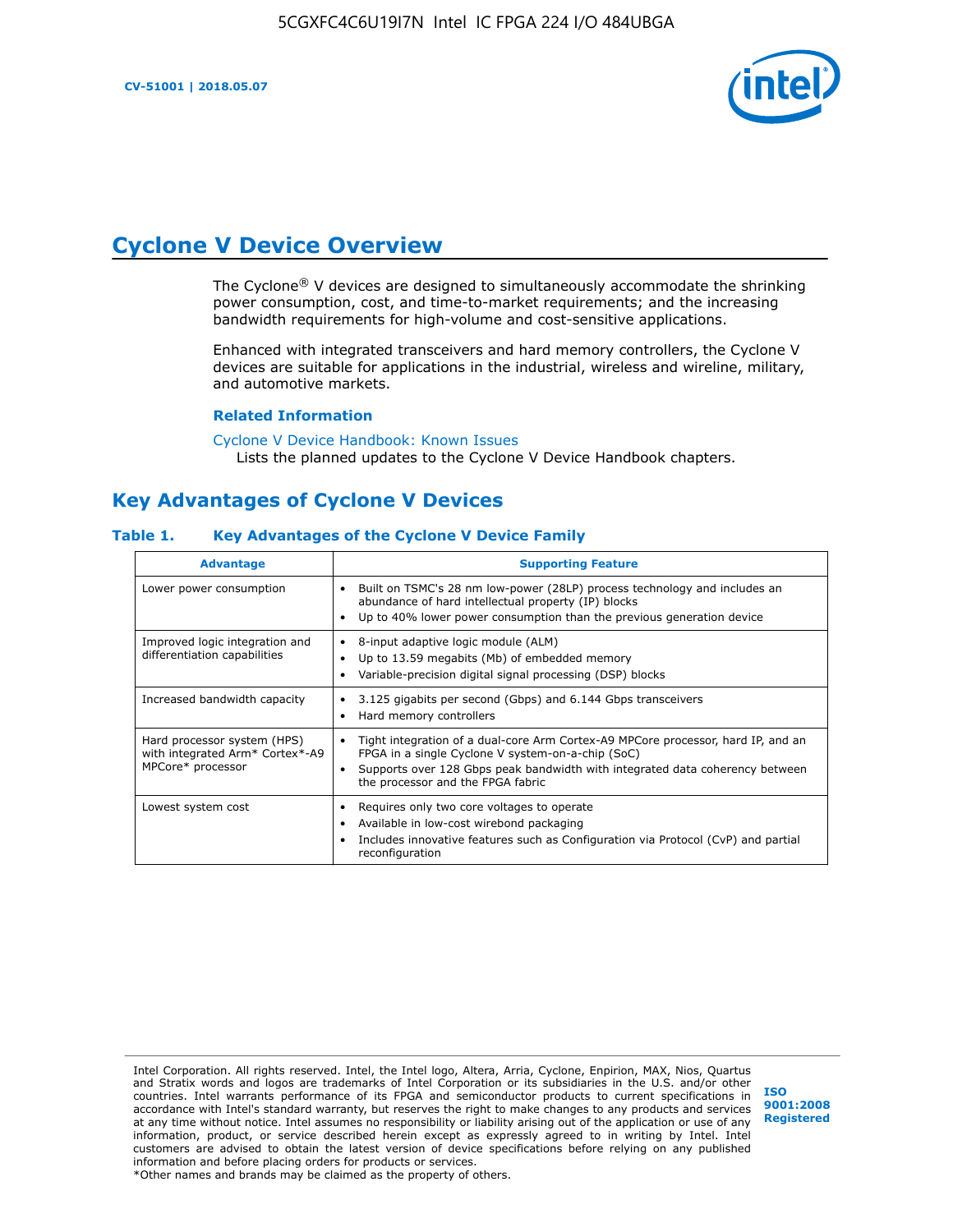

# **Summary of Cyclone V Features**

## **Table 2. Summary of Features for Cyclone V Devices**

| <b>Feature</b>                                           | <b>Description</b>                                                                                                                                                                                                                                                                                                                        |                                                                                                                                                                                                                                                                                                                                                                                                                                                                                                                                                                                                                                                                                                         |  |  |  |  |  |  |
|----------------------------------------------------------|-------------------------------------------------------------------------------------------------------------------------------------------------------------------------------------------------------------------------------------------------------------------------------------------------------------------------------------------|---------------------------------------------------------------------------------------------------------------------------------------------------------------------------------------------------------------------------------------------------------------------------------------------------------------------------------------------------------------------------------------------------------------------------------------------------------------------------------------------------------------------------------------------------------------------------------------------------------------------------------------------------------------------------------------------------------|--|--|--|--|--|--|
| Technology                                               | $\bullet$<br>1.1 V core voltage<br>$\bullet$                                                                                                                                                                                                                                                                                              | TSMC's 28-nm low-power (28LP) process technology                                                                                                                                                                                                                                                                                                                                                                                                                                                                                                                                                                                                                                                        |  |  |  |  |  |  |
| Packaging                                                | $\bullet$                                                                                                                                                                                                                                                                                                                                 | Wirebond low-halogen packages<br>Multiple device densities with compatible package footprints for seamless migration between<br>different device densities<br>RoHS-compliant and leaded $(1)$ options                                                                                                                                                                                                                                                                                                                                                                                                                                                                                                   |  |  |  |  |  |  |
| High-performance<br>FPGA fabric                          | Enhanced 8-input ALM with four registers                                                                                                                                                                                                                                                                                                  |                                                                                                                                                                                                                                                                                                                                                                                                                                                                                                                                                                                                                                                                                                         |  |  |  |  |  |  |
| Internal memory<br>blocks                                | of the ALMs as MLAB memory                                                                                                                                                                                                                                                                                                                | M10K-10-kilobits (Kb) memory blocks with soft error correction code (ECC)<br>Memory logic array block (MLAB)-640-bit distributed LUTRAM where you can use up to 25%                                                                                                                                                                                                                                                                                                                                                                                                                                                                                                                                     |  |  |  |  |  |  |
| Embedded Hard IP<br>blocks                               | Variable-precision DSP<br>Native support for up to three signal processing precision levels<br>(three $9 \times 9$ , two $18 \times 18$ , or one 27 x 27 multiplier) in the same<br>variable-precision DSP block<br>64-bit accumulator and cascade<br>Embedded internal coefficient memory<br>Preadder/subtractor for improved efficiency |                                                                                                                                                                                                                                                                                                                                                                                                                                                                                                                                                                                                                                                                                                         |  |  |  |  |  |  |
|                                                          | Memory controller                                                                                                                                                                                                                                                                                                                         | DDR3, DDR2, and LPDDR2 with 16 and 32 bit ECC support                                                                                                                                                                                                                                                                                                                                                                                                                                                                                                                                                                                                                                                   |  |  |  |  |  |  |
|                                                          | Embedded transceiver<br>I/O                                                                                                                                                                                                                                                                                                               | PCI Express* (PCIe*) Gen2 and Gen1 (x1, x2, or x4) hard IP with<br>multifunction support, endpoint, and root port                                                                                                                                                                                                                                                                                                                                                                                                                                                                                                                                                                                       |  |  |  |  |  |  |
| Clock networks                                           | Up to 550 MHz global clock network<br>$\bullet$<br>$\bullet$                                                                                                                                                                                                                                                                              | Global, quadrant, and peripheral clock networks<br>Clock networks that are not used can be powered down to reduce dynamic power                                                                                                                                                                                                                                                                                                                                                                                                                                                                                                                                                                         |  |  |  |  |  |  |
| Phase-locked loops<br>(PLLs)                             | $\bullet$<br>Integer mode and fractional mode<br>$\bullet$                                                                                                                                                                                                                                                                                | Precision clock synthesis, clock delay compensation, and zero delay buffering (ZDB)                                                                                                                                                                                                                                                                                                                                                                                                                                                                                                                                                                                                                     |  |  |  |  |  |  |
| FPGA General-purpose<br>$I/Os$ (GPIOs)                   | $\bullet$<br>$\bullet$<br>On-chip termination (OCT)<br>$\bullet$                                                                                                                                                                                                                                                                          | 875 megabits per second (Mbps) LVDS receiver and 840 Mbps LVDS transmitter<br>400 MHz/800 Mbps external memory interface<br>3.3 V support with up to 16 mA drive strength                                                                                                                                                                                                                                                                                                                                                                                                                                                                                                                               |  |  |  |  |  |  |
| Low-power high-speed<br>serial interface                 | $\bullet$<br>$\bullet$<br>$\bullet$                                                                                                                                                                                                                                                                                                       | 614 Mbps to 6.144 Gbps integrated transceiver speed<br>Transmit pre-emphasis and receiver equalization<br>Dynamic partial reconfiguration of individual channels                                                                                                                                                                                                                                                                                                                                                                                                                                                                                                                                        |  |  |  |  |  |  |
| <b>HPS</b><br>(Cyclone V SE, SX,<br>and ST devices only) | $\bullet$<br>$\bullet$<br>interfaces<br>On-chip RAM and boot ROM                                                                                                                                                                                                                                                                          | Single or dual-core Arm Cortex-A9 MPCore processor-up to 925 MHz maximum frequency with<br>support for symmetric and asymmetric multiprocessing<br>Interface peripherals-10/100/1000 Ethernet media access control (EMAC), USB 2.0<br>On-The-GO (OTG) controller, quad serial peripheral interface (QSPI) flash controller, NAND<br>flash controller, Secure Digital/MultiMediaCard (SD/MMC) controller, UART, controller area<br>network (CAN), serial peripheral interface (SPI), I <sup>2</sup> C interface, and up to 85 HPS GPIO<br>System peripherals—general-purpose timers, watchdog timers, direct memory access (DMA)<br>controller, FPGA configuration manager, and clock and reset managers |  |  |  |  |  |  |
|                                                          |                                                                                                                                                                                                                                                                                                                                           | continued                                                                                                                                                                                                                                                                                                                                                                                                                                                                                                                                                                                                                                                                                               |  |  |  |  |  |  |

<sup>(1)</sup> Contact Intel for availability.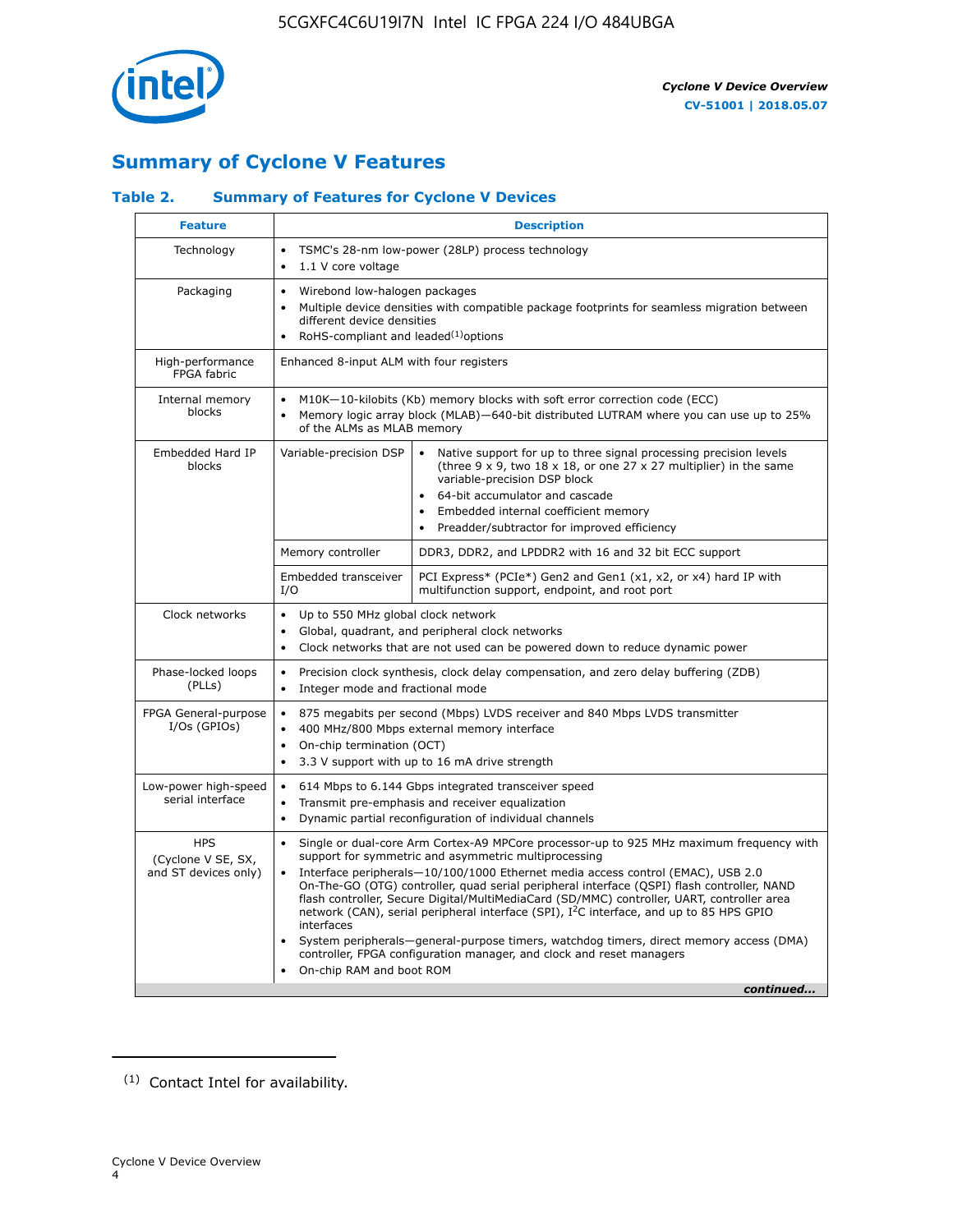

| <b>Feature</b> | <b>Description</b>                                                                                                                                                                                                                                                                                                                                                                                                           |  |  |  |  |  |  |
|----------------|------------------------------------------------------------------------------------------------------------------------------------------------------------------------------------------------------------------------------------------------------------------------------------------------------------------------------------------------------------------------------------------------------------------------------|--|--|--|--|--|--|
|                | HPS-FPGA bridges—include the FPGA-to-HPS, HPS-to-FPGA, and lightweight HPS-to-FPGA<br>bridges that allow the FPGA fabric to issue transactions to slaves in the HPS, and vice versa<br>FPGA-to-HPS SDRAM controller subsystem—provides a configurable interface to the multiport<br>front end (MPFE) of the HPS SDRAM controller<br>Arm CoreSight <sup>™</sup> JTAG debug access port, trace port, and on-chip trace storage |  |  |  |  |  |  |
| Configuration  | Tamper protection—comprehensive design protection to protect your valuable IP investments<br>Enhanced advanced encryption standard (AES) design security features<br>CvP<br>$\bullet$<br>Dynamic reconfiguration of the FPGA<br>Active serial (AS) x1 and x4, passive serial (PS), JTAG, and fast passive parallel (FPP) x8 and<br>x16 configuration options<br>Internal scrubbing (2)<br>Partial reconfiguration (3)        |  |  |  |  |  |  |

# **Cyclone V Device Variants and Packages**

#### **Table 3. Device Variants for the Cyclone V Device Family**

| <b>Variant</b> | <b>Description</b>                                                                                                      |
|----------------|-------------------------------------------------------------------------------------------------------------------------|
| Cyclone V E    | Optimized for the lowest system cost and power requirement for a wide spectrum of general logic<br>and DSP applications |
| Cyclone V GX   | Optimized for the lowest cost and power requirement for 614 Mbps to 3.125 Gbps transceiver<br>applications              |
| Cyclone V GT   | The FPGA industry's lowest cost and lowest power requirement for 6.144 Gbps transceiver<br>applications                 |
| Cyclone V SE   | SoC with integrated Arm-based HPS                                                                                       |
| Cyclone V SX   | SoC with integrated Arm-based HPS and 3.125 Gbps transceivers                                                           |
| Cyclone V ST   | SoC with integrated Arm-based HPS and 6.144 Gbps transceivers                                                           |

# **Cyclone V E**

This section provides the available options, maximum resource counts, and package plan for the Cyclone V E devices.

The information in this section is correct at the time of publication. For the latest information and to get more details, refer to the Product Selector Guide.

#### **Related Information**

[Product Selector Guide](https://www.altera.com/products/product-selector-guide.html)

Provides the latest information about Intel products.

<sup>(2)</sup> The SEU internal scrubbing feature is available for Cyclone V E, GX, SE, and SX devices with the "SC" suffix in the part number. For device availability and ordering, contact your local Intel sales representatives.

 $(3)$  The partial reconfiguration feature is available for Cyclone V E, GX, SE, and SX devices with the "SC" suffix in the part number. For device availability and ordering, contact your local Intel® sales representatives.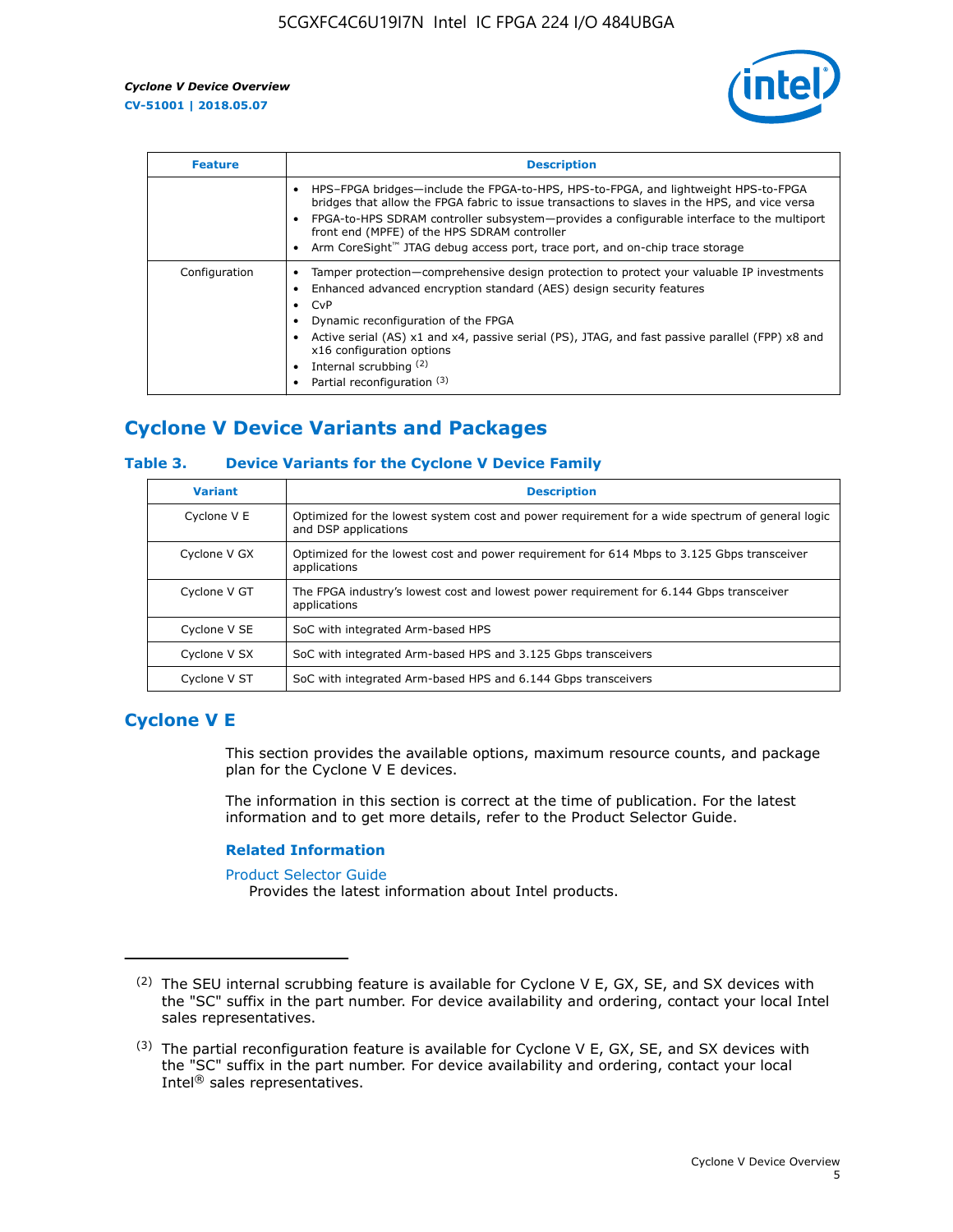



## **Available Options**

#### **Figure 1. Sample Ordering Code and Available Options for Cyclone V E Devices**

The SEU internal scrubbing feature is available for Cyclone V E, GX, SE, and SX devices with the "SC" suffix in the part number. For device availability and ordering, contact your local Intel sales representatives.



## **Maximum Resources**

#### **Table 4. Maximum Resource Counts for Cyclone V E Devices**

|                              | <b>Resource</b> | <b>Member Code</b> |                |                |                |         |  |  |
|------------------------------|-----------------|--------------------|----------------|----------------|----------------|---------|--|--|
|                              |                 | A2                 | A4             | <b>A5</b>      | <b>A7</b>      | A9      |  |  |
| Logic Elements (LE) (K)      |                 | 25                 | 49             | 77             | 150            | 301     |  |  |
| <b>ALM</b>                   |                 | 9,430              | 18,480         | 29,080         | 56,480         | 113,560 |  |  |
| Register                     |                 | 37,736             | 73,920         | 116,320        | 225,920        | 454,240 |  |  |
| Memory (Kb)                  | M10K            | 1,760              | 3,080          | 4,460          | 6,860          | 12,200  |  |  |
|                              | <b>MLAB</b>     | 196                | 303            | 424            | 836            | 1,717   |  |  |
| Variable-precision DSP Block |                 | 25                 | 66             | 150            | 156            | 342     |  |  |
| 18 x 18 Multiplier           |                 | 50                 | 132            | 300            | 312            | 684     |  |  |
| <b>PLL</b>                   |                 | 4                  | $\overline{4}$ | 6              | $\overline{7}$ | 8       |  |  |
| GPIO                         |                 | 224<br>224         |                | 240            | 480            | 480     |  |  |
| <b>LVDS</b>                  | Transmitter     | 56                 | 56             | 60             | 120            | 120     |  |  |
|                              | Receiver        | 56                 | 56             | 60             | 120            | 120     |  |  |
| Hard Memory Controller       |                 | $\mathbf{1}$       | $\mathbf{1}$   | $\overline{2}$ | $\overline{2}$ | 2       |  |  |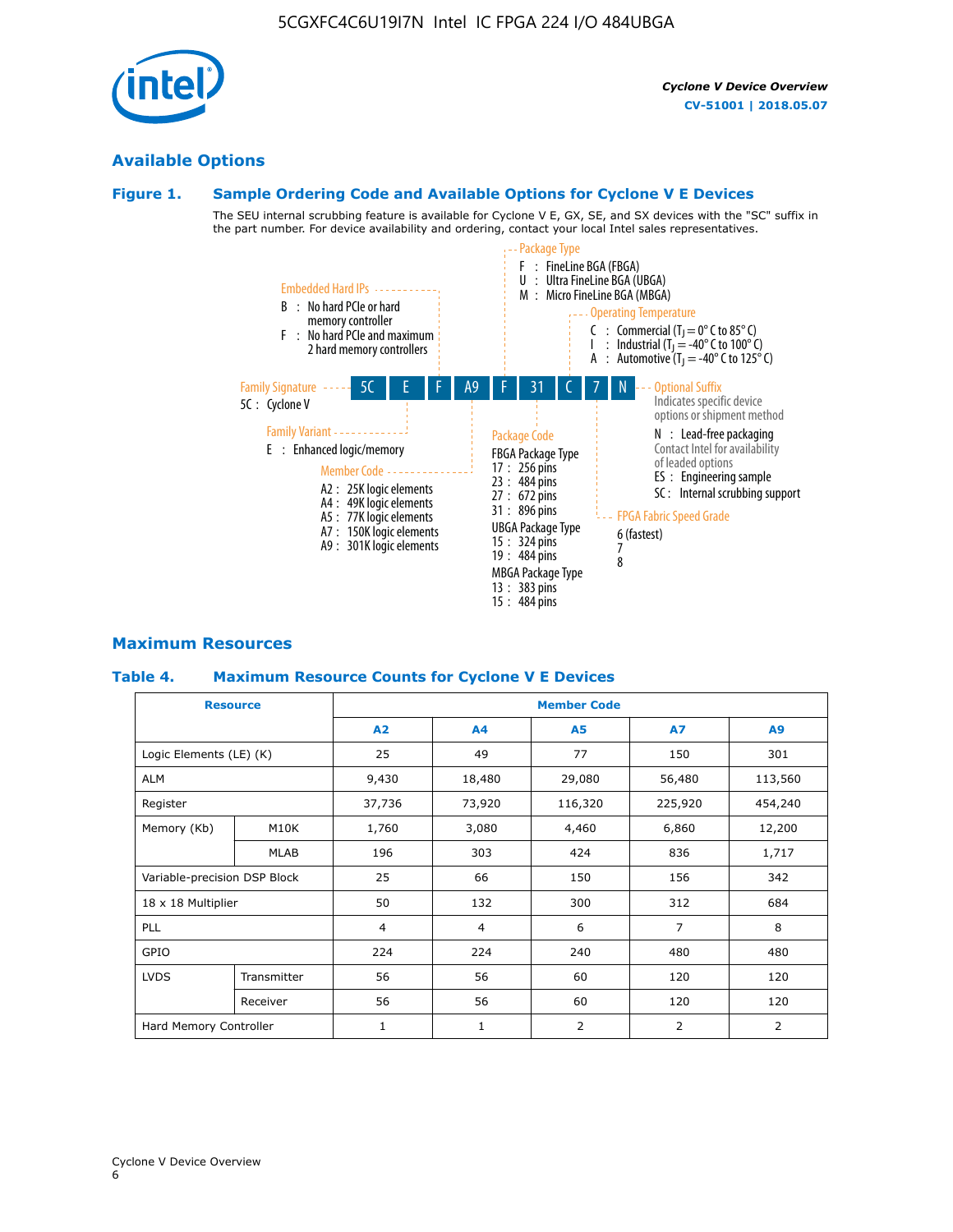

#### **Related Information**

[True LVDS Buffers in Devices, I/O Features in Cyclone V Devices](https://www.altera.com/documentation/sam1403481100977.html#sam1403480885395) Provides the number of LVDS channels in each device package.

#### **Package Plan**

#### **Table 5. Package Plan for Cyclone V E Devices**

| <b>Member</b><br><b>Code</b> | <b>M383</b><br>$(13 \text{ mm})$ | M484<br>$(15 \text{ mm})$ | <b>U324</b><br>$(15 \text{ mm})$ | <b>F256</b><br>$(17 \text{ mm})$ | <b>U484</b><br>$(19$ mm) | <b>F484</b><br>$(23$ mm $)$ | <b>F672</b><br>$(27 \text{ mm})$ | <b>F896</b><br>$(31 \text{ mm})$ |
|------------------------------|----------------------------------|---------------------------|----------------------------------|----------------------------------|--------------------------|-----------------------------|----------------------------------|----------------------------------|
|                              | <b>GPIO</b>                      | <b>GPIO</b>               | <b>GPIO</b>                      | <b>GPIO</b>                      | <b>GPIO</b>              | <b>GPIO</b>                 | <b>GPIO</b>                      | <b>GPIO</b>                      |
| A <sub>2</sub>               | 223                              |                           | 176                              | 128                              | 224                      | 224                         |                                  |                                  |
| A4                           | 223                              |                           | 176                              | 128                              | 224                      | 224                         | –                                |                                  |
| A <sub>5</sub>               | 175                              |                           |                                  |                                  | 224                      | 240                         |                                  |                                  |
| A7                           |                                  | 240                       |                                  |                                  | 240                      | 240                         | 336                              | 480                              |
| A9                           |                                  |                           |                                  |                                  | 240                      | 224                         | 336                              | 480                              |

# **Cyclone V GX**

This section provides the available options, maximum resource counts, and package plan for the Cyclone V GX devices.

The information in this section is correct at the time of publication. For the latest information and to get more details, refer to the *Product Selector Guide*.

#### **Related Information**

[Product Selector Guide](https://www.altera.com/products/product-selector-guide.html)

Provides the latest information about Intel products.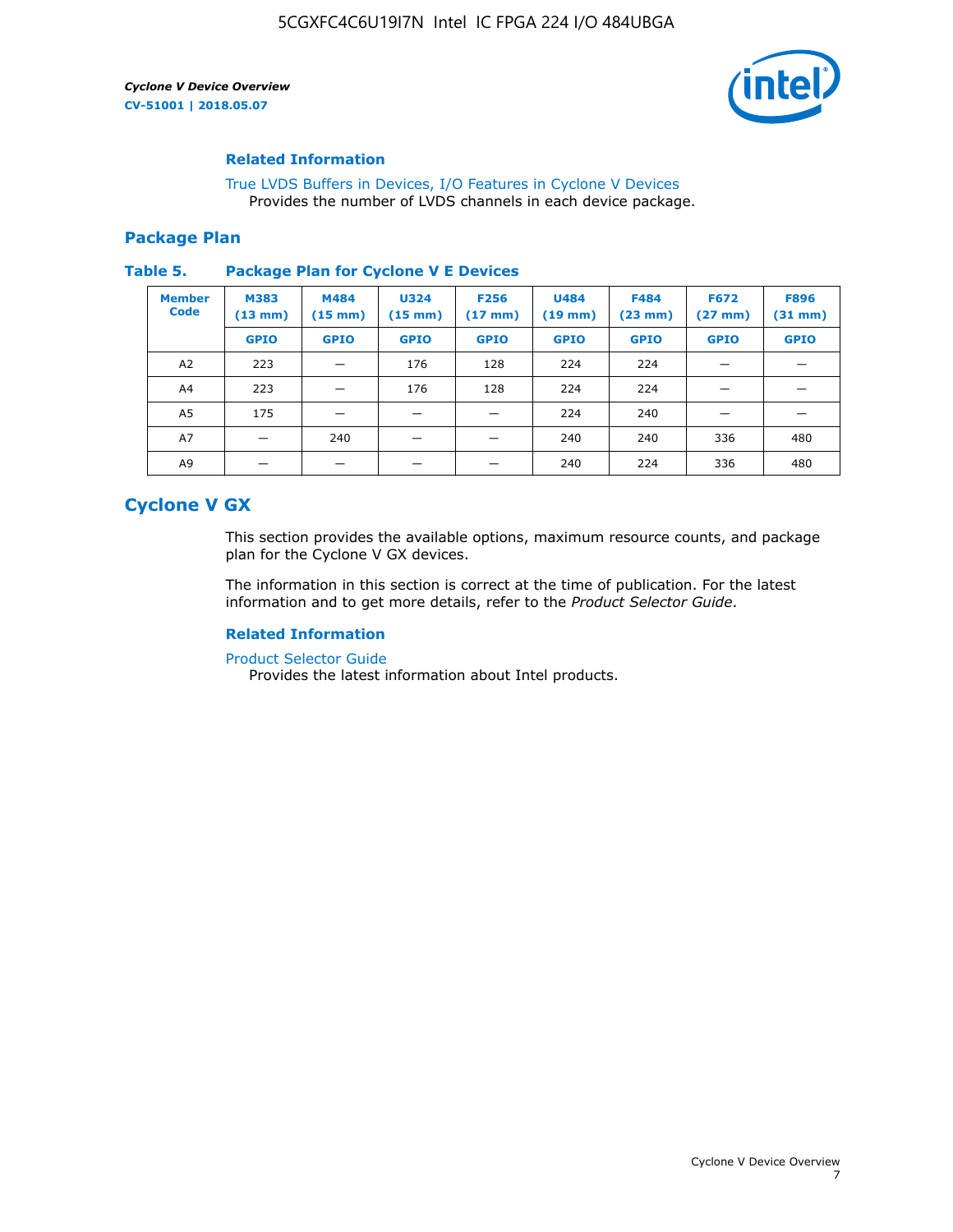

## **Available Options**

#### **Figure 2. Sample Ordering Code and Available Options for Cyclone V GX Devices**

The SEU internal scrubbing feature is available for Cyclone V E, GX, SE, and SX devices with the "SC" suffix in the part number. For device availability and ordering, contact your local Intel sales representatives.



## **Maximum Resources**

#### **Table 6. Maximum Resource Counts for Cyclone V GX Devices**

|                              | <b>Resource</b> | <b>Member Code</b> |                |                |         |           |                |   |
|------------------------------|-----------------|--------------------|----------------|----------------|---------|-----------|----------------|---|
|                              |                 | C <sub>3</sub>     | C <sub>4</sub> | C <sub>5</sub> | C7      | C9        |                |   |
| Logic Elements (LE) (K)      |                 | 36                 | 50             | 77             | 150     | 301       |                |   |
| <b>ALM</b>                   |                 | 13,460             | 18,860         | 29,080         | 56,480  | 113,560   |                |   |
| Register                     |                 | 53,840             | 75,440         | 116,320        | 225,920 | 454,240   |                |   |
| Memory (Kb)                  | M10K            | 1,350              | 2,500          | 4,460          | 6,860   | 12,200    |                |   |
|                              | <b>MLAB</b>     | 182                | 424            | 424            | 836     | 1,717     |                |   |
| Variable-precision DSP Block |                 | 57                 | 70             | 150            | 156     | 342       |                |   |
| 18 x 18 Multiplier           |                 | 114                | 140            | 300            | 312     | 684       |                |   |
| PLL                          |                 |                    |                |                | 6       | 6         | $\overline{7}$ | 8 |
| 3 Gbps Transceiver           |                 | 3                  | 6              | 6              | 9       | 12        |                |   |
| GPIO <sup>(4)</sup>          |                 | 208                | 336            | 336            | 480     | 560       |                |   |
|                              |                 |                    |                |                |         | continued |                |   |

 $(4)$  The number of GPIOs does not include transceiver I/Os. In the Intel Quartus® Prime software, the number of user I/Os includes transceiver I/Os.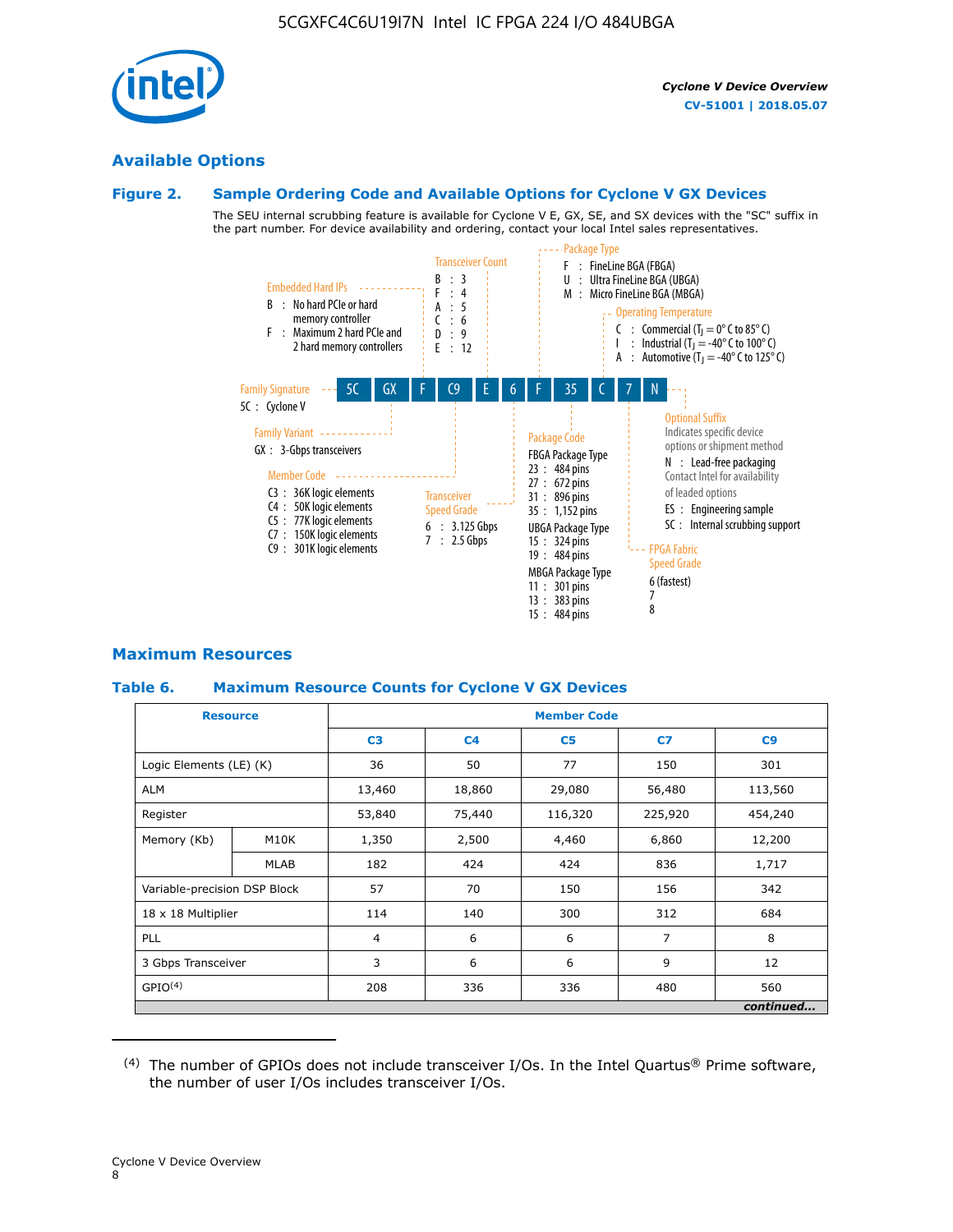

| <b>Resource</b>        |             | <b>Member Code</b> |                |                |     |                |  |  |
|------------------------|-------------|--------------------|----------------|----------------|-----|----------------|--|--|
|                        |             | C <sub>3</sub>     | C <sub>4</sub> | C <sub>5</sub> | C7  | C <sub>9</sub> |  |  |
| <b>LVDS</b>            | Transmitter | 52                 | 84             | 84             | 120 | 140            |  |  |
|                        | Receiver    | 52                 | 84             | 84             | 120 | 140            |  |  |
| PCIe Hard IP Block     |             |                    |                |                |     |                |  |  |
| Hard Memory Controller |             |                    |                |                |     |                |  |  |

#### **Related Information**

[True LVDS Buffers in Devices, I/O Features in Cyclone V Devices](https://www.altera.com/documentation/sam1403481100977.html#sam1403480885395) Provides the number of LVDS channels in each device package.

## **Package Plan**

#### **Table 7. Package Plan for Cyclone V GX Devices**

| <b>Member</b><br><b>Code</b> | <b>M301</b><br>$(11$ mm) |                | <b>M383</b><br>$(13 \text{ mm})$ |             | M484<br>$(15 \text{ mm})$ |             |             |             |             |             | <b>U324</b><br>$(15 \text{ mm})$ |  | <b>U484</b><br>$(19$ mm) |  |
|------------------------------|--------------------------|----------------|----------------------------------|-------------|---------------------------|-------------|-------------|-------------|-------------|-------------|----------------------------------|--|--------------------------|--|
|                              | <b>GPIO</b>              | <b>XCVR</b>    | <b>GPIO</b>                      | <b>XCVR</b> | <b>GPIO</b>               | <b>XCVR</b> | <b>GPIO</b> | <b>XCVR</b> | <b>GPIO</b> | <b>XCVR</b> |                                  |  |                          |  |
| C <sub>3</sub>               |                          |                |                                  |             |                           |             | 144         | 3           | 208         | 3           |                                  |  |                          |  |
| C <sub>4</sub>               | 129                      | $\overline{4}$ | 175                              | 6           |                           |             | –           |             | 224         | 6           |                                  |  |                          |  |
| C5                           | 129                      | 4              | 175                              | 6           |                           |             |             |             | 224         | 6           |                                  |  |                          |  |
| C7                           | _                        |                |                                  |             | 240                       | 3           |             |             | 240         | 6           |                                  |  |                          |  |
| C <sub>9</sub>               |                          |                |                                  |             |                           |             |             |             | 240         | 5           |                                  |  |                          |  |

| <b>Member</b><br><b>Code</b> | <b>F484</b> | $(23$ mm)   | <b>F672</b> | $(27$ mm $)$ | <b>F896</b><br>$(31 \text{ mm})$ |             | F1152<br>$(35 \text{ mm})$ |             |
|------------------------------|-------------|-------------|-------------|--------------|----------------------------------|-------------|----------------------------|-------------|
|                              | <b>GPIO</b> | <b>XCVR</b> | <b>GPIO</b> | <b>XCVR</b>  | <b>GPIO</b>                      | <b>XCVR</b> | <b>GPIO</b>                | <b>XCVR</b> |
| C <sub>3</sub>               | 208         | 3           |             |              |                                  |             |                            |             |
| C4                           | 240         | 6           | 336         | 6            |                                  |             |                            |             |
| C <sub>5</sub>               | 240         | 6           | 336         | 6            |                                  |             |                            |             |
| C <sub>7</sub>               | 240         | 6           | 336         | 9            | 480                              | 9           |                            |             |
| C <sub>9</sub>               | 224         | 6           | 336         | 9            | 480                              | 12          | 560                        | 12          |

# **Cyclone V GT**

This section provides the available options, maximum resource counts, and package plan for the Cyclone V GT devices.

The information in this section is correct at the time of publication. For the latest information and to get more details, refer to the *Product Selector Guide*.

#### **Related Information**

#### [Product Selector Guide](https://www.altera.com/products/product-selector-guide.html)

Provides the latest information about Intel products.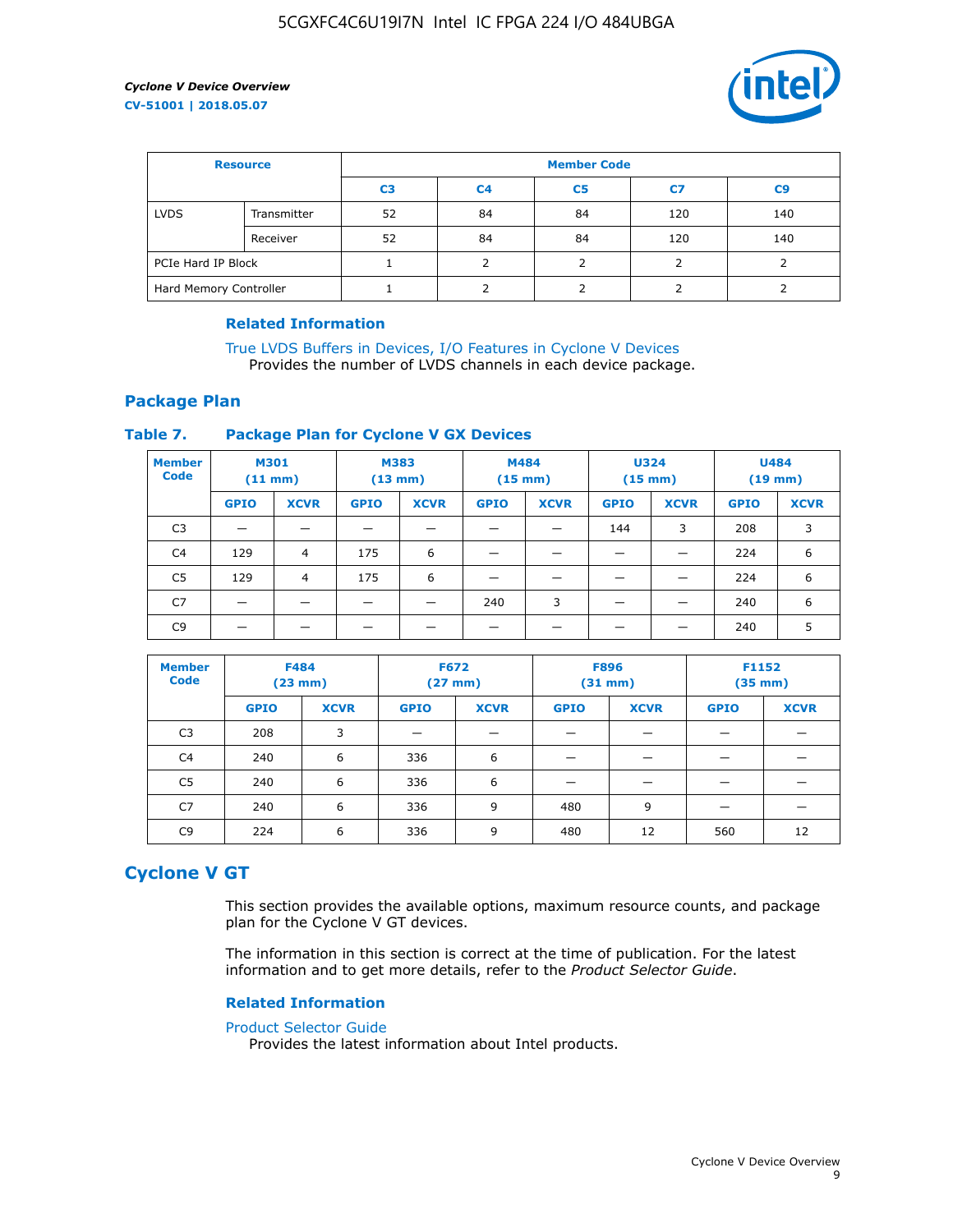

## **Available Options**

#### **Figure 3. Sample Ordering Code and Available Options for Cyclone V GT Devices**



#### **Maximum Resources**

#### **Table 8. Maximum Resource Counts for Cyclone V GT Devices**

|                              | <b>Resource</b> | <b>Member Code</b> |                |                |  |  |
|------------------------------|-----------------|--------------------|----------------|----------------|--|--|
|                              |                 | D <sub>5</sub>     | D7             | D <sub>9</sub> |  |  |
| Logic Elements (LE) (K)      |                 | 77                 | 150            | 301            |  |  |
| <b>ALM</b>                   |                 | 29,080             | 56,480         | 113,560        |  |  |
| Register                     |                 | 116,320            | 225,920        | 454,240        |  |  |
| Memory (Kb)                  | M10K            | 4,460              | 6,860          | 12,200         |  |  |
|                              | MLAB            | 424                | 836            | 1,717          |  |  |
| Variable-precision DSP Block |                 | 150                | 156            | 342            |  |  |
| 18 x 18 Multiplier           |                 | 300                | 312            | 684            |  |  |
| PLL                          |                 | 6                  | $\overline{7}$ | 8              |  |  |
| 6 Gbps Transceiver           |                 | 6                  | 9              | 12             |  |  |
| GPIO <sup>(5)</sup>          |                 | 336                | 480            | 560            |  |  |
| <b>LVDS</b>                  | Transmitter     | 84                 | 120            | 140            |  |  |
|                              |                 |                    |                | continued      |  |  |

<sup>(5)</sup> The number of GPIOs does not include transceiver I/Os. In the Intel Quartus Prime software, the number of user I/Os includes transceiver I/Os.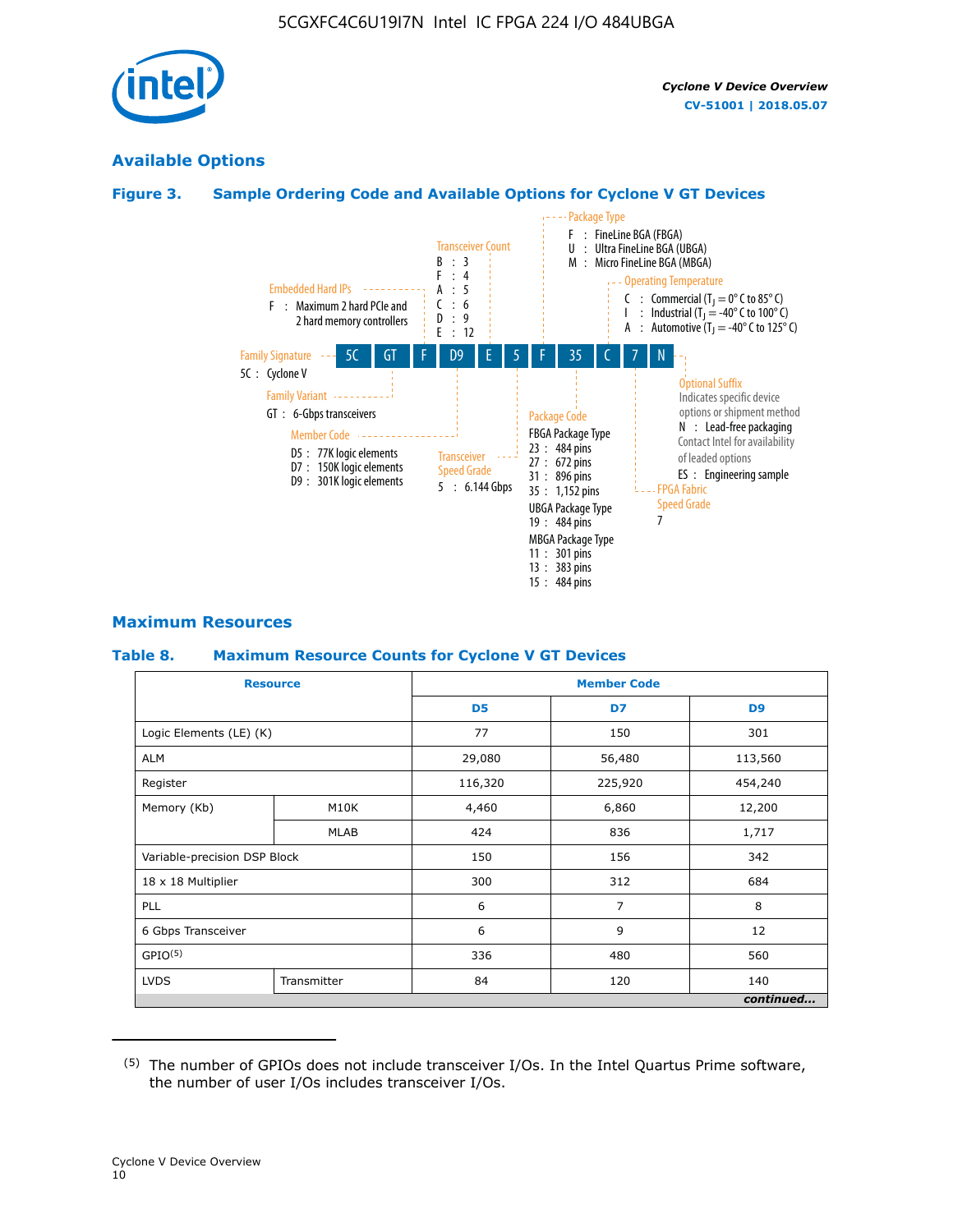

| <b>Resource</b>        |          | <b>Member Code</b> |     |     |  |  |
|------------------------|----------|--------------------|-----|-----|--|--|
|                        |          | D <sub>5</sub>     | D7  | D9  |  |  |
|                        | Receiver | 84                 | 120 | 140 |  |  |
| PCIe Hard IP Block     |          |                    |     |     |  |  |
| Hard Memory Controller |          |                    |     |     |  |  |

#### **Related Information**

[True LVDS Buffers in Devices, I/O Features in Cyclone V Devices](https://www.altera.com/documentation/sam1403481100977.html#sam1403480885395) Provides the number of LVDS channels in each device package.

# **Package Plan**

#### **Table 9. Package Plan for Cyclone V GT Devices**

Transceiver counts shown are for transceiver ≤5 Gbps . 6 Gbps transceiver channel count support depends on the package and channel usage. For more information about the 6 Gbps transceiver channel count, refer to the *Cyclone V Device Handbook Volume 2: Transceivers*.

| <b>Member</b><br><b>Code</b> | <b>M301</b><br>(11 mm) |                | M383<br>$(13 \text{ mm})$ |             | M484<br>$(15 \text{ mm})$ |             | <b>U484</b><br>$(19$ mm) |             |
|------------------------------|------------------------|----------------|---------------------------|-------------|---------------------------|-------------|--------------------------|-------------|
|                              | <b>GPIO</b>            | <b>XCVR</b>    | <b>GPIO</b>               | <b>XCVR</b> | <b>GPIO</b>               | <b>XCVR</b> | <b>GPIO</b>              | <b>XCVR</b> |
| D5                           | 129                    | $\overline{4}$ | 175                       | 6           | -                         |             | 224                      | 6           |
| D7                           | -                      |                |                           |             | 240                       | 3           | 240                      | 6           |
| D <sub>9</sub>               | -                      | _              |                           |             | _                         |             | 240                      | 5           |

| <b>Member</b><br><b>Code</b> | <b>F484</b><br>$(23$ mm $)$ |             | <b>F672</b><br>$(27 \text{ mm})$ |             | <b>F896</b><br>$(31$ mm $)$ |             | F1152<br>$(35 \text{ mm})$ |             |
|------------------------------|-----------------------------|-------------|----------------------------------|-------------|-----------------------------|-------------|----------------------------|-------------|
|                              | <b>GPIO</b>                 | <b>XCVR</b> | <b>GPIO</b>                      | <b>XCVR</b> | <b>GPIO</b>                 | <b>XCVR</b> | <b>GPIO</b>                | <b>XCVR</b> |
| D <sub>5</sub>               | 240                         | 6           | 336                              | 6           | -                           |             | _                          |             |
| D7                           | 240                         | 6           | 336                              | q(6)        | 480                         | q(6)        | $\overline{\phantom{0}}$   | -           |
| D <sub>9</sub>               | 224                         | 6           | 336                              | 9(6)        | 480                         | 12(7)       | 560                        | 12(7)       |

#### **Related Information**

[6.144-Gbps Support Capability in Cyclone V GT Devices, Cyclone V Device Handbook](https://www.altera.com/documentation/nik1409855456781.html#nik1409855410757) [Volume 2: Transceivers](https://www.altera.com/documentation/nik1409855456781.html#nik1409855410757)

Provides more information about 6 Gbps transceiver channel count.

<sup>(6)</sup> If you require CPRI (at 6.144 Gbps) and PCIe Gen2 transmit jitter compliance, Intel recommends that you use only up to three full-duplex transceiver channels for CPRI, and up to six full-duplex channels for PCIe Gen2. The CMU channels are not considered full-duplex channels.

 $(7)$  If you require CPRI (at 6.144 Gbps) and PCIe Gen2 transmit jitter compliance, Intel recommends that you use only up to three full-duplex transceiver channels for CPRI, and up to eight full-duplex channels for PCIe Gen2. The CMU channels are not considered full-duplex channels.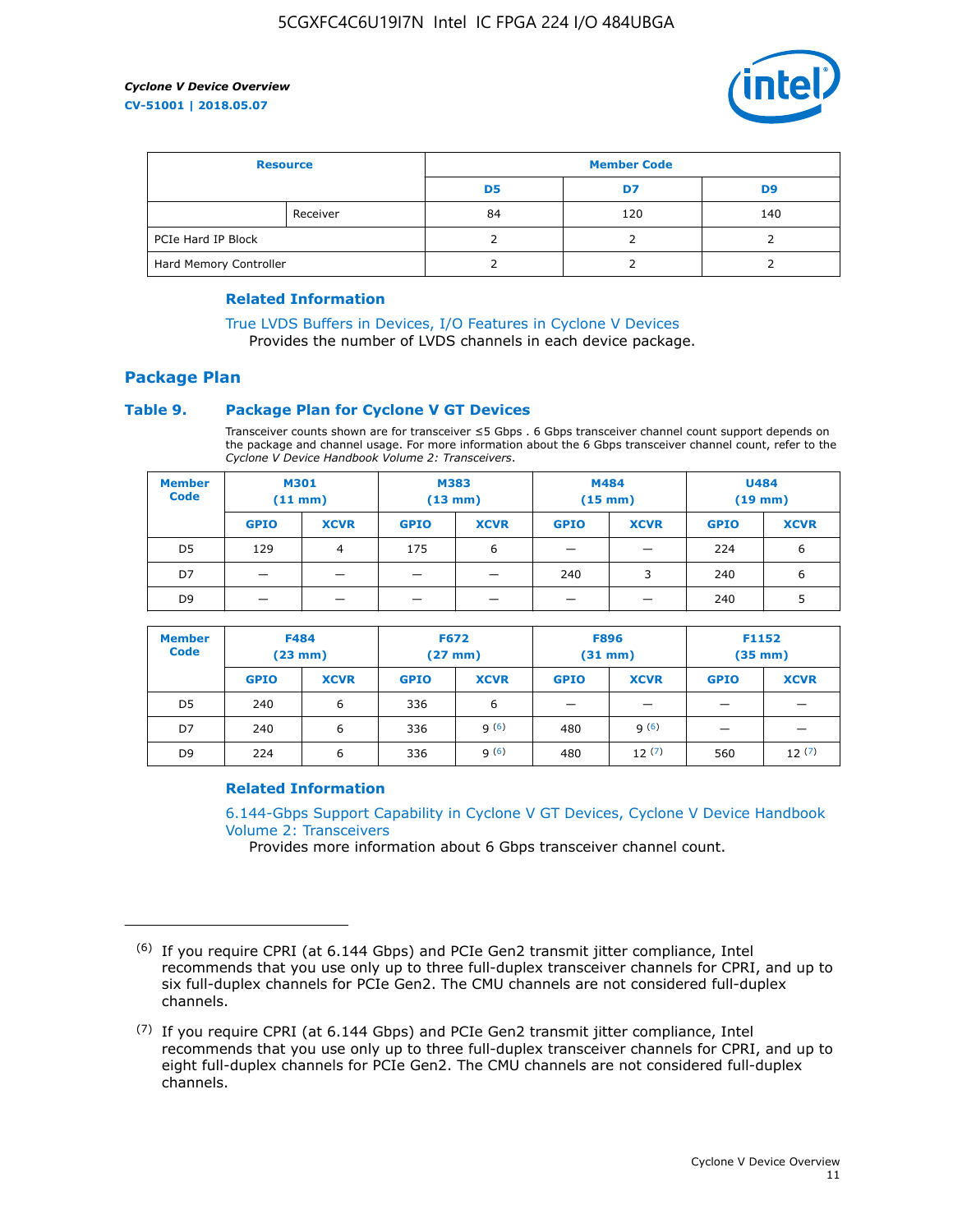

# **Cyclone V SE**

This section provides the available options, maximum resource counts, and package plan for the Cyclone V SE devices.

The information in this section is correct at the time of publication. For the latest information and to get more details, refer to the *Product Selector Guide*.

#### **Related Information**

#### [Product Selector Guide](https://www.altera.com/products/product-selector-guide.html)

Provides the latest information about Intel products.

#### **Available Options**

#### **Figure 4. Sample Ordering Code and Available Options for Cyclone V SE Devices**

The SEU internal scrubbing feature is available for Cyclone V E, GX, SE, and SX devices with the "SC" suffix in the part number. For device availability and ordering, contact your local Intel sales representatives.

Cyclone V SE and SX low-power devices (L power option) offer 30% static power reduction for devices with 25K LE and 40K LE, and 20% static power reduction for devices with 85K LE and 110K LE.

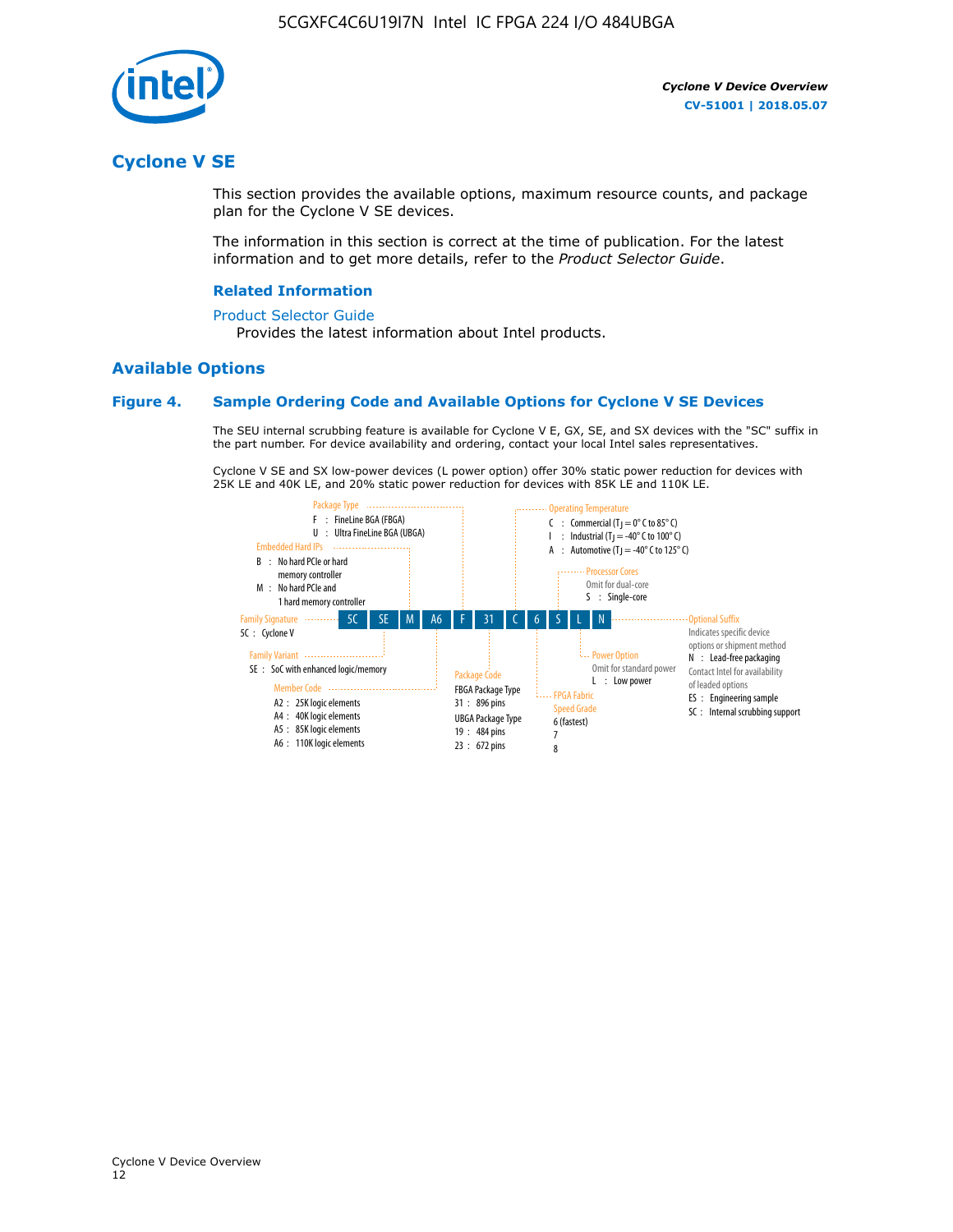

## **Maximum Resources**

#### **Table 10. Maximum Resource Counts for Cyclone V SE Devices**

|                                | <b>Resource</b>              | <b>Member Code</b>       |                          |                      |                      |  |
|--------------------------------|------------------------------|--------------------------|--------------------------|----------------------|----------------------|--|
|                                |                              | A <sub>2</sub>           | A <sub>4</sub>           | <b>A5</b>            | A6                   |  |
| Logic Elements (LE) (K)        |                              | 25                       | 40                       | 85                   | 110                  |  |
| <b>ALM</b>                     |                              | 9,430                    | 15,880                   | 32,070               | 41,910               |  |
| Register                       |                              | 37,736                   | 60,376                   | 128,300              | 166,036              |  |
| Memory (Kb)                    | M10K                         | 1,400                    | 2,700                    | 3,970                | 5,570                |  |
|                                | <b>MLAB</b>                  | 138                      | 231                      | 480                  | 621                  |  |
|                                | Variable-precision DSP Block |                          | 84                       | 87                   | 112                  |  |
| 18 x 18 Multiplier             |                              | 72                       | 168                      | 174                  | 224                  |  |
| <b>FPGA PLL</b>                |                              | 5                        | 5                        | 6                    | 6                    |  |
| <b>HPS PLL</b>                 |                              | 3                        | 3                        | 3                    | 3                    |  |
| <b>FPGA GPIO</b>               |                              | 145                      | 145                      | 288                  | 288                  |  |
| HPS I/O                        |                              | 181                      | 181                      | 181                  | 181                  |  |
| <b>LVDS</b>                    | Transmitter                  | 32                       | 32                       | 72                   | 72                   |  |
|                                | Receiver                     | 37                       | 37                       | 72                   | 72                   |  |
| FPGA Hard Memory Controller    |                              | 1                        | $\mathbf{1}$             | $\mathbf{1}$         | $\mathbf{1}$         |  |
| HPS Hard Memory Controller     |                              | $\mathbf{1}$             | $\mathbf{1}$             | $\mathbf{1}$         | $\mathbf{1}$         |  |
| Arm Cortex-A9 MPCore Processor |                              | Single- or dual-<br>core | Single- or dual-<br>core | Single- or dual-core | Single- or dual-core |  |

#### **Related Information**

[True LVDS Buffers in Devices, I/O Features in Cyclone V Devices](https://www.altera.com/documentation/sam1403481100977.html#sam1403480885395) Provides the number of LVDS channels in each device package.

#### **Package Plan**

#### **Table 11. Package Plan for Cyclone V SE Devices**

The HPS I/O counts are the number of I/Os in the HPS and does not correlate with the number of HPS-specific I/O pins in the FPGA. Each HPS-specific pin in the FPGA may be mapped to several HPS I/Os.

| <b>Member Code</b> | <b>U484</b><br>$(19$ mm) |           | <b>U672</b><br>(23 mm) |           | <b>F896</b><br>$(31$ mm $)$ |           |
|--------------------|--------------------------|-----------|------------------------|-----------|-----------------------------|-----------|
|                    | <b>FPGA GPIO</b>         | HPS $I/O$ | <b>FPGA GPIO</b>       | HPS $I/O$ | <b>FPGA GPIO</b>            | HPS $I/O$ |
| A <sub>2</sub>     | 66                       | 151       | 145                    | 181       |                             |           |
| A4                 | 66                       | 151       | 145                    | 181       |                             |           |
| A <sub>5</sub>     | 66                       | 151       | 145                    | 181       | 288                         | 181       |
| A6                 | 66                       | 151       | 145                    | 181       | 288                         | 181       |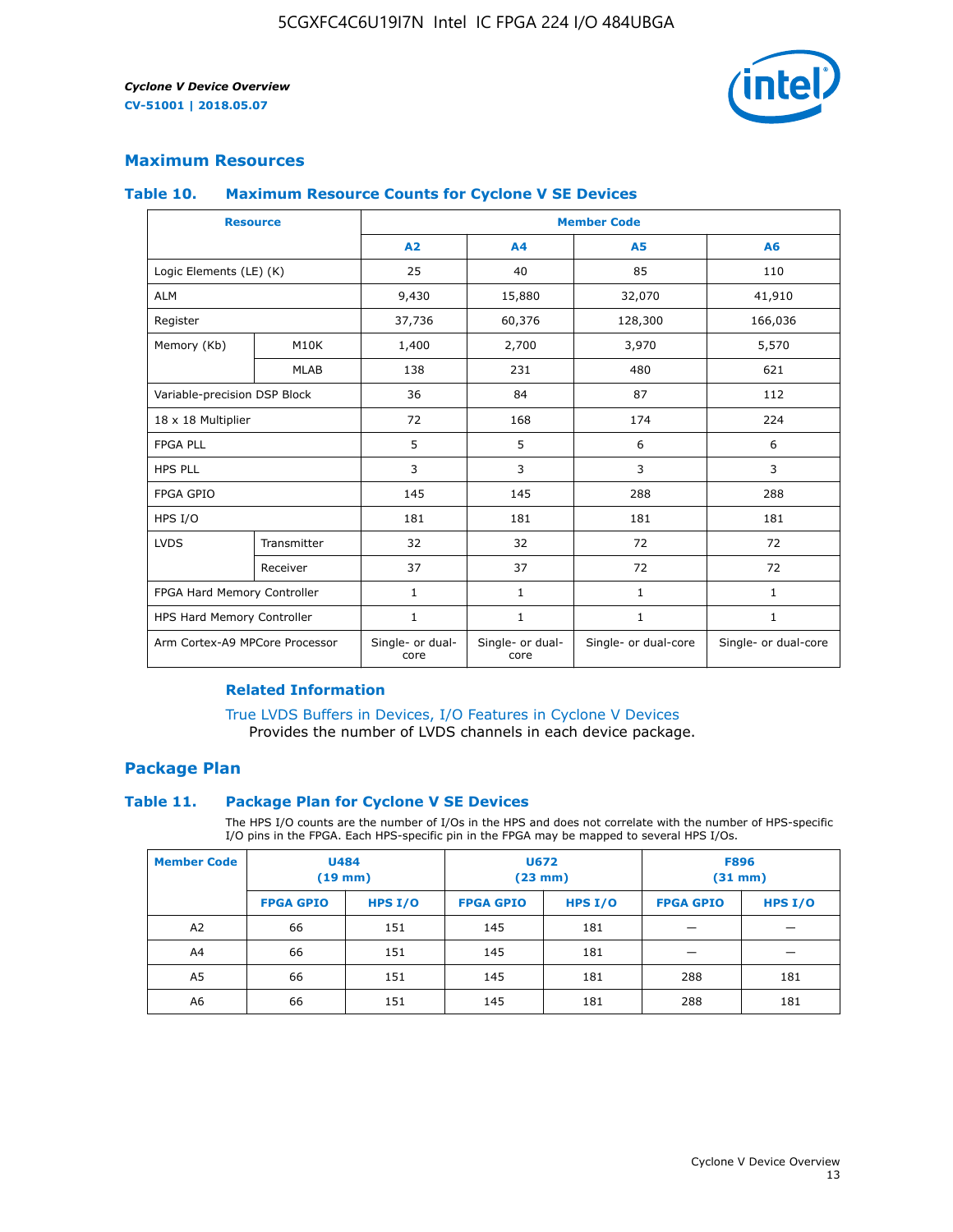

# **Cyclone V SX**

This section provides the available options, maximum resource counts, and package plan for the Cyclone V SX devices.

The information in this section is correct at the time of publication. For the latest information and to get more details, refer to the *Product Selector Guide*.

#### **Related Information**

#### [Product Selector Guide](https://www.altera.com/products/product-selector-guide.html)

Provides the latest information about Intel products.

## **Available Options**

#### **Figure 5. Sample Ordering Code and Available Options for Cyclone V SX Devices**

The SEU internal scrubbing feature is available for Cyclone V E, GX, SE, and SX devices with the "SC" suffix in the part number. For device availability and ordering, contact your local Intel sales representatives.

Cyclone V SE and SX low-power devices (L power option) offer 30% static power reduction for devices with 25K LE and 40K LE, and 20% static power reduction for devices with 85K LE and 110K LE.



#### **Maximum Resources**

#### **Table 12. Maximum Resource Counts for Cyclone V SX Devices**

|                              | <b>Resource</b> | <b>Member Code</b> |                |                |           |  |
|------------------------------|-----------------|--------------------|----------------|----------------|-----------|--|
|                              |                 | C <sub>2</sub>     | C <sub>4</sub> | C <sub>5</sub> | C6        |  |
| Logic Elements (LE) (K)      |                 | 25                 | 40             | 85             | 110       |  |
| <b>ALM</b>                   |                 | 9,430              | 15,880         | 32,070         | 41,910    |  |
| Register                     |                 | 37,736             | 60,376         | 128,300        | 166,036   |  |
| Memory (Kb)                  | M10K            | 1,400              | 2,700          | 3,970          | 5,570     |  |
|                              | <b>MLAB</b>     | 138                | 231            | 480            | 621       |  |
| Variable-precision DSP Block |                 | 36                 | 84             | 87             | 112       |  |
| 18 x 18 Multiplier           |                 | 72                 | 168            | 174            | 224       |  |
| <b>FPGA PLL</b>              |                 | 5                  | 5              | 6              | 6         |  |
|                              |                 |                    |                |                | continued |  |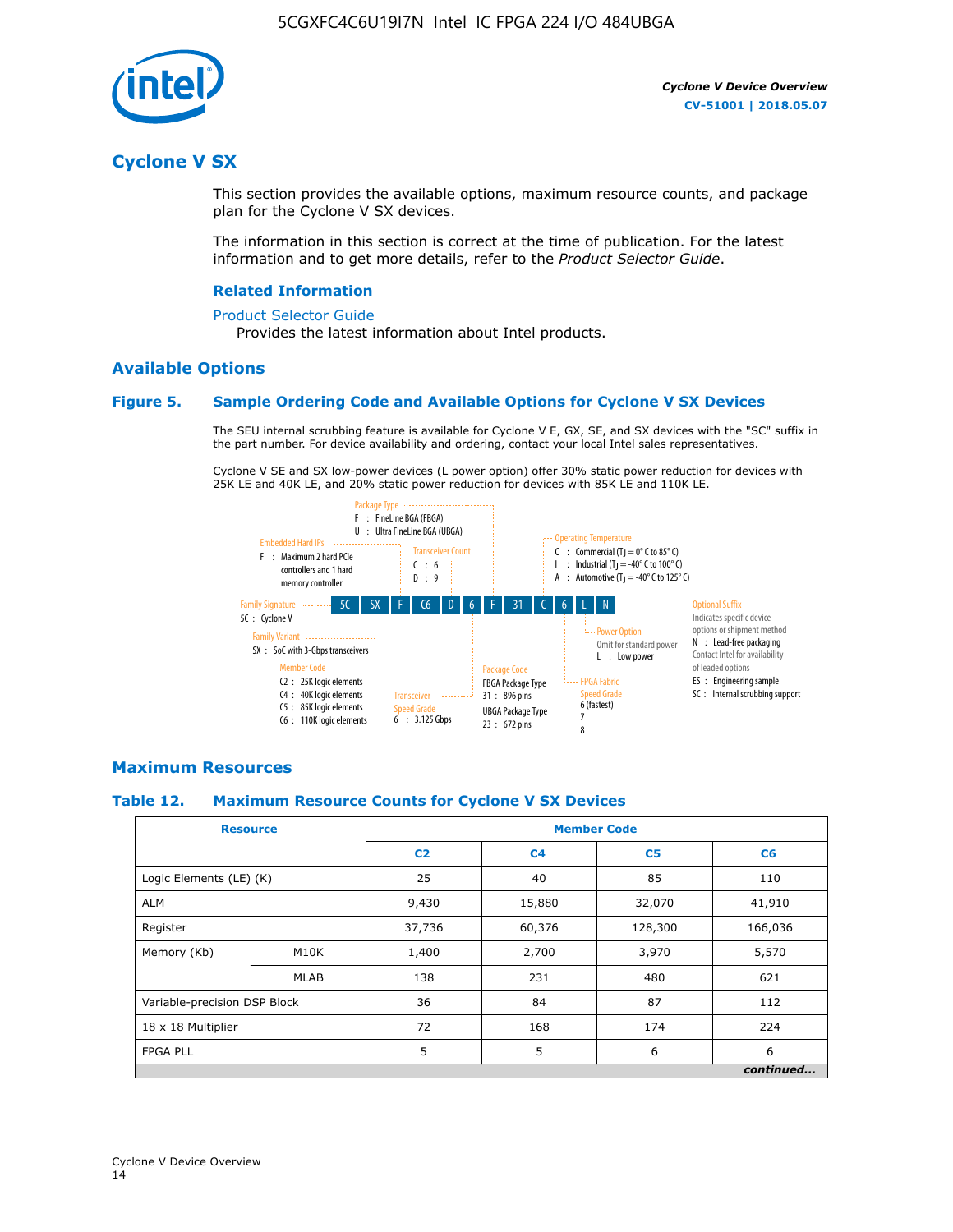

| <b>Resource</b>                |             | <b>Member Code</b> |                |                |              |  |  |
|--------------------------------|-------------|--------------------|----------------|----------------|--------------|--|--|
|                                |             | C <sub>2</sub>     | C <sub>4</sub> | C <sub>5</sub> | C6           |  |  |
| <b>HPS PLL</b>                 |             | 3                  | 3              | 3              | 3            |  |  |
| 3 Gbps Transceiver             |             | 6                  | 6              | 9              | 9            |  |  |
| FPGA GPIO <sup>(8)</sup>       |             | 145                | 145            | 288            | 288          |  |  |
| HPS I/O                        |             | 181                | 181            | 181            | 181          |  |  |
| <b>LVDS</b>                    | Transmitter | 32                 | 32             | 72             | 72           |  |  |
|                                | Receiver    | 37                 | 37             | 72             | 72           |  |  |
| PCIe Hard IP Block             |             | 2                  | $\overline{2}$ | 2(9)           | 2(9)         |  |  |
| FPGA Hard Memory Controller    |             | 1                  | $\mathbf{1}$   | 1              | 1            |  |  |
| HPS Hard Memory Controller     |             | 1                  | $\mathbf{1}$   | 1              | $\mathbf{1}$ |  |  |
| Arm Cortex-A9 MPCore Processor |             | Dual-core          | Dual-core      | Dual-core      | Dual-core    |  |  |

#### **Related Information**

[True LVDS Buffers in Devices, I/O Features in Cyclone V Devices](https://www.altera.com/documentation/sam1403481100977.html#sam1403480885395) Provides the number of LVDS channels in each device package.

#### **Package Plan**

#### **Table 13. Package Plan for Cyclone V SX Devices**

The HPS I/O counts are the number of I/Os in the HPS and does not correlate with the number of HPS-specific I/O pins in the FPGA. Each HPS-specific pin in the FPGA may be mapped to several HPS I/Os.

| <b>Member Code</b> | U672<br>(23 mm)  |           | <b>F896</b><br>$(31$ mm $)$ |                  |           |             |
|--------------------|------------------|-----------|-----------------------------|------------------|-----------|-------------|
|                    | <b>FPGA GPIO</b> | HPS $I/O$ | <b>XCVR</b>                 | <b>FPGA GPIO</b> | HPS $I/O$ | <b>XCVR</b> |
| C <sub>2</sub>     | 145              | 181       | 6                           |                  |           |             |
| C <sub>4</sub>     | 145              | 181       | 6                           |                  |           |             |
| C5                 | 145              | 181       | 6                           | 288              | 181       | 9           |
| C6                 | 145              | 181       | 6                           | 288              | 181       | 9           |

# **Cyclone V ST**

This section provides the available options, maximum resource counts, and package plan for the Cyclone V ST devices.

The information in this section is correct at the time of publication. For the latest information and to get more details, refer to the *Product Selector Guide*.

 $(8)$  The number of GPIOs does not include transceiver I/Os. In the Intel Quartus Prime software, the number of user I/Os includes transceiver I/Os.

<sup>(9)</sup> 1 PCIe Hard IP Block in U672 package.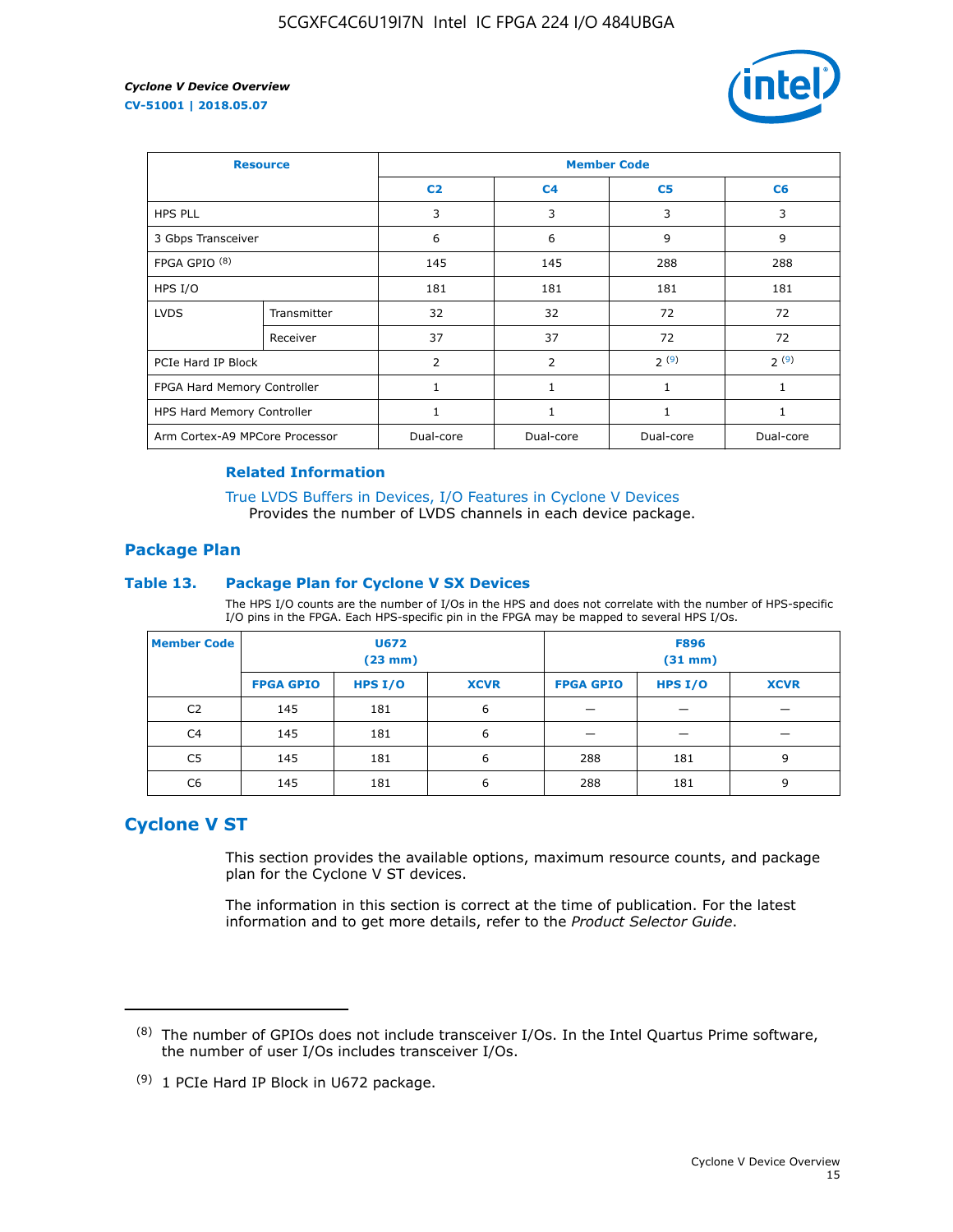

#### **Related Information**

[Product Selector Guide](https://www.altera.com/products/product-selector-guide.html) Provides the latest information about Intel products.

#### **Available Options**

#### **Figure 6. Sample Ordering Code and Available Options for Cyclone V ST Devices**



## **Maximum Resources**

#### **Table 14. Maximum Resource Counts for Cyclone V ST Devices**

| <b>Resource</b>              |             |                | <b>Member Code</b> |
|------------------------------|-------------|----------------|--------------------|
|                              |             | D <sub>5</sub> | D <sub>6</sub>     |
| Logic Elements (LE) (K)      |             | 85             | 110                |
| <b>ALM</b>                   |             | 32,070         | 41,910             |
| Register                     |             | 128,300        | 166,036            |
| Memory (Kb)                  | M10K        | 3,970          | 5,570              |
|                              | <b>MLAB</b> | 480            | 621                |
| Variable-precision DSP Block |             | 87             | 112                |
| 18 x 18 Multiplier           |             | 174            | 224                |
| <b>FPGA PLL</b>              |             | 6              | 6                  |
| <b>HPS PLL</b>               |             | 3              | 3                  |
| 6.144 Gbps Transceiver       |             | 9              | 9                  |
| FPGA GPIO(10)                |             | 288            | 288                |
| HPS I/O                      |             | 181            | 181                |
| <b>LVDS</b>                  | Transmitter | 72             | 72                 |
|                              |             |                | continued          |

<sup>(10)</sup> The number of GPIOs does not include transceiver I/Os. In the Intel Quartus Prime software, the number of user I/Os includes transceiver I/Os.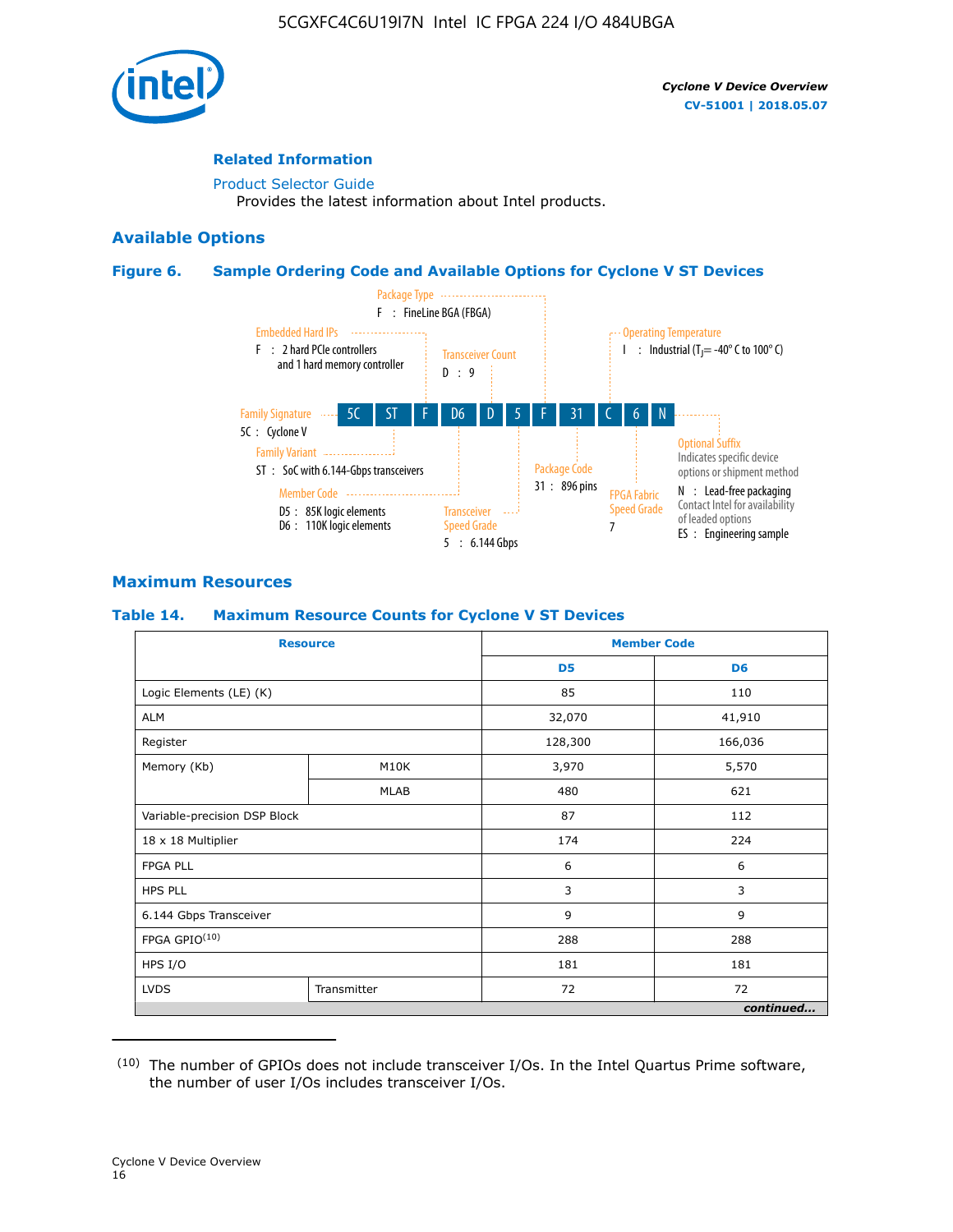

| <b>Resource</b>                |          | <b>Member Code</b> |           |  |
|--------------------------------|----------|--------------------|-----------|--|
|                                |          | D <sub>5</sub>     | D6        |  |
|                                | Receiver | 72                 | 72        |  |
| PCIe Hard IP Block             |          | ว                  |           |  |
| FPGA Hard Memory Controller    |          |                    |           |  |
| HPS Hard Memory Controller     |          |                    |           |  |
| Arm Cortex-A9 MPCore Processor |          | Dual-core          | Dual-core |  |

#### **Related Information**

# [True LVDS Buffers in Devices, I/O Features in Cyclone V Devices](https://www.altera.com/documentation/sam1403481100977.html#sam1403480885395)

Provides the number of LVDS channels in each device package.

#### **Package Plan**

#### **Table 15. Package Plan for Cyclone V ST Devices**

- The HPS I/O counts are the number of I/Os in the HPS and does not correlate with the number of HPSspecific I/O pins in the FPGA. Each HPS-specific pin in the FPGA may be mapped to several HPS I/Os.
- Transceiver counts shown are for transceiver ≤5 Gbps . 6 Gbps transceiver channel count support depends on the package and channel usage. For more information about the 6 Gbps transceiver channel count, refer to the *Cyclone V Device Handbook Volume 2: Transceivers*.

| <b>Member Code</b> | <b>F896</b><br>$(31$ mm $)$ |           |             |  |  |
|--------------------|-----------------------------|-----------|-------------|--|--|
|                    | <b>FPGA GPIO</b>            | HPS $I/O$ | <b>XCVR</b> |  |  |
| D <sub>5</sub>     | 288                         | 181       | 9(11)       |  |  |
| D <sub>6</sub>     | 288                         | 181       | q(11)       |  |  |

#### **Related Information**

[6.144-Gbps Support Capability in Cyclone V GT Devices, Cyclone V Device Handbook](https://www.altera.com/documentation/nik1409855456781.html#nik1409855410757) [Volume 2: Transceivers](https://www.altera.com/documentation/nik1409855456781.html#nik1409855410757)

Provides more information about 6 Gbps transceiver channel count.

<sup>(11)</sup> If you require CPRI (at 4.9152 Gbps) and PCIe Gen2 transmit jitter compliance, Intel recommends that you use only up to seven full-duplex transceiver channels for CPRI, and up to six full-duplex channels for PCIe Gen2. The CMU channels are not considered full-duplex channels.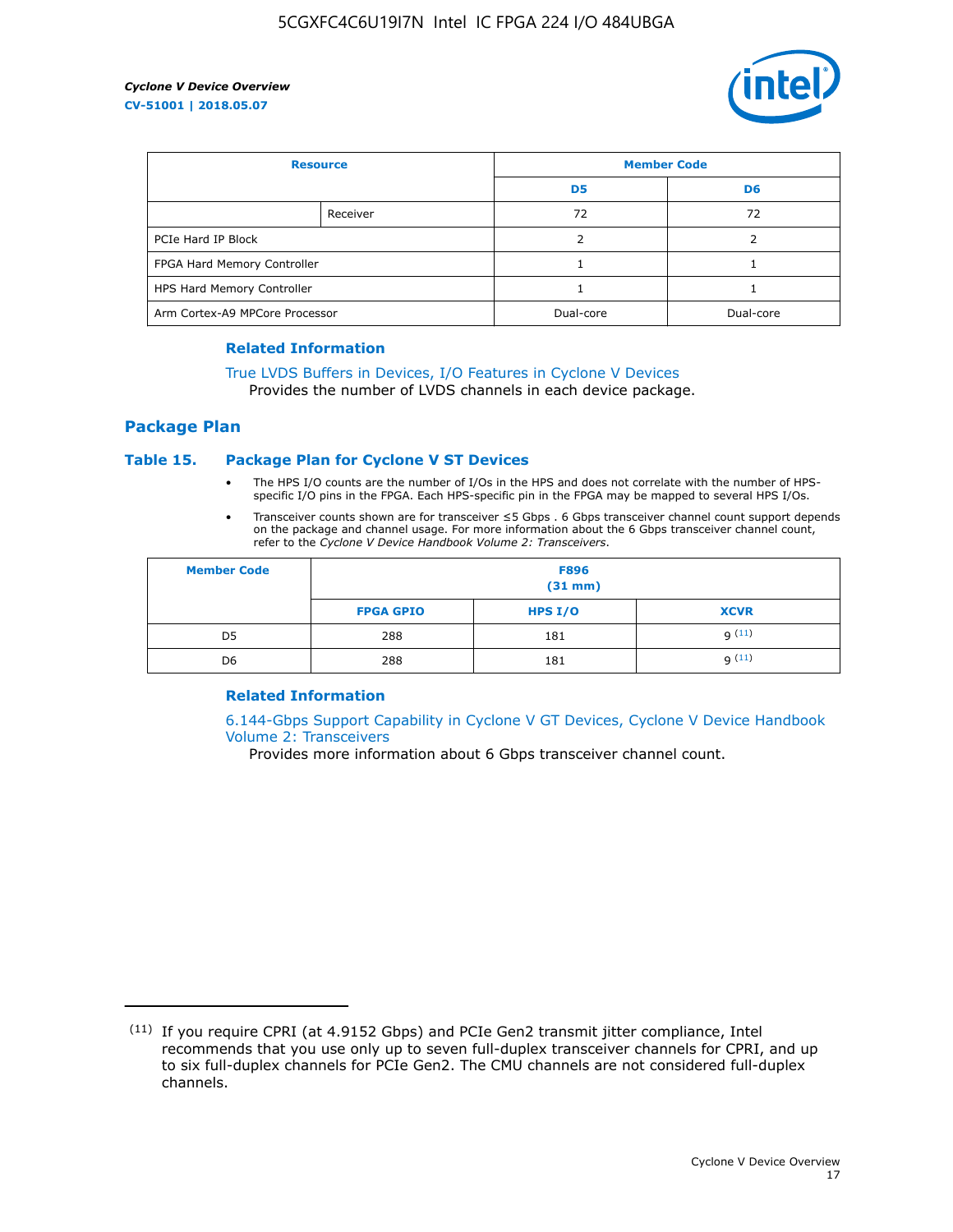

# **I/O Vertical Migration for Cyclone V Devices**

#### **Figure 7. Vertical Migration Capability Across Cyclone V Device Packages and Densities**

The arrows indicate the vertical migration paths. The devices included in each vertical migration path are shaded. You can also migrate your design across device densities in the same package option if the devices have the same dedicated pins, configuration pins, and power pins.



You can achieve the vertical migration shaded in red if you use only up to 175 GPIOs for the M383 package, and 138 GPIOs for the U672 package. These migration paths are not shown in the Intel Quartus Prime software Pin Migration View.

*Note:* To verify the pin migration compatibility, use the Pin Migration View window in the Intel Quartus Prime software Pin Planner.

# **Adaptive Logic Module**

Cyclone V devices use a 28 nm ALM as the basic building block of the logic fabric.

The ALM, as shown in following figure, uses an 8-input fracturable look-up table (LUT) with four dedicated registers to help improve timing closure in register-rich designs and achieve an even higher design packing capability than previous generations.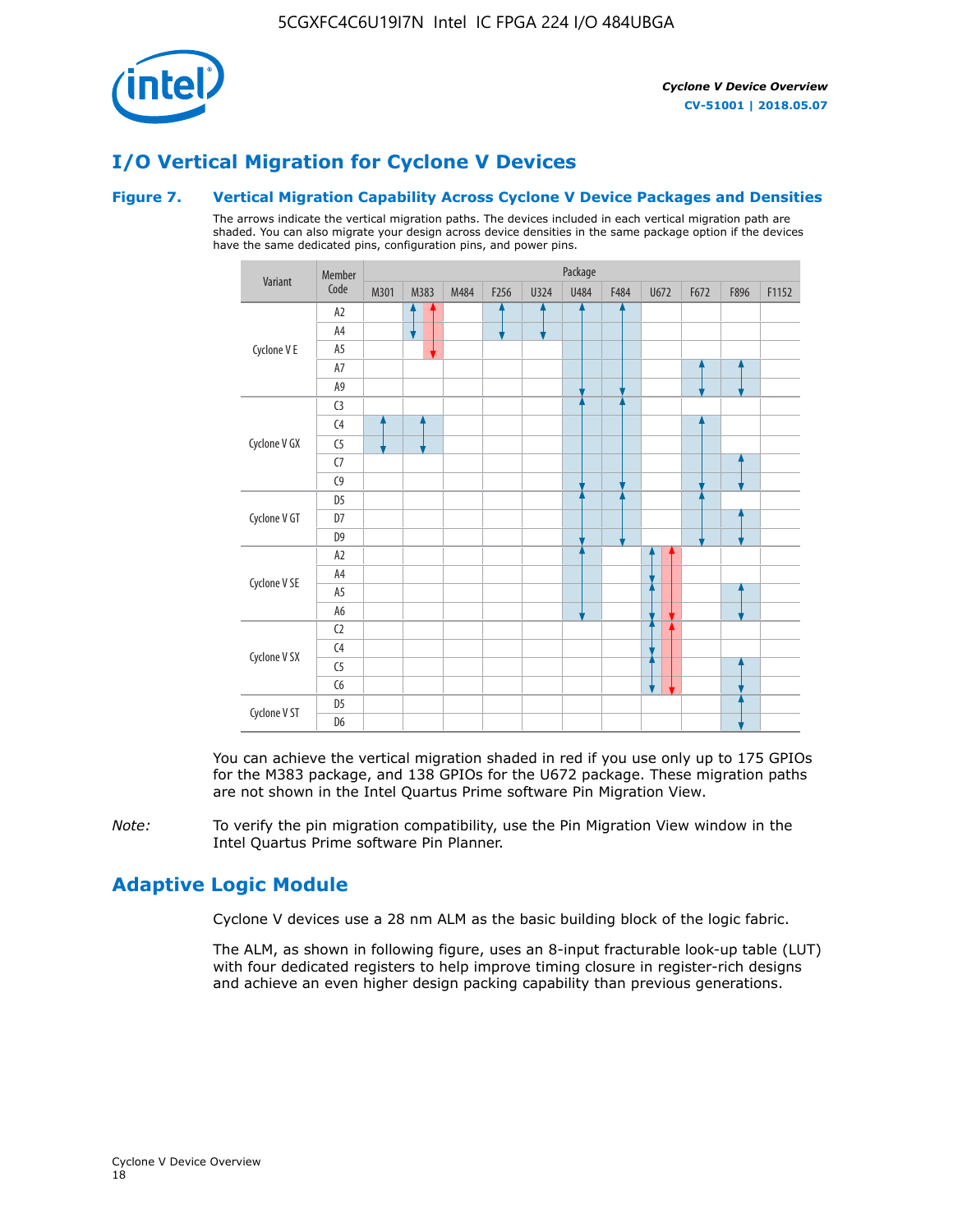

#### **Figure 8. ALM for Cyclone V Devices**



You can configure up to 25% of the ALMs in the Cyclone V devices as distributed memory using MLABs.

#### **Related Information**

Embedded Memory Capacity in Cyclone V Devices on page 21 Lists the embedded memory capacity for each device.

# **Variable-Precision DSP Block**

Cyclone V devices feature a variable-precision DSP block that supports these features:

- Configurable to support signal processing precisions ranging from  $9 \times 9$ ,  $18 \times 18$ and 27 x 27 bits natively
- A 64-bit accumulator
- A hard preadder that is available in both 18- and 27-bit modes
- Cascaded output adders for efficient systolic finite impulse response (FIR) filters
- Internal coefficient register banks, 8 deep, for each multiplier in 18- or 27-bit mode
- Fully independent multiplier operation
- A second accumulator feedback register to accommodate complex multiplyaccumulate functions
- Fully independent Efficient support for single-precision floating point arithmetic
- The inferability of all modes by the Intel Quartus Prime design software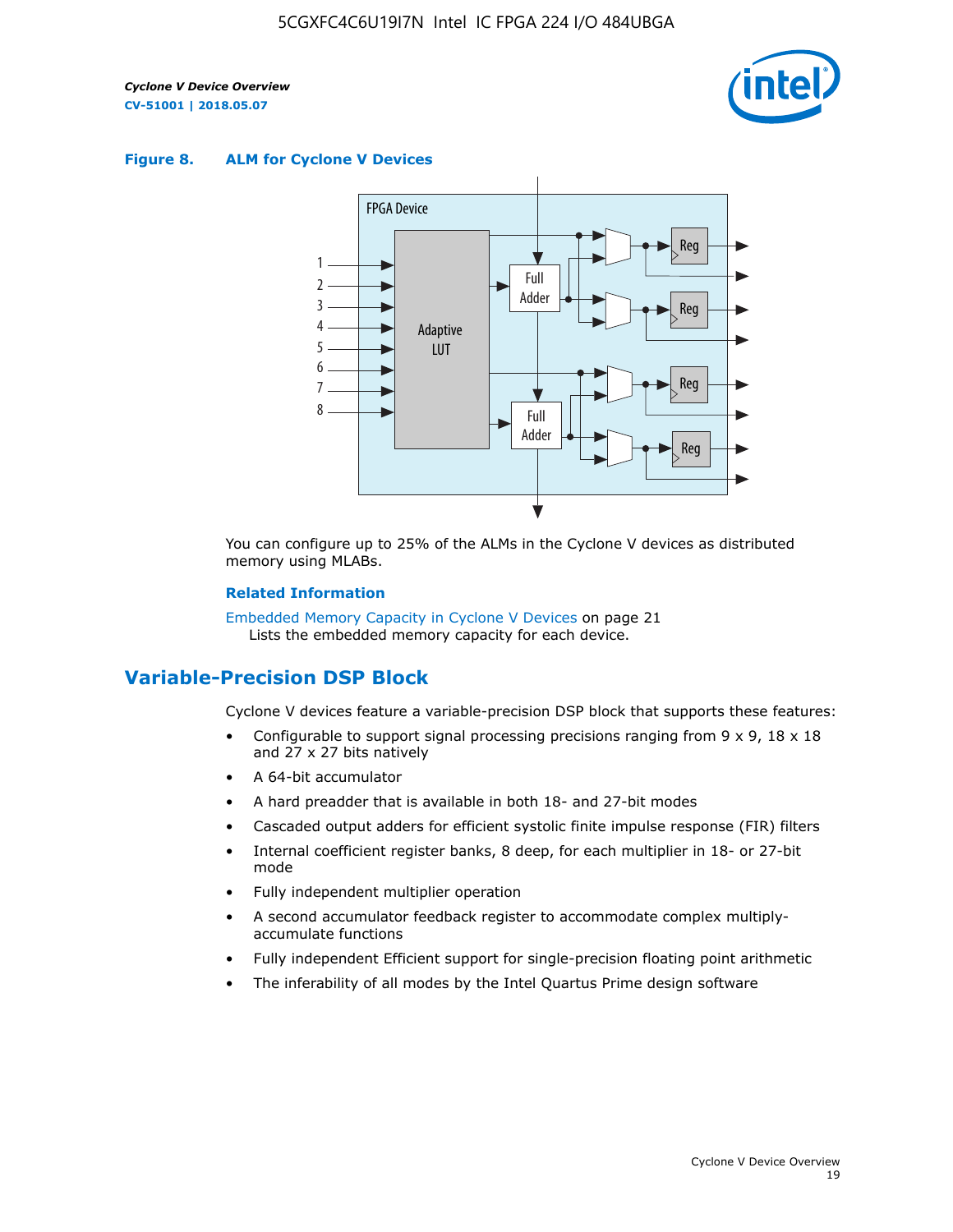

## **Table 16. Variable-Precision DSP Block Configurations for Cyclone V Devices**

| <b>Usage Example</b>                                       | <b>Multiplier Size (Bit)</b> | <b>DSP Block Resource</b> |
|------------------------------------------------------------|------------------------------|---------------------------|
| Low precision fixed point for video<br>applications        | Three $9 \times 9$           |                           |
| Medium precision fixed point in FIR<br>filters             | Two 18 x 18                  |                           |
| FIR filters and general DSP usage                          | Two 18 x 18 with accumulate  |                           |
| High precision fixed- or floating-point<br>implementations | One 27 x 27 with accumulate  |                           |

You can configure each DSP block during compilation as independent three  $9 \times 9$ , two 18 x 18, or one 27 x 27 multipliers. With a dedicated 64 bit cascade bus, you can cascade multiple variable-precision DSP blocks to implement even higher precision DSP functions efficiently.

#### **Table 17. Number of Multipliers in Cyclone V Devices**

The table lists the variable-precision DSP resources by bit precision for each Cyclone V device.

| <b>Variant</b>  | <b>Member</b><br>Code | <b>Variable-</b><br>precision |                                   | <b>Independent Input and Output</b><br><b>Multiplications Operator</b> |                                     |                   | $18 \times 18$<br><b>Multiplier</b>                          |
|-----------------|-----------------------|-------------------------------|-----------------------------------|------------------------------------------------------------------------|-------------------------------------|-------------------|--------------------------------------------------------------|
|                 |                       | <b>DSP Block</b>              | $9 \times 9$<br><b>Multiplier</b> | $18 \times 18$<br><b>Multiplier</b>                                    | $27 \times 27$<br><b>Multiplier</b> | <b>Adder Mode</b> | <b>Adder</b><br><b>Summed</b><br>with 36 bit<br><b>Input</b> |
| Cyclone V E     | A2                    | 25                            | 75                                | 50                                                                     | 25                                  | 25                | 25                                                           |
|                 | A4                    | 66                            | 198                               | 132                                                                    | 66                                  | 66                | 66                                                           |
|                 | A <sub>5</sub>        | 150                           | 450                               | 300                                                                    | 150                                 | 150               | 150                                                          |
|                 | A7                    | 156                           | 468                               | 312                                                                    | 156                                 | 156               | 156                                                          |
|                 | A <sub>9</sub>        | 342                           | 1,026                             | 684                                                                    | 342                                 | 342               | 342                                                          |
| Cyclone V<br>GX | C <sub>3</sub>        | 57                            | 171                               | 114                                                                    | 57                                  | 57                | 57                                                           |
|                 | C <sub>4</sub>        | 70                            | 210                               | 140                                                                    | 70                                  | 70                | 70                                                           |
|                 | C <sub>5</sub>        | 150                           | 450                               | 300                                                                    | 150                                 | 150               | 150                                                          |
|                 | C7                    | 156                           | 468                               | 312                                                                    | 156                                 | 156               | 156                                                          |
|                 | C <sub>9</sub>        | 342                           | 1,026                             | 684                                                                    | 342                                 | 342               | 342                                                          |
| Cyclone V GT    | D <sub>5</sub>        | 150                           | 450                               | 300                                                                    | 150                                 | 150               | 150                                                          |
|                 | D7                    | 156                           | 468                               | 312                                                                    | 156                                 | 156               | 156                                                          |
|                 | D <sub>9</sub>        | 342                           | 1,026                             | 684                                                                    | 342                                 | 342               | 342                                                          |
| Cyclone V SE    | A <sub>2</sub>        | 36                            | 108                               | 72                                                                     | 36                                  | 36                | 36                                                           |
|                 | A4                    | 84                            | 252                               | 168                                                                    | 84                                  | 84                | 84                                                           |
|                 | A <sub>5</sub>        | 87                            | 261                               | 174                                                                    | 87                                  | 87                | 87                                                           |
|                 | A <sub>6</sub>        | 112                           | 336                               | 224                                                                    | 112                                 | 112               | 112                                                          |
| Cyclone V SX    | C <sub>2</sub>        | 36                            | 108                               | 72                                                                     | 36                                  | 36                | 36                                                           |
|                 | C <sub>4</sub>        | 84                            | 252                               | 168                                                                    | 84                                  | 84                | 84                                                           |
|                 | C <sub>5</sub>        | 87                            | 261                               | 174                                                                    | 87                                  | 87                | 87                                                           |
|                 |                       |                               |                                   |                                                                        |                                     |                   | continued                                                    |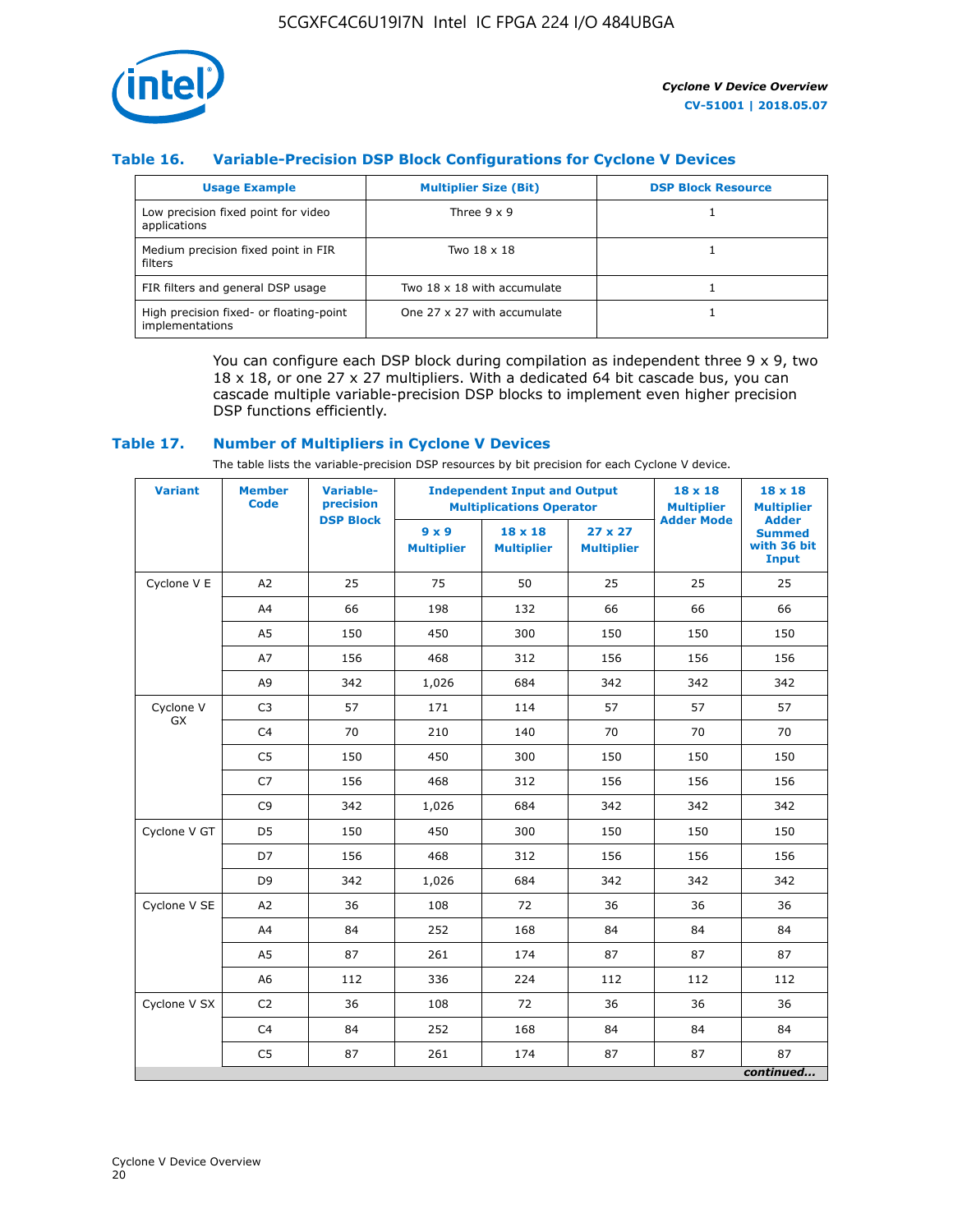

| <b>Variant</b> | <b>Variable-</b><br><b>Member</b><br>precision<br><b>Code</b><br><b>DSP Block</b> |     | <b>Independent Input and Output</b><br><b>Multiplications Operator</b> | $18 \times 18$<br><b>Multiplier</b> | $18 \times 18$<br><b>Multiplier</b><br><b>Adder</b> |                   |                                       |
|----------------|-----------------------------------------------------------------------------------|-----|------------------------------------------------------------------------|-------------------------------------|-----------------------------------------------------|-------------------|---------------------------------------|
|                |                                                                                   |     | $9 \times 9$<br><b>Multiplier</b>                                      | $18 \times 18$<br><b>Multiplier</b> | $27 \times 27$<br><b>Multiplier</b>                 | <b>Adder Mode</b> | <b>Summed</b><br>with 36 bit<br>Input |
|                | C6                                                                                | 112 | 336                                                                    | 224                                 | 112                                                 | 112               | 112                                   |
| Cyclone V ST   | D <sub>5</sub>                                                                    | 87  | 261                                                                    | 174                                 | 87                                                  | 87                | 87                                    |
|                | D <sub>6</sub>                                                                    | 112 | 336                                                                    | 224                                 | 112                                                 | 112               | 112                                   |

# **Embedded Memory Blocks**

The embedded memory blocks in the devices are flexible and designed to provide an optimal amount of small- and large-sized memory arrays to fit your design requirements.

# **Types of Embedded Memory**

The Cyclone V devices contain two types of memory blocks:

- 10 Kb M10K blocks—blocks of dedicated memory resources. The M10K blocks are ideal for larger memory arrays while still providing a large number of independent ports.
- 640 bit memory logic array blocks (MLABs)—enhanced memory blocks that are configured from dual-purpose logic array blocks (LABs). The MLABs are ideal for wide and shallow memory arrays. The MLABs are optimized for implementation of shift registers for digital signal processing (DSP) applications, wide shallow FIFO buffers, and filter delay lines. Each MLAB is made up of ten adaptive logic modules (ALMs). In the Cyclone V devices, you can configure these ALMs as ten 32 x 2 blocks, giving you one 32 x 20 simple dual-port SRAM block per MLAB.

# **Embedded Memory Capacity in Cyclone V Devices**

#### **Table 18. Embedded Memory Capacity and Distribution in Cyclone V Devices**

|                | <b>Member</b>  | <b>M10K</b>  |                     | <b>MLAB</b>  | <b>Total RAM Bit</b> |        |  |  |  |
|----------------|----------------|--------------|---------------------|--------------|----------------------|--------|--|--|--|
| <b>Variant</b> | <b>Code</b>    | <b>Block</b> | <b>RAM Bit (Kb)</b> | <b>Block</b> | <b>RAM Bit (Kb)</b>  | (Kb)   |  |  |  |
| Cyclone V E    | A2             | 176          | 1,760               | 314          | 196                  | 1,956  |  |  |  |
|                | A4             | 308          | 3,080               | 485          | 303                  | 3,383  |  |  |  |
|                | A5             | 446          | 4,460               | 679          | 424                  | 4,884  |  |  |  |
|                | A7             | 686          | 6,860               | 1338         | 836                  | 7,696  |  |  |  |
|                | A9             | 1,220        | 12,200              | 2748         | 1,717                | 13,917 |  |  |  |
| Cyclone V GX   | C <sub>3</sub> | 135          | 1,350               | 291          | 182                  | 1,532  |  |  |  |
|                | C4             | 250          | 2,500               | 678          | 424                  | 2,924  |  |  |  |
|                | C5             | 446          | 4,460               | 678          | 424                  | 4,884  |  |  |  |
|                | C7             | 686          | 6,860               | 1338         | 836                  | 7,696  |  |  |  |
|                | C <sub>9</sub> | 1,220        | 12,200              | 2748         | 1,717                | 13,917 |  |  |  |
|                | continued      |              |                     |              |                      |        |  |  |  |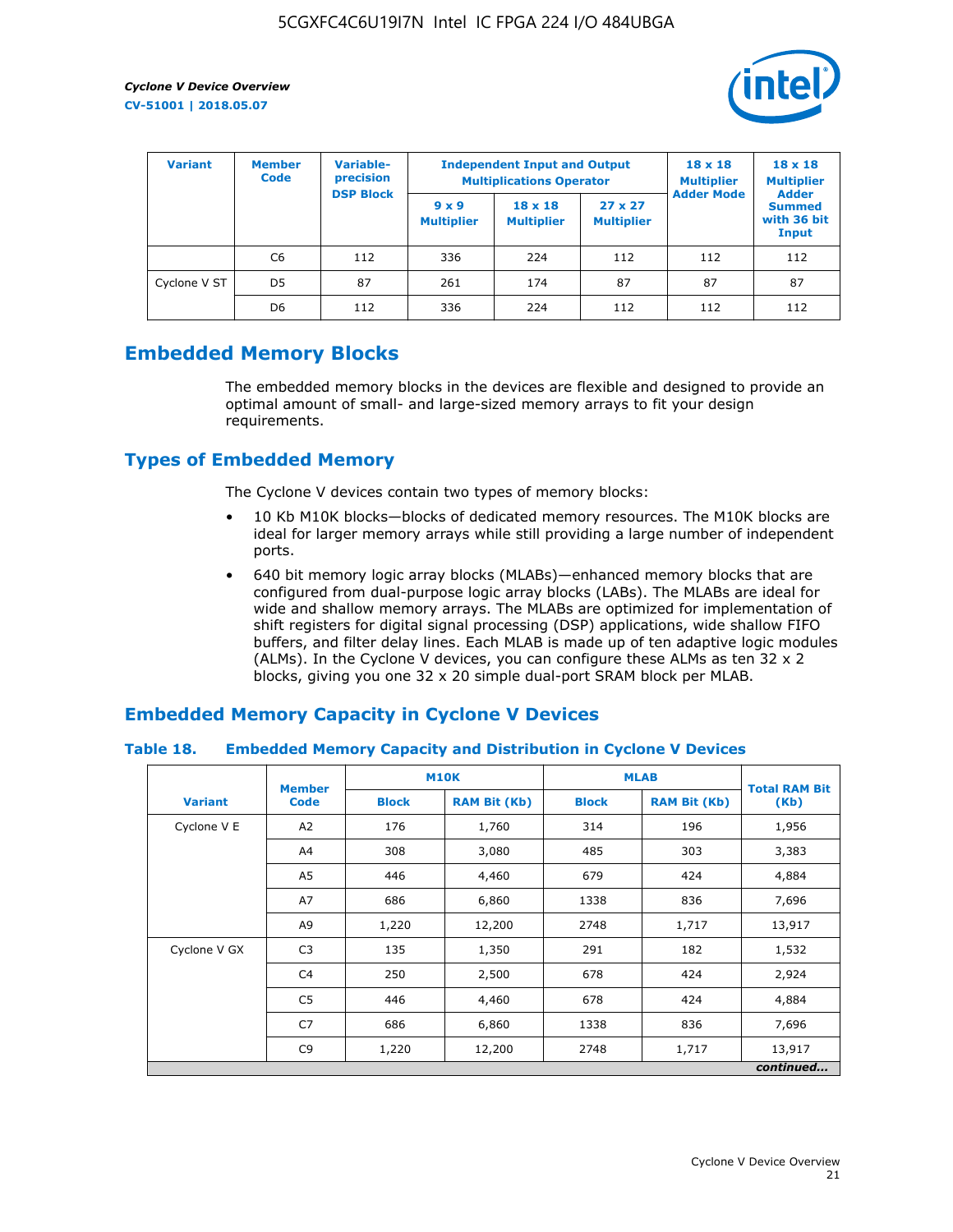

|                | <b>Member</b>  | <b>M10K</b>  |                     | <b>MLAB</b>  | <b>Total RAM Bit</b> |        |
|----------------|----------------|--------------|---------------------|--------------|----------------------|--------|
| <b>Variant</b> | <b>Code</b>    | <b>Block</b> | <b>RAM Bit (Kb)</b> | <b>Block</b> | <b>RAM Bit (Kb)</b>  | (Kb)   |
| Cyclone V GT   | D <sub>5</sub> | 446          | 4,460               | 679          | 424                  | 4,884  |
|                | D7             | 686          | 6,860               | 1338         | 836                  | 7,696  |
|                | D <sub>9</sub> | 1,220        | 12,200              | 2748         | 1,717                | 13,917 |
| Cyclone V SE   | A <sub>2</sub> | 140          | 1,400               | 221          | 138                  | 1,538  |
|                | A4             | 270          | 2,700               | 370          | 231                  | 2,460  |
|                | A5             | 397          | 3,970               | 768          | 480                  | 4,450  |
|                | A6             | 553          | 5,530               | 994          | 621                  | 6,151  |
| Cyclone V SX   | C <sub>2</sub> | 140          | 1,400               | 221          | 138                  | 1,538  |
|                | C4             | 270          | 2,700               | 370          | 231                  | 2,460  |
|                | C5             | 397          | 3,970               | 768          | 480                  | 4,450  |
|                | C <sub>6</sub> | 553          | 5,530               | 994          | 621                  | 6,151  |
| Cyclone V ST   | D <sub>5</sub> | 397          | 3,970               | 768          | 480                  | 4,450  |
|                | D <sub>6</sub> | 553          | 5,530               | 994          | 621                  | 6,151  |

# **Embedded Memory Configurations**

#### **Table 19. Supported Embedded Memory Block Configurations for Cyclone V Devices**

This table lists the maximum configurations supported for the embedded memory blocks. The information is applicable only to the single-port RAM and ROM modes.

| <b>Memory Block</b> | Depth (bits) | <b>Programmable Width</b> |
|---------------------|--------------|---------------------------|
| MLAB                | 32           | x16, x18, or x20          |
| M10K                | 256          | x40 or x32                |
|                     | 512          | x20 or x16                |
|                     | 1K           | $x10$ or $x8$             |
|                     | 2K           | $x5$ or $x4$              |
|                     | 4K           | x2                        |
|                     | 8K           | x1                        |

# **Clock Networks and PLL Clock Sources**

550 MHz Cyclone V devices have 16 global clock networks capable of up to operation. The clock network architecture is based on Intel's global, quadrant, and peripheral clock structure. This clock structure is supported by dedicated clock input pins and fractional PLLs.

*Note:* To reduce power consumption, the Intel Quartus Prime software identifies all unused sections of the clock network and powers them down.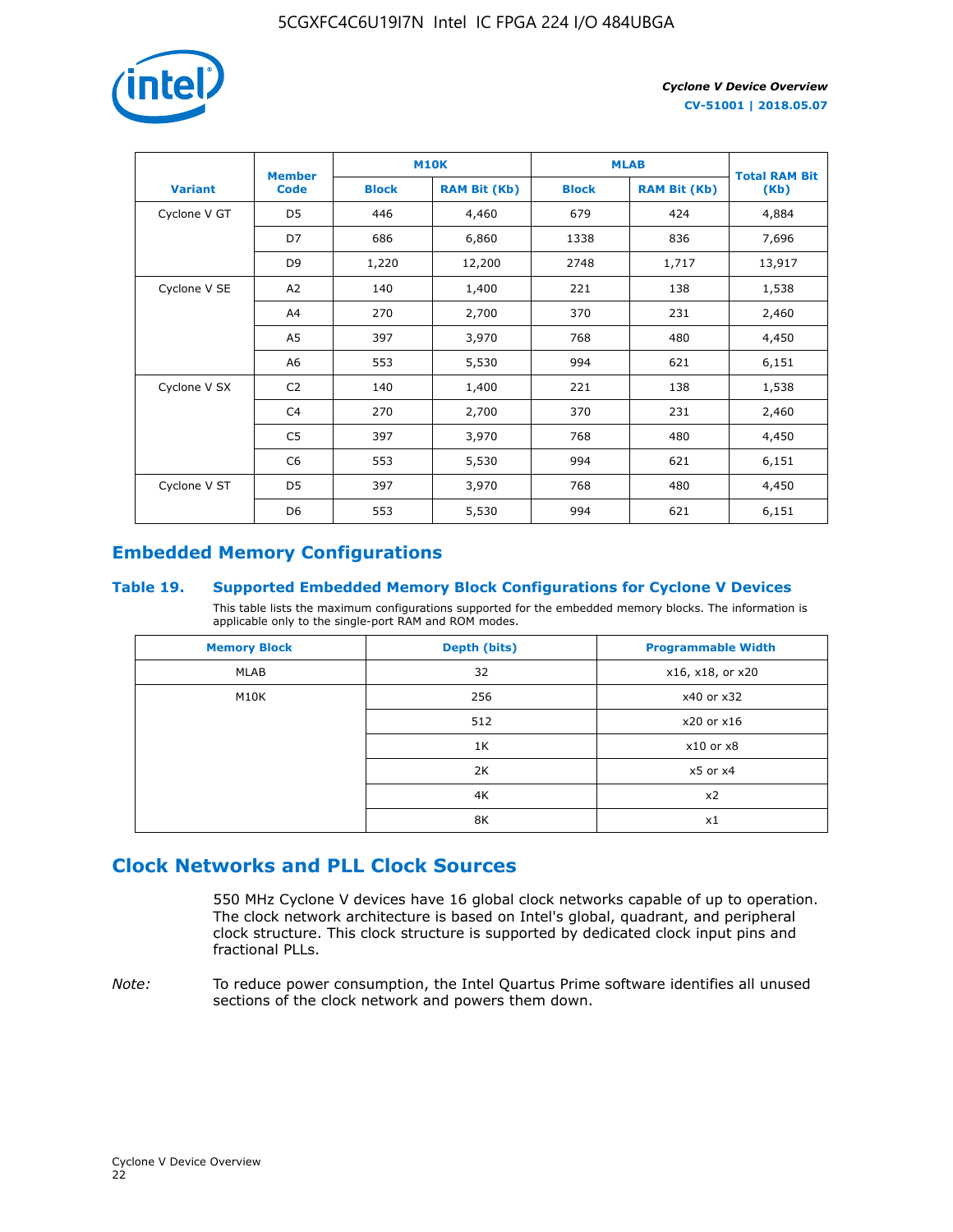

#### **PLL Features**

The PLLs in the Cyclone V devices support the following features:

- Frequency synthesis
- On-chip clock deskew
- Jitter attenuation
- Programmable output clock duty cycles
- PLL cascading
- Reference clock switchover
- Programmable bandwidth
- User-mode reconfiguration of PLLs
- Low power mode for each fractional PLL
- Dynamic phase shift
- Direct, source synchronous, zero delay buffer, external feedback, and LVDS compensation modes

#### **Fractional PLL**

In addition to integer PLLs, the Cyclone V devices use a fractional PLL architecture. The devices have up to eight PLLs, each with nine output counters. You can use the output counters to reduce PLL usage in two ways:

- Reduce the number of oscillators that are required on your board by using fractional PLLs
- Reduce the number of clock pins that are used in the device by synthesizing multiple clock frequencies from a single reference clock source

If you use the fractional PLL mode, you can use the PLLs for precision fractional-N frequency synthesis—removing the need for off-chip reference clock sources in your design.

The transceiver fractional PLLs that are not used by the transceiver I/Os can be used as general purpose fractional PLLs by the FPGA fabric.

# **FPGA General Purpose I/O**

Cyclone V devices offer highly configurable GPIOs. The following list describes the features of the GPIOs:

- Programmable bus hold and weak pull-up
- LVDS output buffer with programmable differential output voltage ( $V_{OD}$ ) and programmable pre-emphasis
- On-chip parallel termination ( $R<sub>T</sub>$  OCT) for all I/O banks with OCT calibration to limit the termination impedance variation
- On-chip dynamic termination that has the ability to swap between series and parallel termination, depending on whether there is read or write on a common bus for signal integrity
- Easy timing closure support using the hard read FIFO in the input register path, and delay-locked loop (DLL) delay chain with fine and coarse architecture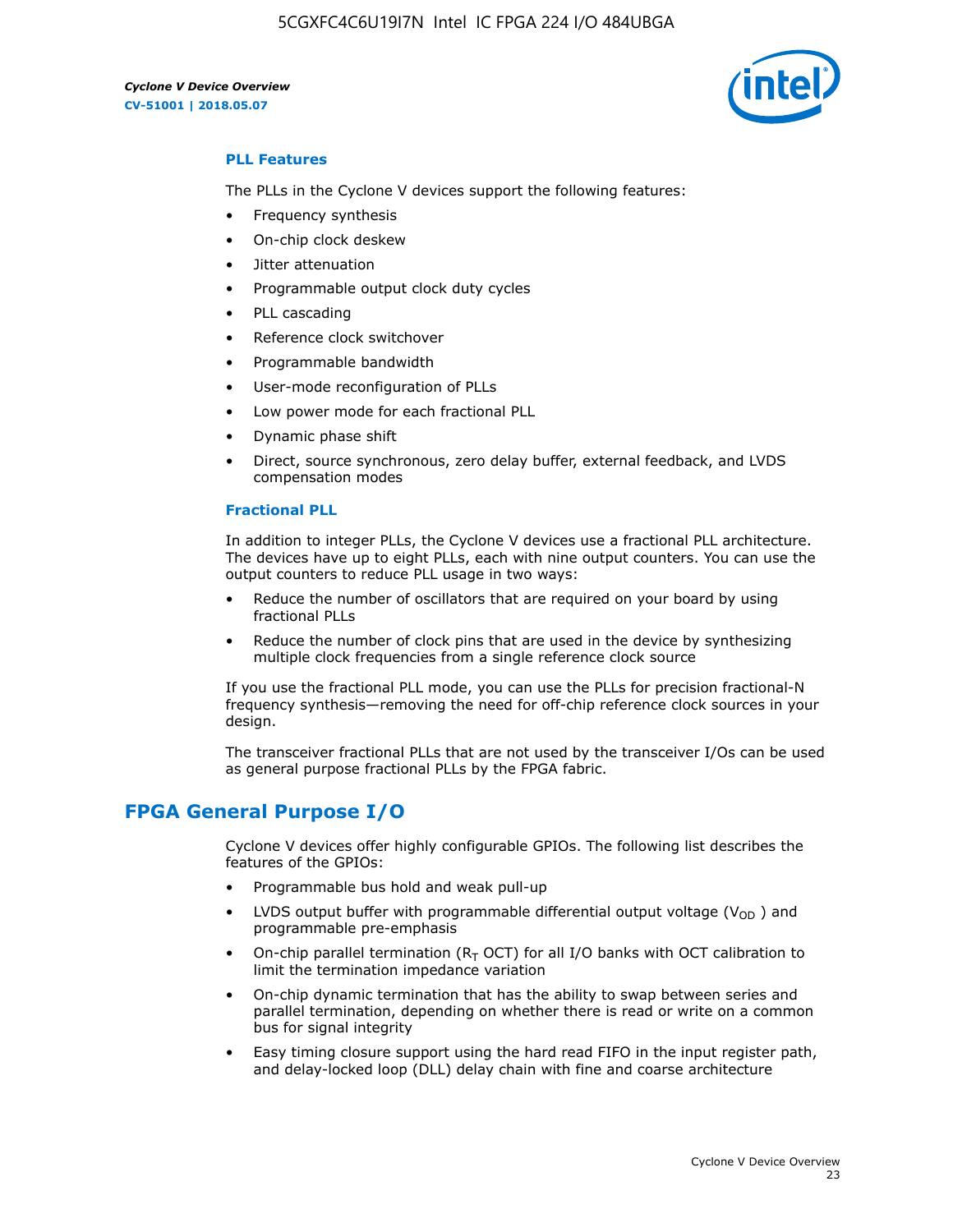

# **PCIe Gen1 and Gen2 Hard IP**

Cyclone V GX, GT, SX, and ST devices contain PCIe hard IP that is designed for performance and ease-of-use. The PCIe hard IP consists of the MAC, data link, and transaction layers.

The PCIe hard IP supports PCIe Gen2 and Gen1 end point and root port for up to x4 lane configuration. The PCIe Gen2 x4 support is PCIe-compatible.

The PCIe endpoint support includes multifunction support for up to eight functions, as shown in the following figure. The integrated multifunction support reduces the FPGA logic requirements by up to 20,000 LEs for PCIe designs that require multiple peripherals.

#### **Figure 9. PCIe Multifunction for Cyclone V Devices**



The Cyclone V PCIe hard IP operates independently from the core logic. This independent operation allows the PCIe link to wake up and complete link training in less than 100 ms while the Cyclone V device completes loading the programming file for the rest of the device.

In addition, the PCIe hard IP in the Cyclone V device provides improved end-to-end datapath protection using ECC.

# **External Memory Interface**

This section provides an overview of the external memory interface in Cyclone V devices.

## **Hard and Soft Memory Controllers**

Cyclone V devices support up to two hard memory controllers for DDR3, DDR2, and LPDDR2 SDRAM devices. Each controller supports 8 to 32 bit components of up to 4 gigabits (Gb) in density with two chip selects and optional ECC. For the Cyclone V SoC devices, an additional hard memory controller in the HPS supports DDR3, DDR2, and LPDDR2 SDRAM devices.

All Cyclone V devices support soft memory controllers for DDR3, DDR2, and LPDDR2 SDRAM devices for maximum flexibility.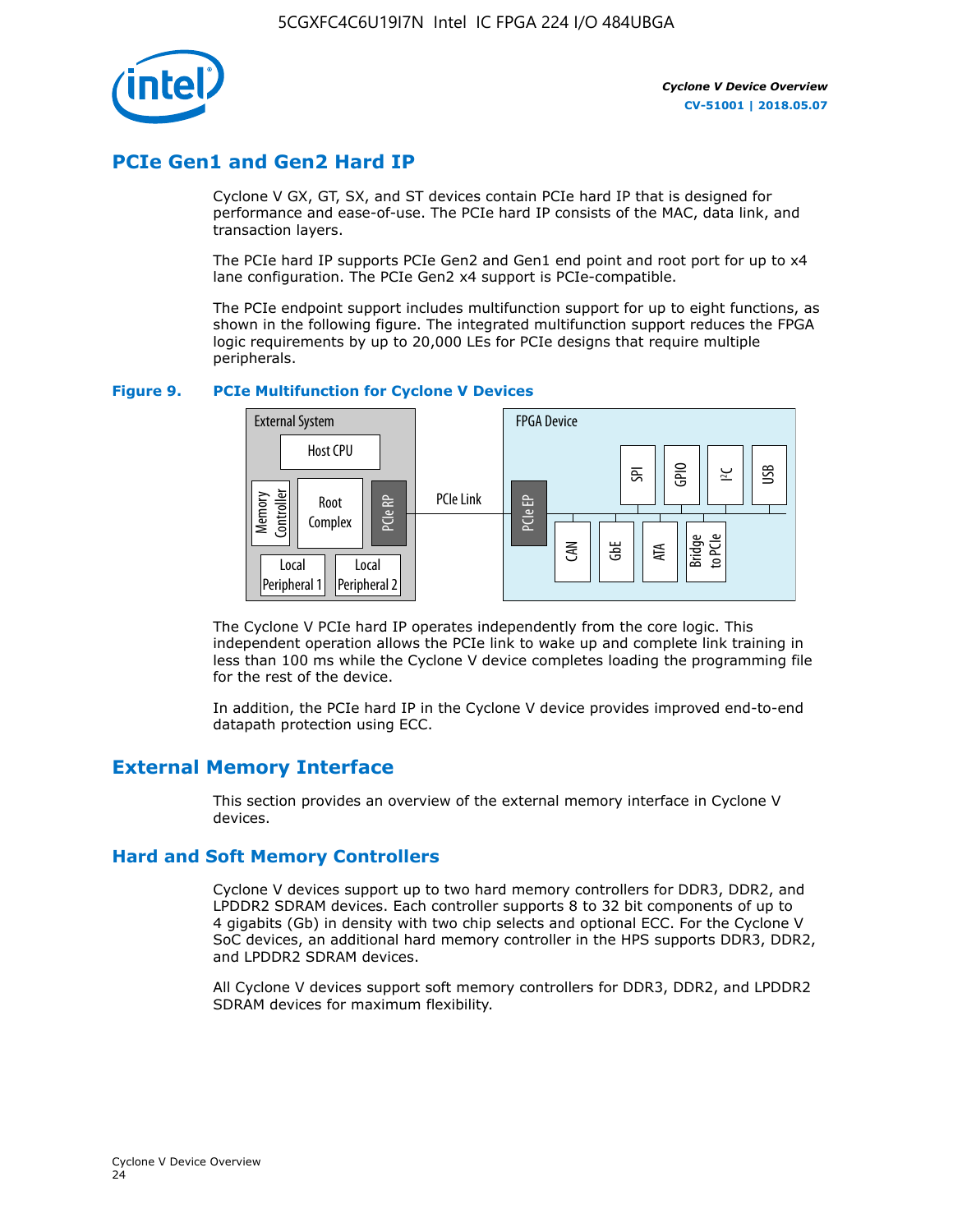

## **External Memory Performance**

#### **Table 20. External Memory Interface Performance in Cyclone V Devices**

The maximum and minimum operating frequencies depend on the memory interface standards and the supported delay-locked loop (DLL) frequency listed in the device datasheet.

| <b>Voltage</b><br><b>Interface</b> |                | <b>Maximum Frequency (MHz)</b> | <b>Minimum Frequency</b> |       |
|------------------------------------|----------------|--------------------------------|--------------------------|-------|
|                                    | $(\mathsf{V})$ | <b>Hard Controller</b>         | <b>Soft Controller</b>   | (MHz) |
| <b>DDR3 SDRAM</b>                  | 1.5            | 400                            | 303                      | 303   |
|                                    | 1.35           | 400                            | 303                      | 303   |
| <b>DDR2 SDRAM</b>                  | 1.8            | 400                            | 300                      | 167   |
| LPDDR2 SDRAM                       | 1.2            | 333                            | 300                      | 167   |

#### **Related Information**

[External Memory Interface Spec Estimator](https://www.altera.com/solutions/technology/external-memory/spec-estimator.html)

For the latest information and to estimate the external memory system performance specification, use Intel's External Memory Interface Spec Estimator tool.

## **HPS External Memory Performance**

#### **Table 21. HPS External Memory Interface Performance**

The hard processor system (HPS) is available in Cyclone V SoC devices only.

| <b>Interface</b>  | Voltage (V) | <b>HPS Hard Controller (MHz)</b> |
|-------------------|-------------|----------------------------------|
| <b>DDR3 SDRAM</b> | 1.5         | 400                              |
|                   | 1.35        | 400                              |
| <b>DDR2 SDRAM</b> | 1.8         | 400                              |
| LPDDR2 SDRAM      | 1.2         | 333                              |

#### **Related Information**

#### [External Memory Interface Spec Estimator](https://www.altera.com/solutions/technology/external-memory/spec-estimator.html)

For the latest information and to estimate the external memory system performance specification, use Intel's External Memory Interface Spec Estimator tool.

# **Low-Power Serial Transceivers**

Cyclone V devices deliver the industry's lowest power 6.144 Gbps transceivers at an estimated 88 mW maximum power consumption per channel. Cyclone V transceivers are designed to be compliant with a wide range of protocols and data rates.

## **Transceiver Channels**

The transceivers are positioned on the left outer edge of the device. The transceiver channels consist of the physical medium attachment (PMA), physical coding sublayer (PCS), and clock networks.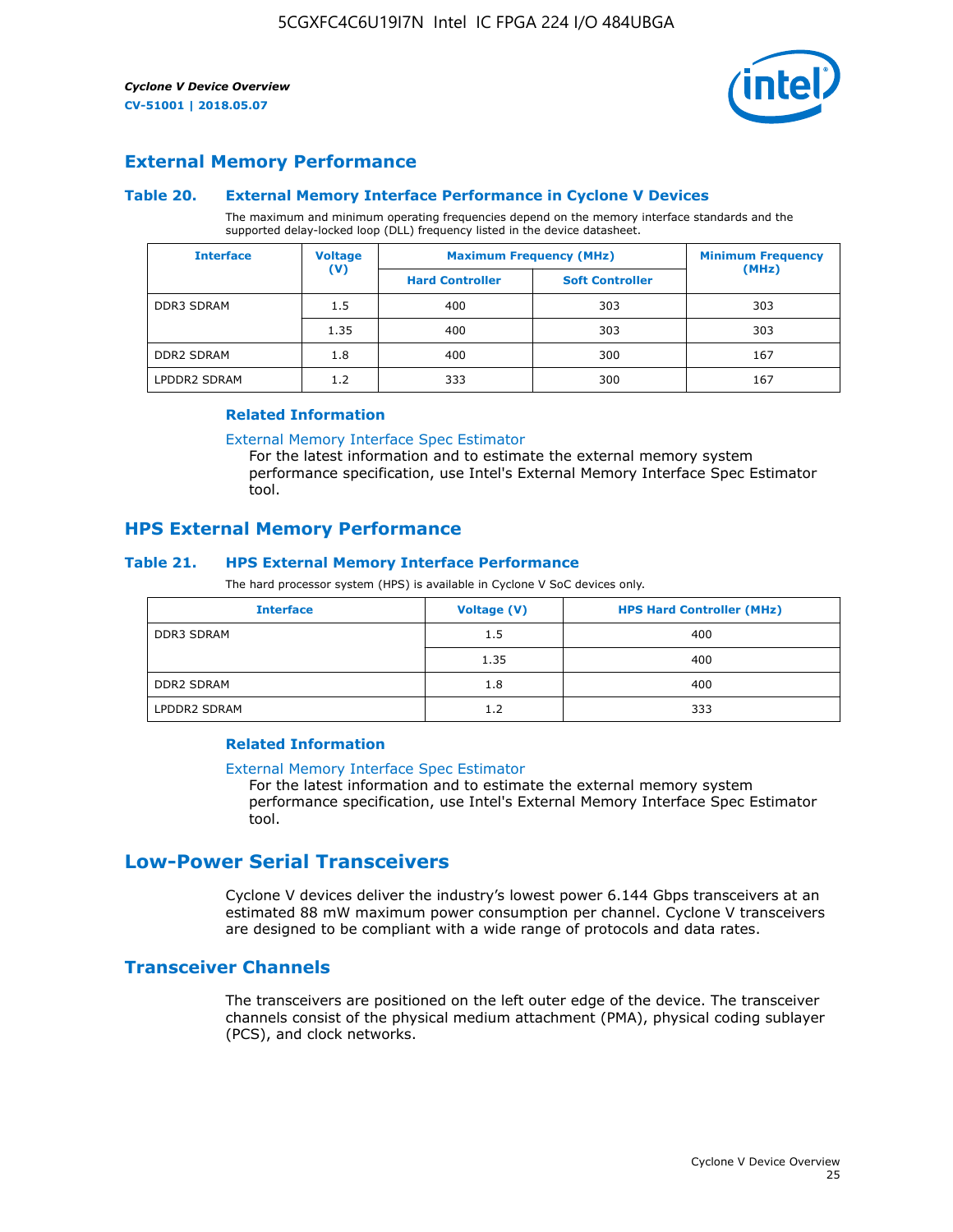

#### **Figure 10. Device Chip Overview for Cyclone V GX and GT Devices**

The figure shows a Cyclone V FPGA with transceivers. Different Cyclone V devices may have a different floorplans than the one shown here.



## **PMA Features**

To prevent core and I/O noise from coupling into the transceivers, the PMA block is isolated from the rest of the chip—ensuring optimal signal integrity. For the transceivers, you can use the channel PLL of an unused receiver PMA as an additional transmit PLL.

#### **Table 22. PMA Features of the Transceivers in Cyclone V Devices**

| <b>Features</b>                                    | <b>Capability</b>                                                                                       |
|----------------------------------------------------|---------------------------------------------------------------------------------------------------------|
| Backplane support                                  | Driving capability up to 6.144 Gbps                                                                     |
| PLL-based clock recovery                           | Superior jitter tolerance                                                                               |
| Programmable deserialization and word<br>alignment | Flexible deserialization width and configurable word alignment pattern                                  |
| Equalization and pre-emphasis                      | Up to 14.37 dB of pre-emphasis and up to 4.7 dB of equalization<br>No decision feedback equalizer (DFE) |
| Ring oscillator transmit PLLs                      | 614 Mbps to 6.144 Gbps                                                                                  |
| Input reference clock range                        | 20 MHz to 400 MHz                                                                                       |
| Transceiver dynamic reconfiguration                | Allows the reconfiguration of a single channel without affecting the operation of<br>other channels     |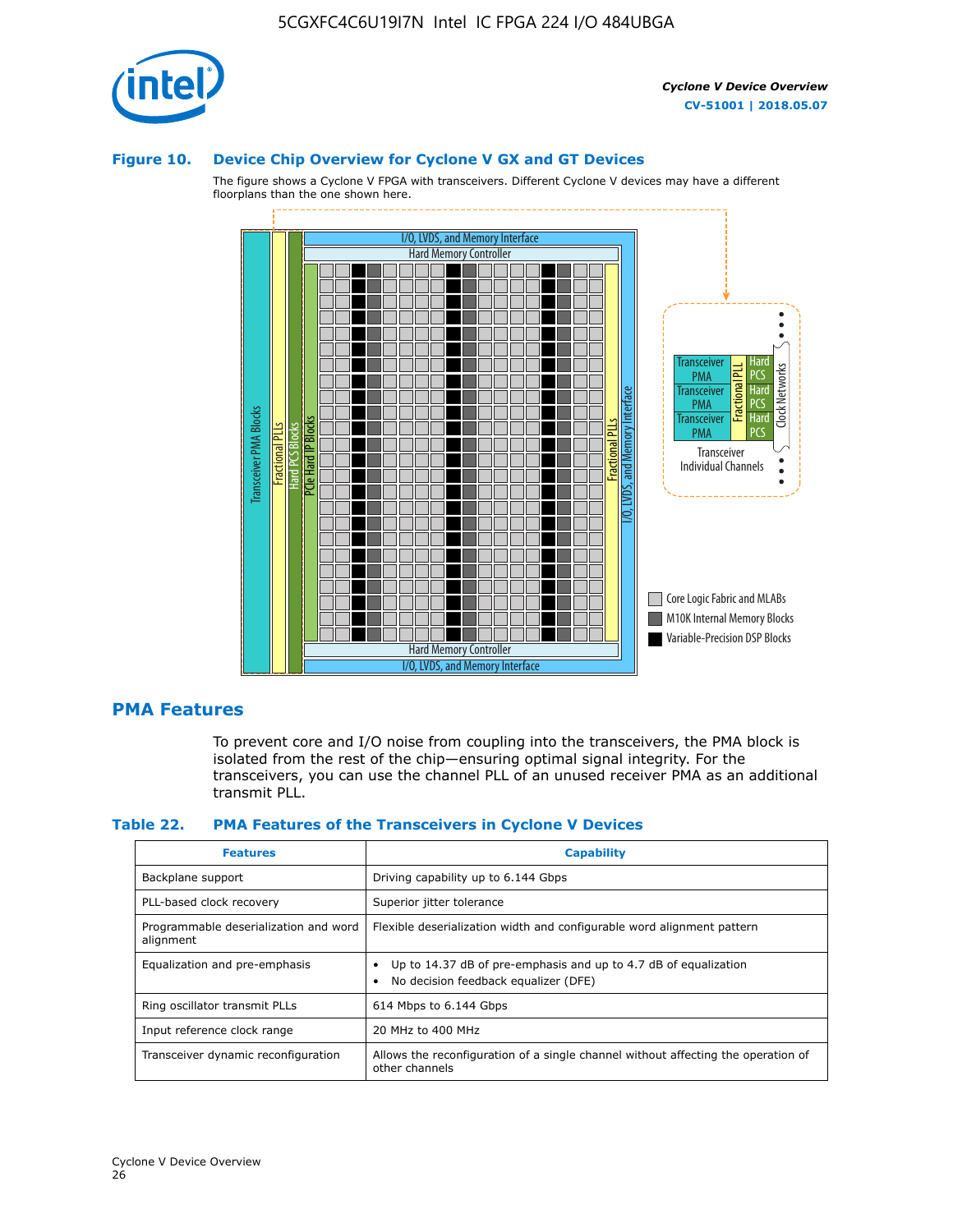

# **PCS Features**

The Cyclone V core logic connects to the PCS through an 8, 10, 16, 20, 32, or 40 bit interface, depending on the transceiver data rate and protocol. Cyclone V devices contain PCS hard IP to support PCIe Gen1 and Gen2, Gbps Ethernet (GbE), Serial RapidIO® (SRIO), and Common Public Radio Interface (CPRI).

Most of the standard and proprietary protocols from 614 Mbps to 6.144 Gbps are supported.

| Table 23. |  | <b>Transceiver PCS Features for Cyclone V Devices</b> |
|-----------|--|-------------------------------------------------------|
|           |  |                                                       |

| <b>PCS Support</b>                 | <b>Data Rates</b><br>(Gbps)        | <b>Transmitter Data Path Feature</b>                                                                         | <b>Receiver Data Path Feature</b>                                                                                                                                                                                                  |  |  |
|------------------------------------|------------------------------------|--------------------------------------------------------------------------------------------------------------|------------------------------------------------------------------------------------------------------------------------------------------------------------------------------------------------------------------------------------|--|--|
| 3-Gbps and 6-Gbps Basic            | 0.614 to 6.144                     | • Phase compensation FIFO<br>Byte serializer<br>8B/10B encoder<br>Transmitter bit-slip                       | Word aligner<br>$\bullet$<br>Deskew FIFO<br>$\bullet$<br>Rate-match FIFO<br>$\bullet$<br>8B/10B decoder<br>$\bullet$<br>Byte deserializer<br>$\bullet$<br>Byte ordering<br>$\bullet$<br>Receiver phase compensation<br><b>FIFO</b> |  |  |
| PCIe Gen1<br>(x1, x2, x4)          | $2.5$ and $5.0$                    | Dedicated PCIe PHY IP core<br>PIPE 2.0 interface to the core<br>$\bullet$<br>logic                           | Dedicated PCIe PHY IP core<br>$\bullet$<br>PIPE 2.0 interface to the core<br>$\bullet$<br>logic                                                                                                                                    |  |  |
| PCIe Gen2<br>$(x1, x2, x4)^{(12)}$ |                                    |                                                                                                              |                                                                                                                                                                                                                                    |  |  |
| GbE                                | 1.25                               | • Custom PHY IP core with preset<br>feature<br>GbE transmitter synchronization<br>$\bullet$<br>state machine | • Custom PHY IP core with preset<br>feature<br>GbE receiver synchronization<br>state machine                                                                                                                                       |  |  |
| $XAUI$ $(13)$                      | 3.125                              | Dedicated XAUI PHY IP core<br>$\bullet$                                                                      | Dedicated XAUI PHY IP core<br>$\bullet$                                                                                                                                                                                            |  |  |
| <b>HiGig</b>                       | 3.75                               | XAUI synchronization state<br>$\bullet$<br>machine for bonding four<br>channels                              | XAUI synchronization state<br>$\bullet$<br>machine for realigning four<br>channels                                                                                                                                                 |  |  |
| SRIO 1.3 and 2.1                   | 1.25 to 3.125                      | • Custom PHY IP core with preset<br>feature<br>• SRIO version 2.1-compliant x2<br>and x4 channel bonding     | • Custom PHY IP core with preset<br>feature<br>• SRIO version 2.1-compliant x2<br>and x4 deskew state machine                                                                                                                      |  |  |
| SDI, SD/HD, and 3G-SDI             | $0.27^{(14)}$ , 1.485,<br>and 2.97 | Custom PHY IP core with preset<br>feature                                                                    | Custom PHY IP core with preset<br>feature                                                                                                                                                                                          |  |  |
| JESD204A                           | $0.3125^{(15)}$ to<br>3.125        |                                                                                                              |                                                                                                                                                                                                                                    |  |  |
| continued                          |                                    |                                                                                                              |                                                                                                                                                                                                                                    |  |  |

<sup>(12)</sup> PCIe Gen2 is supported for Cyclone V GT and ST devices. The PCIe Gen2 x4 support is PCIe-compatible.

<sup>(13)</sup> XAUI is supported through the soft PCS.

<sup>(14)</sup> The 0.27-Gbps data rate is supported using oversampling user logic that you must implement in the FPGA fabric.

<sup>(15)</sup> The 0.3125-Gbps data rate is supported using oversampling user logic that you must implement in the FPGA fabric.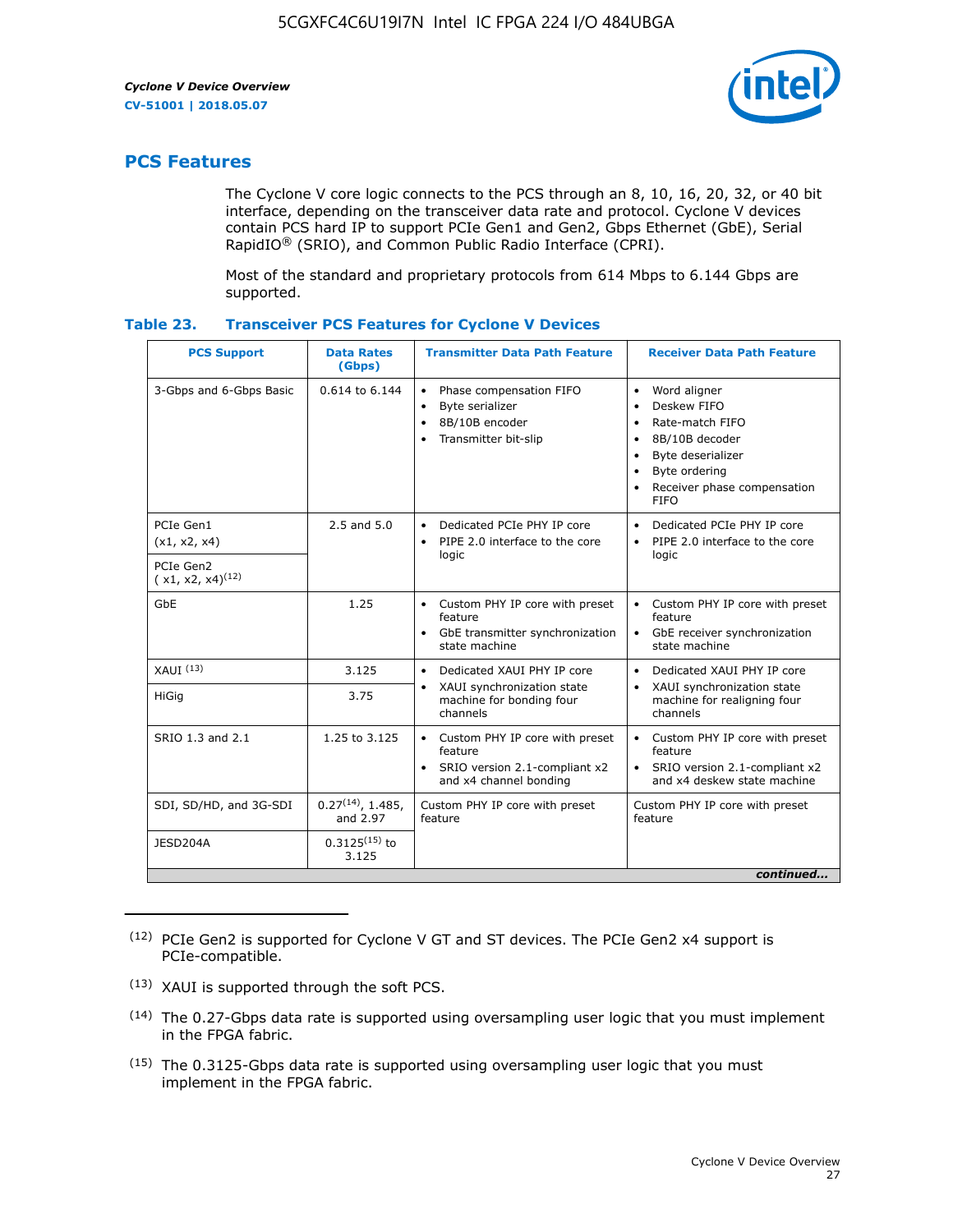

| <b>PCS Support</b>       | <b>Data Rates</b><br>(Gbps) | <b>Transmitter Data Path Feature</b>                         | <b>Receiver Data Path Feature</b>                                                                  |
|--------------------------|-----------------------------|--------------------------------------------------------------|----------------------------------------------------------------------------------------------------|
| Serial ATA Gen1 and Gen2 | $1.5$ and $3.0$             | Custom PHY IP core with preset<br>feature<br>Electrical idle | Custom PHY IP core with preset<br>feature<br>Signal detect<br>Wider spread of asynchronous<br>SSC. |
| CPRI $4.1^{(16)}$        | 0.6144 to 6.144             | Dedicated deterministic latency<br>$\bullet$<br>PHY IP core  | Dedicated deterministic latency<br>PHY IP core                                                     |
| OBSAI RP3                | 0.768 to 3.072              | Transmitter (TX) manual bit-slip<br>mode                     | Receiver (RX) deterministic<br>latency state machine                                               |
| V-by-One HS              | Up to 3.75                  | Custom PHY IP core                                           | Custom PHY IP core                                                                                 |
| DisplayPort $1.2^{(17)}$ | 1.62 and $2.7$              |                                                              | Wider spread of asynchronous<br><b>SSC</b>                                                         |

# **SoC with HPS**

Each SoC combines an FPGA fabric and an HPS in a single device. This combination delivers the flexibility of programmable logic with the power and cost savings of hard IP in these ways:

- Reduces board space, system power, and bill of materials cost by eliminating a discrete embedded processor
- Allows you to differentiate the end product in both hardware and software, and to support virtually any interface standard
- Extends the product life and revenue through in-field hardware and software updates

# **HPS Features**

The HPS consists of a dual-core Arm Cortex-A9 MPCore processor, a rich set of peripherals, and a shared multiport SDRAM memory controller, as shown in the following figure.

<sup>(16)</sup> High-voltage output mode (1000-BASE-CX) is not supported.

<sup>(17)</sup> Pending characterization.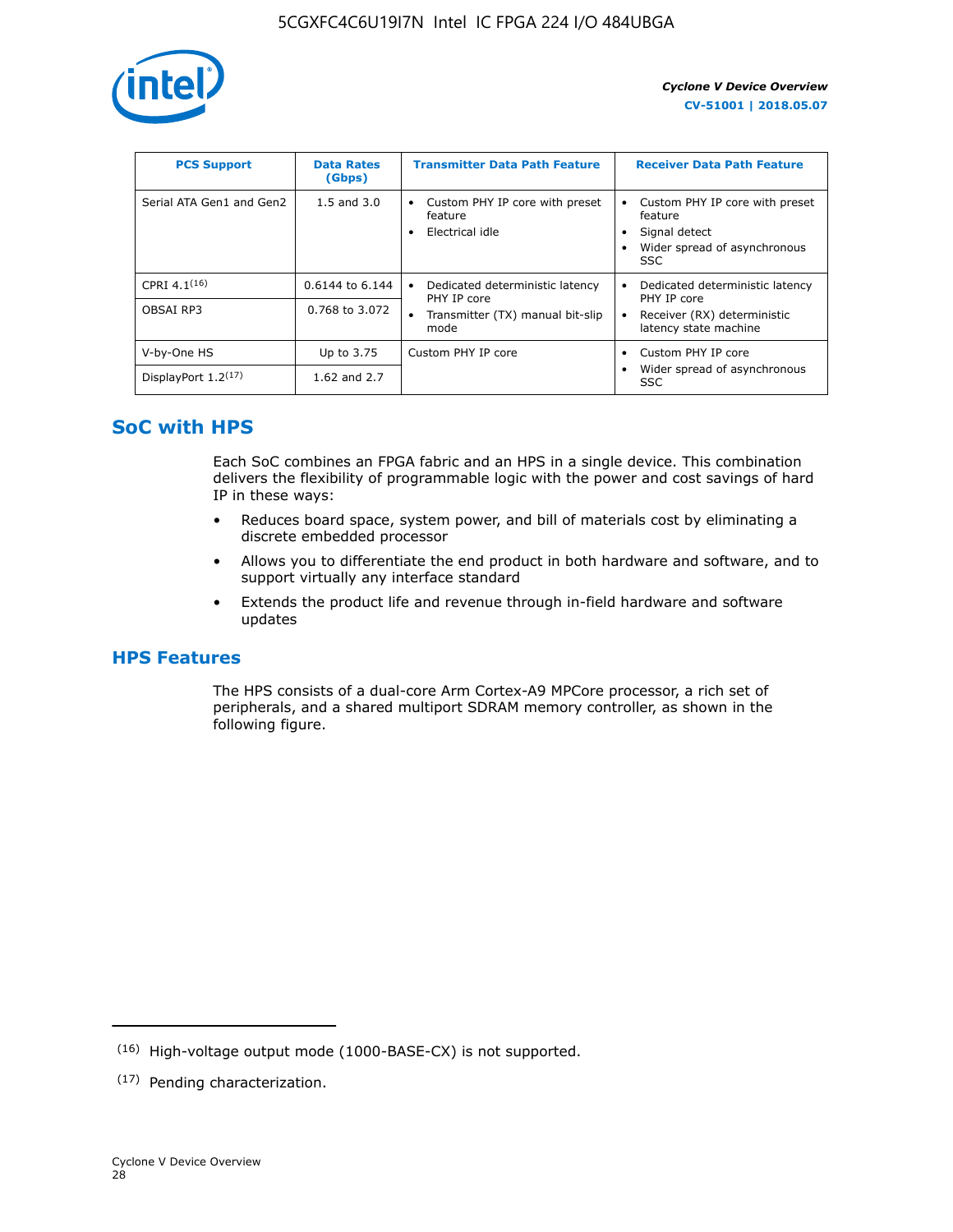



#### **Figure 11. HPS with Dual-Core Arm Cortex-A9 MPCore Processor**

#### **System Peripherals and Debug Access Port**

Each Ethernet MAC, USB OTG, NAND flash controller, and SD/MMC controller module has an integrated DMA controller. For modules without an integrated DMA controller, an additional DMA controller module provides up to eight channels of high-bandwidth data transfers. Peripherals that communicate off-chip are multiplexed with other peripherals at the HPS pin level. This allows you to choose which peripherals to interface with other devices on your PCB.

The debug access port provides interfaces to industry standard JTAG debug probes and supports Arm CoreSight debug and core traces to facilitate software development.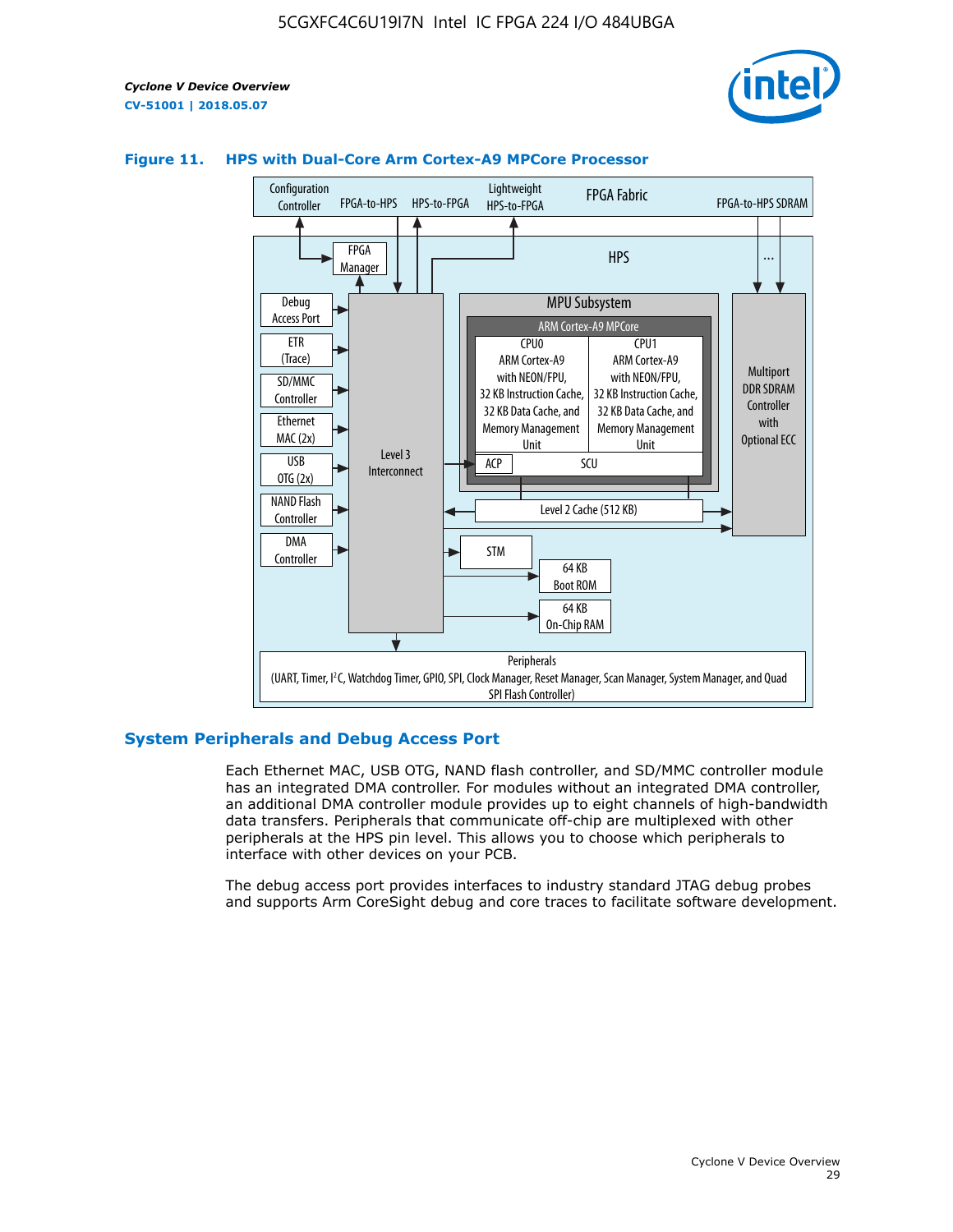

#### **HPS–FPGA AXI Bridges**

The HPS–FPGA bridges, which support the Advanced Microcontroller Bus Architecture (AMBA<sup>®</sup>) Advanced eXtensible Interface (AXI<sup>™</sup>) specifications, consist of the following bridges:

- FPGA-to-HPS AXI bridge—a high-performance bus supporting 32, 64, and 128 bit data widths that allows the FPGA fabric to issue transactions to slaves in the HPS.
- HPS-to-FPGA AXI bridge—a high-performance bus supporting 32, 64, and 128 bit data widths that allows the HPS to issue transactions to slaves in the FPGA fabric.
- Lightweight HPS-to-FPGA AXI bridge—a lower latency 32 bit width bus that allows the HPS to issue transactions to slaves in the FPGA fabric. This bridge is primarily used for control and status register (CSR) accesses to peripherals in the FPGA fabric.

The HPS–FPGA AXI bridges allow masters in the FPGA fabric to communicate with slaves in the HPS logic, and vice versa. For example, the HPS-to-FPGA AXI bridge allows you to share memories instantiated in the FPGA fabric with one or both microprocessors in the HPS, while the FPGA-to-HPS AXI bridge allows logic in the FPGA fabric to access the memory and peripherals in the HPS.

Each HPS–FPGA bridge also provides asynchronous clock crossing for data transferred between the FPGA fabric and the HPS.

#### **HPS SDRAM Controller Subsystem**

The HPS SDRAM controller subsystem contains a multiport SDRAM controller and DDR PHY that are shared between the FPGA fabric (through the FPGA-to-HPS SDRAM interface), the level 2 (L2) cache, and the level 3 (L3) system interconnect. The FPGA-to-HPS SDRAM interface supports AMBA AXI and Avalon® Memory-Mapped (Avalon-MM) interface standards, and provides up to six individual ports for access by masters implemented in the FPGA fabric.

To maximize memory performance, the SDRAM controller subsystem supports command and data reordering, deficit round-robin arbitration with aging, and high-priority bypass features. The SDRAM controller subsystem supports DDR2, DDR3, or LPDDR2 devices up to 4 Gb in density operating at up to 400 MHz (800 Mbps data rate).

#### **FPGA Configuration and Processor Booting**

The FPGA fabric and HPS in the SoC are powered independently. You can reduce the clock frequencies or gate the clocks to reduce dynamic power, or shut down the entire FPGA fabric to reduce total system power.

You can configure the FPGA fabric and boot the HPS independently, in any order, providing you with more design flexibility:

- You can boot the HPS independently. After the HPS is running, the HPS can fully or partially reconfigure the FPGA fabric at any time under software control. The HPS can also configure other FPGAs on the board through the FPGA configuration controller.
- You can power up both the HPS and the FPGA fabric together, configure the FPGA fabric first, and then boot the HPS from memory accessible to the FPGA fabric.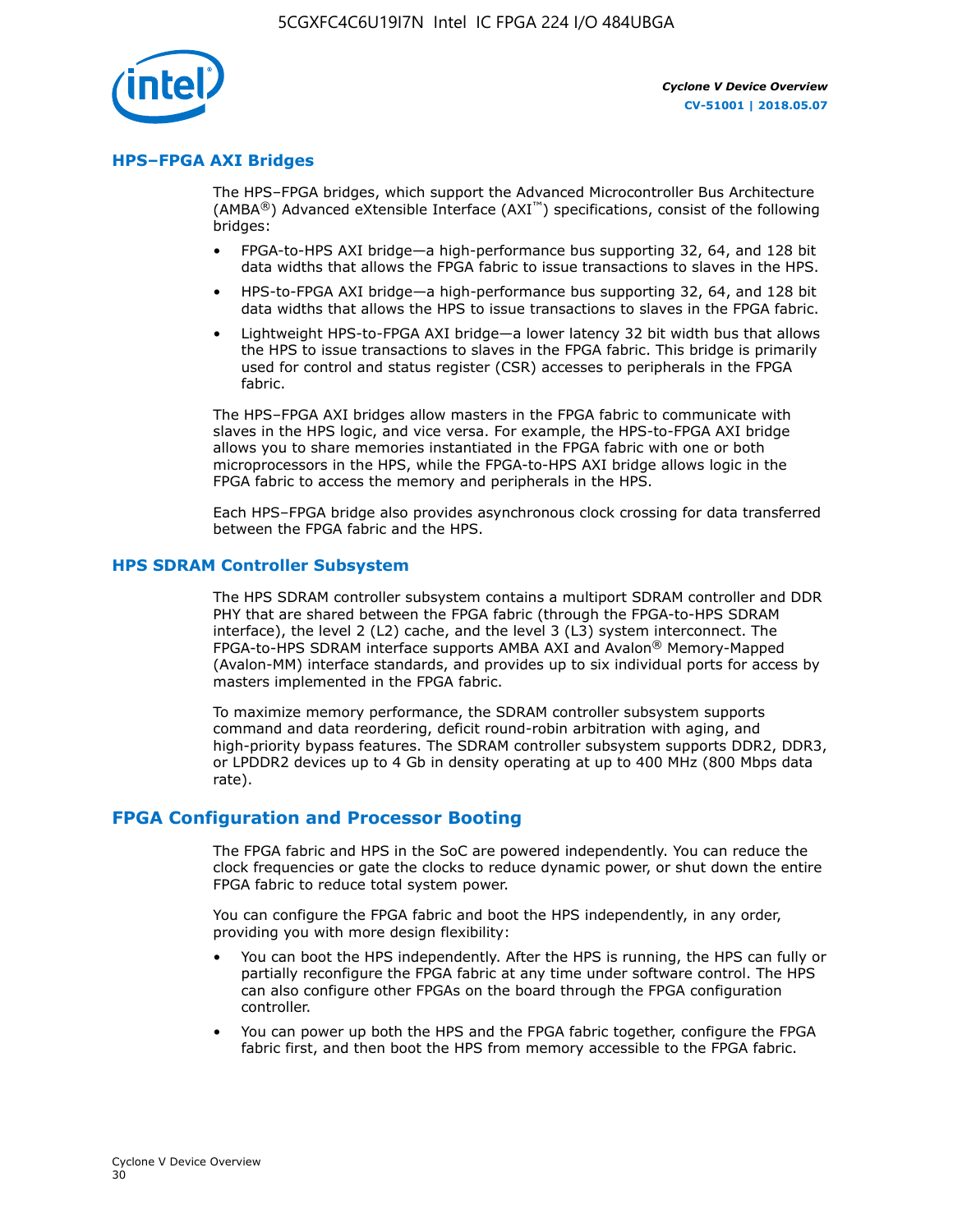

*Note:* Although the FPGA fabric and HPS are on separate power domains, the HPS must remain powered up during operation while the FPGA fabric can be powered up or down as required.

#### **Related Information**

[Cyclone V Device Family Pin Connection Guidelines](https://www.altera.com/content/dam/altera-www/global/en_US/pdfs/literature/dp/cyclone-v/pcg-01014.pdf)

Provides detailed information about power supply pin connection guidelines and power regulator sharing.

#### **Hardware and Software Development**

For hardware development, you can configure the HPS and connect your soft logic in the FPGA fabric to the HPS interfaces using the Platform Designer (Standard) system integration tool in the Intel Quartus Prime software.

For software development, the Arm-based SoC devices inherit the rich software development ecosystem available for the Arm Cortex-A9 MPCore processor. The software development process for Intel SoCs follows the same steps as those for other SoC devices from other manufacturers. Support for Linux, VxWorks®, and other operating systems is available for the SoCs. For more information on the operating systems support availability, contact the Intel sales team.

You can begin device-specific firmware and software development on the Intel SoC Virtual Target. The Virtual Target is a fast PC-based functional simulation of a target development system—a model of a complete development board that runs on a PC. The Virtual Target enables the development of device-specific production software that can run unmodified on actual hardware.

#### **Related Information**

[International Altera Sales Support Offices](https://www.altera.com/about/contact/contact/international-altera-sales-offices.html)

# **Dynamic and Partial Reconfiguration**

The Cyclone V devices support dynamic reconfiguration and partial reconfiguration.

## **Dynamic Reconfiguration**

The dynamic reconfiguration feature allows you to dynamically change the transceiver data rates, PMA settings, or protocols of a channel, without affecting data transfer on adjacent channels. This feature is ideal for applications that require on-the-fly multiprotocol or multirate support. You can reconfigure the PMA and PCS blocks with dynamic reconfiguration.

# **Partial Reconfiguration**

*Note:* The partial reconfiguration feature is available for Cyclone V E, GX, SE, and SX devices with the "SC" suffix in the part number. For device availability and ordering, contact your local Intel sales representatives.

> Partial reconfiguration allows you to reconfigure part of the device while other sections of the device remain operational. This capability is important in systems with critical uptime requirements because it allows you to make updates or adjust functionality without disrupting services.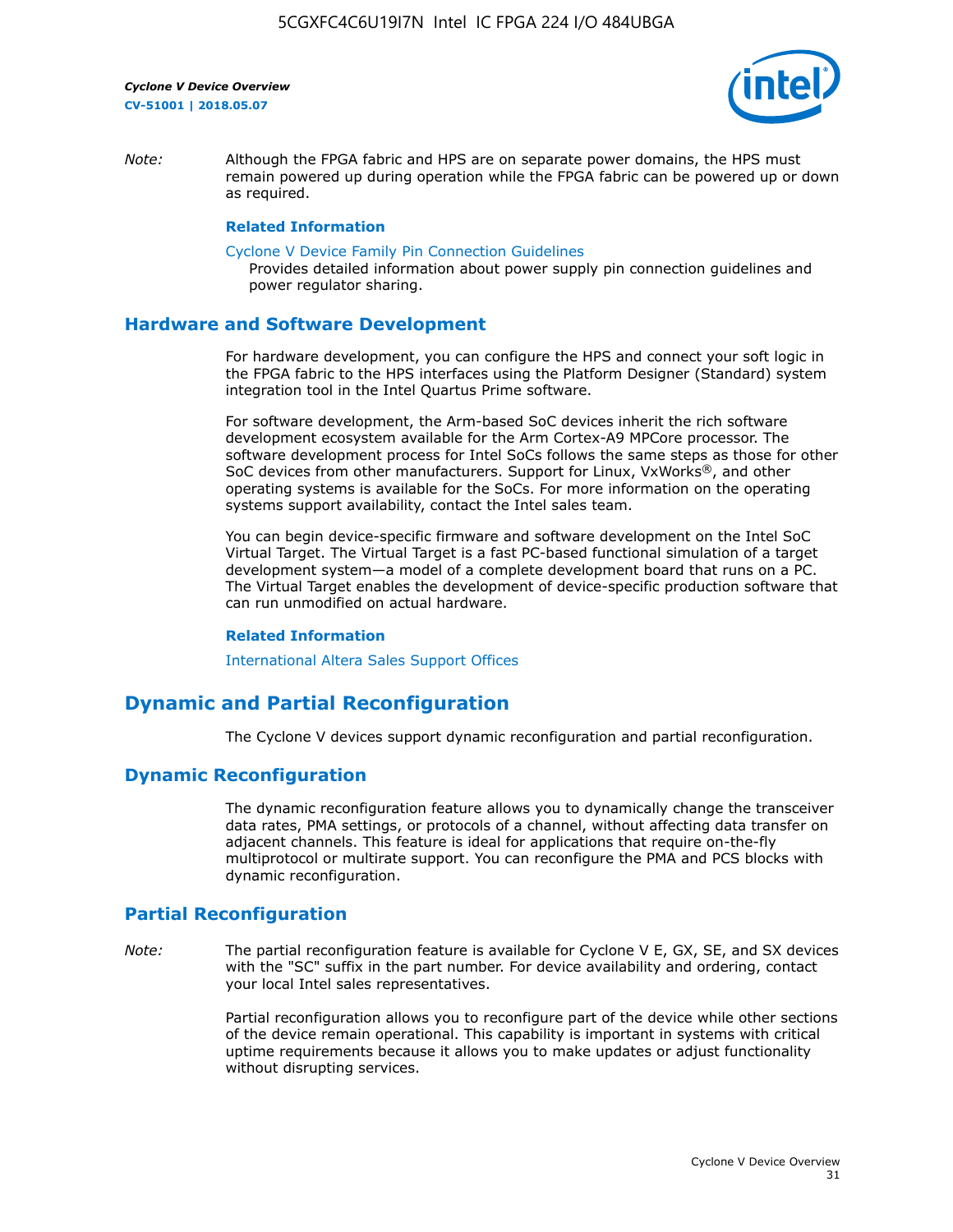

Apart from lowering cost and power consumption, partial reconfiguration increases the effective logic density of the device because placing device functions that do not operate simultaneously is not necessary. Instead, you can store these functions in external memory and load them whenever the functions are required. This capability reduces the size of the device because it allows multiple applications on a single device—saving the board space and reducing the power consumption.

Intel simplifies the time-intensive task of partial reconfiguration by building this capability on top of the proven incremental compile and design flow in the Intel Quartus Prime design software. With the Intel solution, you do not need to know all the intricate device architecture details to perform a partial reconfiguration.

Partial reconfiguration is supported through the FPP x16 configuration interface. You can seamlessly use partial reconfiguration in tandem with dynamic reconfiguration to enable simultaneous partial reconfiguration of both the device core and transceivers.

# **Enhanced Configuration and Configuration via Protocol**

Cyclone V devices support 1.8 V, 2.5 V, 3.0 V, and 3.3 V programming voltages and several configuration schemes.

| <b>Mode</b>                                                    | <b>Data</b><br>Width         | Max Clock  <br>Rate<br>(MHz) | <b>Max Data</b><br>Rate<br>(Mbps) | <b>Decompressi</b><br>on | <b>Design</b><br><b>Security</b> | <b>Partial</b><br>Reconfigurat<br>ion <sup>(18)</sup> | <b>Remote</b><br><b>System</b><br><b>Update</b> |
|----------------------------------------------------------------|------------------------------|------------------------------|-----------------------------------|--------------------------|----------------------------------|-------------------------------------------------------|-------------------------------------------------|
| AS through the EPCS<br>and EPCQ serial<br>configuration device | 1 bit, 4<br>bits             | 100                          |                                   | Yes                      | <b>Yes</b>                       |                                                       | Yes                                             |
| PS through CPLD or<br>external<br>microcontroller              | 1 bit                        | 125                          | 125                               | Yes                      | Yes                              |                                                       |                                                 |
| <b>FPP</b>                                                     | 8 bits                       | 125                          |                                   | Yes                      | <b>Yes</b>                       |                                                       | Parallel flash                                  |
|                                                                | 16 bits                      | 125                          |                                   | Yes                      | <b>Yes</b>                       | Yes                                                   | loader                                          |
| CvP (PCIe)                                                     | x1, x2,<br>and $x4$<br>lanes |                              |                                   | Yes                      | <b>Yes</b>                       | Yes                                                   |                                                 |
| <b>JTAG</b>                                                    | 1 bit                        | 33                           | 33                                |                          |                                  |                                                       |                                                 |

**Table 24. Configuration Schemes and Features Supported by Cyclone V Devices**

Instead of using an external flash or ROM, you can configure the Cyclone V devices through PCIe using CvP. The CvP mode offers the fastest configuration rate and flexibility with the easy-to-use PCIe hard IP block interface. The Cyclone V CvP implementation conforms to the PCIe 100 ms power-up-to-active time requirement.

## **Related Information**

[Configuration via Protocol \(CvP\) Implementation in Intel FPGAs User Guide](https://www.altera.com/documentation/nik1412546950394.html#nik1412546833714) Provides more information about CvP.

 $(18)$  The partial reconfiguration feature is available for Cyclone V E, GX, SE, and SX devices with the "SC" suffix in the part number. For device availability and ordering, contact your local Intel sales representatives.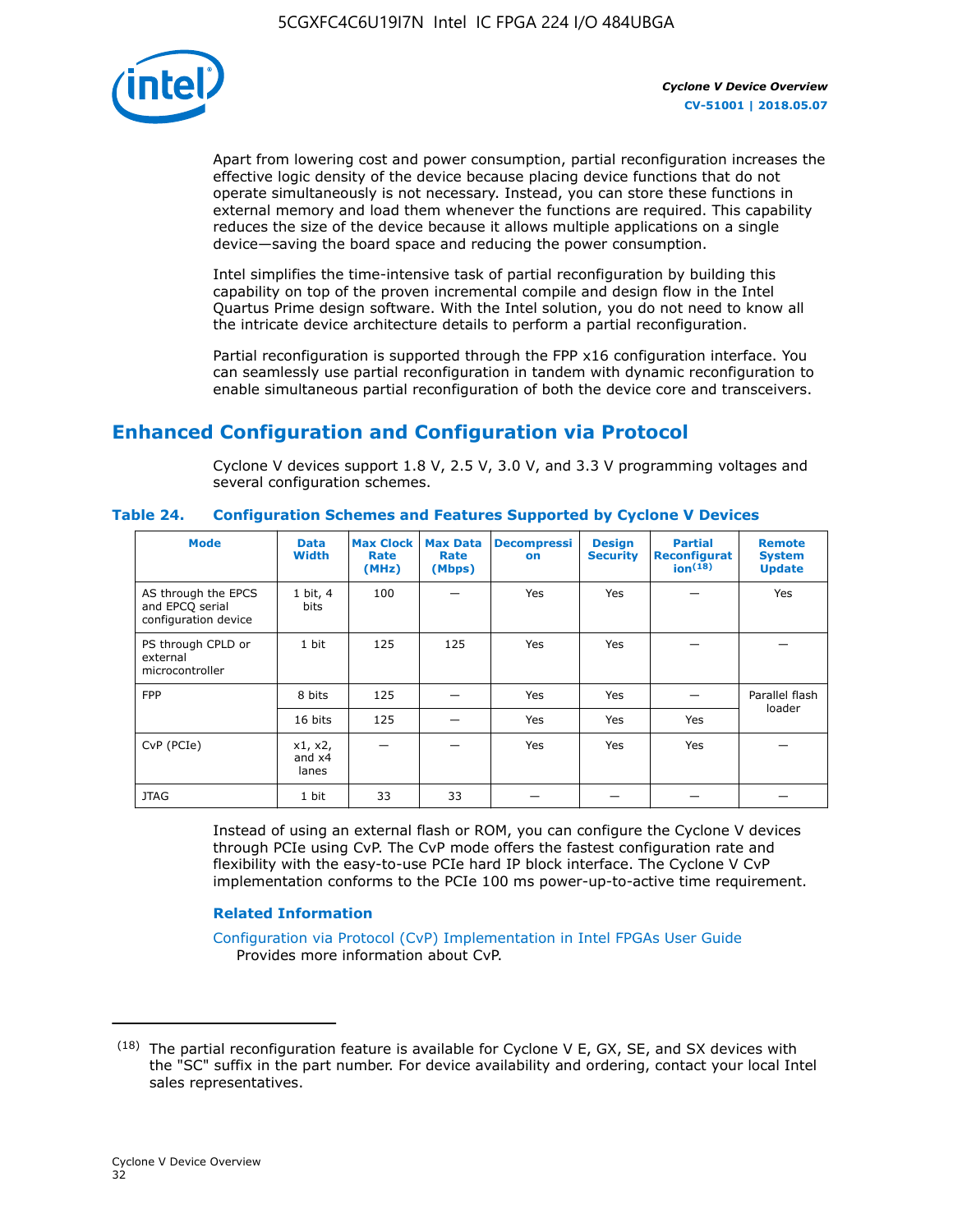

# **Power Management**

Leveraging the FPGA architectural features, process technology advancements, and transceivers that are designed for power efficiency, the Cyclone V devices consume less power than previous generation Cyclone FPGAs:

- Total device core power consumption—less by up to 40%.
- Transceiver channel power consumption—less by up to 50%.

Additionally, Cyclone V devices contain several hard IP blocks that reduce logic resources and deliver substantial power savings of up to 25% less power than equivalent soft implementations.

# **Document Revision History for Cyclone V Device Overview**

| <b>Document</b><br><b>Version</b> | <b>Changes</b>                                                                                                                                                          |
|-----------------------------------|-------------------------------------------------------------------------------------------------------------------------------------------------------------------------|
| 2018.05.07                        | Added the low power option ("L" suffix) for Cyclone V SE and Cyclone V SX devices in the Sample<br>Ordering Code and Available Options diagrams.<br>Rebranded as Intel. |

| <b>Date</b>   | <b>Version</b> | <b>Changes</b>                                                                                                                                                                                                                                                                                                                                                                                                                                                                                                                                                                                                                                                                                                                                                                                                                                                                                                  |
|---------------|----------------|-----------------------------------------------------------------------------------------------------------------------------------------------------------------------------------------------------------------------------------------------------------------------------------------------------------------------------------------------------------------------------------------------------------------------------------------------------------------------------------------------------------------------------------------------------------------------------------------------------------------------------------------------------------------------------------------------------------------------------------------------------------------------------------------------------------------------------------------------------------------------------------------------------------------|
| December 2017 | 2017.12.18     | Updated ALM resources for Cyclone V E, Cyclone V SE, Cyclone V SX, and<br>Cyclone V ST devices.                                                                                                                                                                                                                                                                                                                                                                                                                                                                                                                                                                                                                                                                                                                                                                                                                 |
| June 2016     | 2016.06.10     | Updated Cyclone V GT speed grade to -7 in Sample Ordering Code and<br>Available Options for Cyclone V GT Devices diagram.                                                                                                                                                                                                                                                                                                                                                                                                                                                                                                                                                                                                                                                                                                                                                                                       |
| December 2015 | 2015.12.21     | Added descriptions to package plan tables for Cyclone V GT and ST<br>devices.<br>Changed instances of Quartus II to Quartus Prime.                                                                                                                                                                                                                                                                                                                                                                                                                                                                                                                                                                                                                                                                                                                                                                              |
| June 2015     | 2015.06.12     | Replaced a note to partial reconfiguration feature. Note: The partial<br>reconfiguration feature is available for Cyclone V E, GX, SE, and SX<br>devices with the "SC" suffix in the part number. For device availability and<br>ordering, contact your local Altera sales representatives.<br>Updated logic elements (LE) (K) for the following devices:<br>$\bullet$<br>- Cyclone V E A7: Updated from 149.5 to 150<br>- Cyclone V GX C3: Updated from 35.5 to 36<br>- Cyclone V GX C7: Updated from 149.7 to 150<br>- Cyclone V GT D7: Updated from 149.5 to 150<br>Updated MLAB (Kb) in Maximum Resource Counts for Cyclone V GX<br>Devices table as follows:<br>- Cyclone V GX C3: Updated from 291 to 182<br>- Cyclone V GX C4: Updated from 678 to 424<br>- Cyclone V GX C5: Updated from 678 to 424<br>- Cyclone V GX C7: Updated from 1,338 to 836<br>$-$ Cyclone V GX C9: Updated from 2,748 to 1,717 |
|               |                | continued                                                                                                                                                                                                                                                                                                                                                                                                                                                                                                                                                                                                                                                                                                                                                                                                                                                                                                       |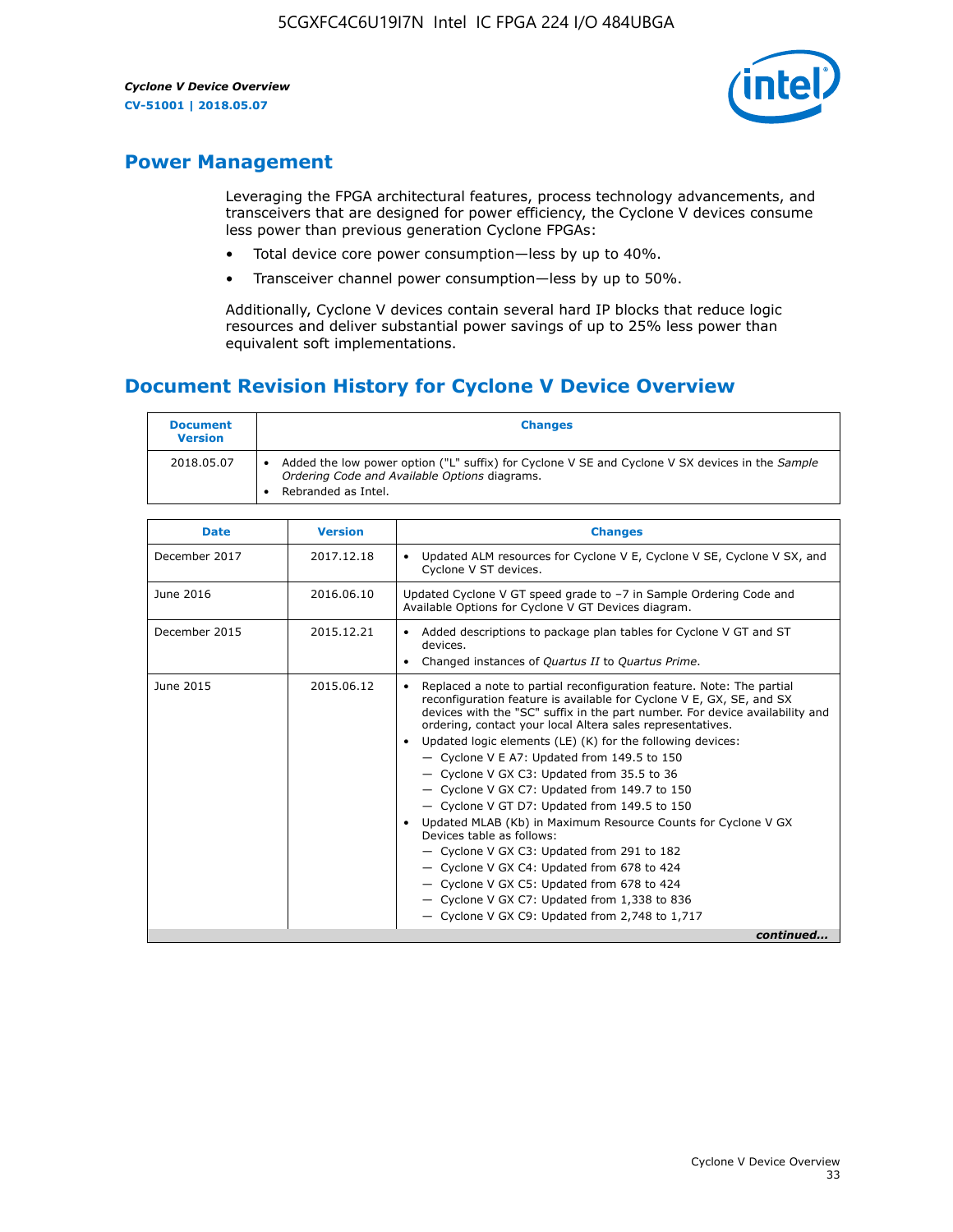

| Date         | <b>Version</b> | <b>Changes</b>                                                                                                                                                                                                                                                                                                                                                                                                                                                                                                                                                                                                                                                                                                                                                                                                                                                                                                                                                                                                                                                                                                                                                                                                                                                                                                                                                                                                                                                                                                                                                                                                                                                                                                  |
|--------------|----------------|-----------------------------------------------------------------------------------------------------------------------------------------------------------------------------------------------------------------------------------------------------------------------------------------------------------------------------------------------------------------------------------------------------------------------------------------------------------------------------------------------------------------------------------------------------------------------------------------------------------------------------------------------------------------------------------------------------------------------------------------------------------------------------------------------------------------------------------------------------------------------------------------------------------------------------------------------------------------------------------------------------------------------------------------------------------------------------------------------------------------------------------------------------------------------------------------------------------------------------------------------------------------------------------------------------------------------------------------------------------------------------------------------------------------------------------------------------------------------------------------------------------------------------------------------------------------------------------------------------------------------------------------------------------------------------------------------------------------|
|              |                | Updated MLAB RAM Bit (Kb) in Embedded Memory Capacity and<br>Distribution in Cyclone V Devices table as follows:<br>- Cyclone V GX C3: Updated from 181 to 182<br>- Cyclone V GX C4: Updated from 295 to 424<br>Updated Total RAM Bit (Kb) in Embedded Memory Capacity and<br>Distribution in Cyclone V Devices table as follows:<br>$-$ Cyclone V GX C3: Updated from 1,531 to 1,532<br>- Cyclone V GX C4: Updated from 2,795 to 2,924<br>Updated MLAB Block count in Embedded Memory Capacity and<br>Distribution in Cyclone V Devices table as follows:<br>- Cyclone V GX C4: Updated from 472 to 678<br>- Cyclone V GX C5: Updated from 679 to 678                                                                                                                                                                                                                                                                                                                                                                                                                                                                                                                                                                                                                                                                                                                                                                                                                                                                                                                                                                                                                                                          |
| March 2015   | 2015.03.31     | Added internal scrubbing feature under configuration in Summary of<br>Features for Cyclone V Devices table.<br>Added optional suffix "SC: Internal scrubbing support" to the following<br>diagrams:<br>- Sample Ordering Code and Available Options for Cyclone V E Devices<br>- Sample Ordering Code and Available Options for Cyclone V GX Devices<br>- Sample Ordering Code and Available Options for Cyclone V SE Devices<br>- Sample Ordering Code and Available Options for Cyclone V SX Devices                                                                                                                                                                                                                                                                                                                                                                                                                                                                                                                                                                                                                                                                                                                                                                                                                                                                                                                                                                                                                                                                                                                                                                                                          |
| January 2015 | 2015.01.23     | Updated Sample Ordering Code and Available Options for Cyclone V ST<br>Devices figure because Cyclone V ST devices are only available in I<br>temperature grade and -7 speed grade.<br>- Operating Temperature: Removed C and A temperature grades<br>- FPGA Fabric Speed Grade: Removed -6 and -8 speed grades<br>Updated the transceiver specification for Cyclone V ST from 5 Gbps to<br>6.144 Gbps:<br>- Device Variants for the Cyclone V Device Family table<br>- Sample Ordering Code and Available Options for Cyclone V ST Devices<br>figure<br>- Maximum Resource Counts for Cyclone V ST Devices<br>• Updated Maximum Resource Counts for Cyclone V GX Devices table for<br>Cyclone V GX G3 devices.<br>$-$ Logic elements (LE) (K): Updated from 35.7 to 35.5<br>- Variable-precision DSP block: Updated from 51 to 57<br>$-18 \times 18$ multiplier: Updated from 102 to 114<br>Updated Number of Multipliers in Cyclone V Devices table for Cyclone V<br>GX G3 devices.<br>- Variableprecision DSP Block: Updated from 51 to 57<br>$-9x9$ Multiplier: Updated from 153 to 171<br>$-18 \times 18$ Multiplier: Updated from 102 to 114<br>- 27 x 27 Multiplier: Updated from 51 to 57<br>- 18 x 18 Multiplier Adder Mode: Updated from 51 to 57<br>$-18 \times 18$ Multiplier Adder Summed with 36 bit Input: Updated from 51<br>to 57<br>Updated Embedded Memory Capacity and Distribution in Cyclone V<br>Devices table for Cyclone V GX G3 devices.<br>- M10K block: Updated from 119 to 135<br>- M10K RAM bit (Kb): Updated from 1,190 to 1,350<br>- MLAB block: Updated from 255 to 291<br>- MLAB RAM bit (Kb): Updated from 159 to 181<br>$-$ Total RAM bit (Kb): Updated from 1,349 to 1,531 |
| October 2014 | 2014.10.06     | Added a footnote to the "Transceiver PCS Features for Cyclone V Devices"<br>table to show that PCIe Gen2 is supported for Cyclone V GT and ST devices.                                                                                                                                                                                                                                                                                                                                                                                                                                                                                                                                                                                                                                                                                                                                                                                                                                                                                                                                                                                                                                                                                                                                                                                                                                                                                                                                                                                                                                                                                                                                                          |
|              |                | continued                                                                                                                                                                                                                                                                                                                                                                                                                                                                                                                                                                                                                                                                                                                                                                                                                                                                                                                                                                                                                                                                                                                                                                                                                                                                                                                                                                                                                                                                                                                                                                                                                                                                                                       |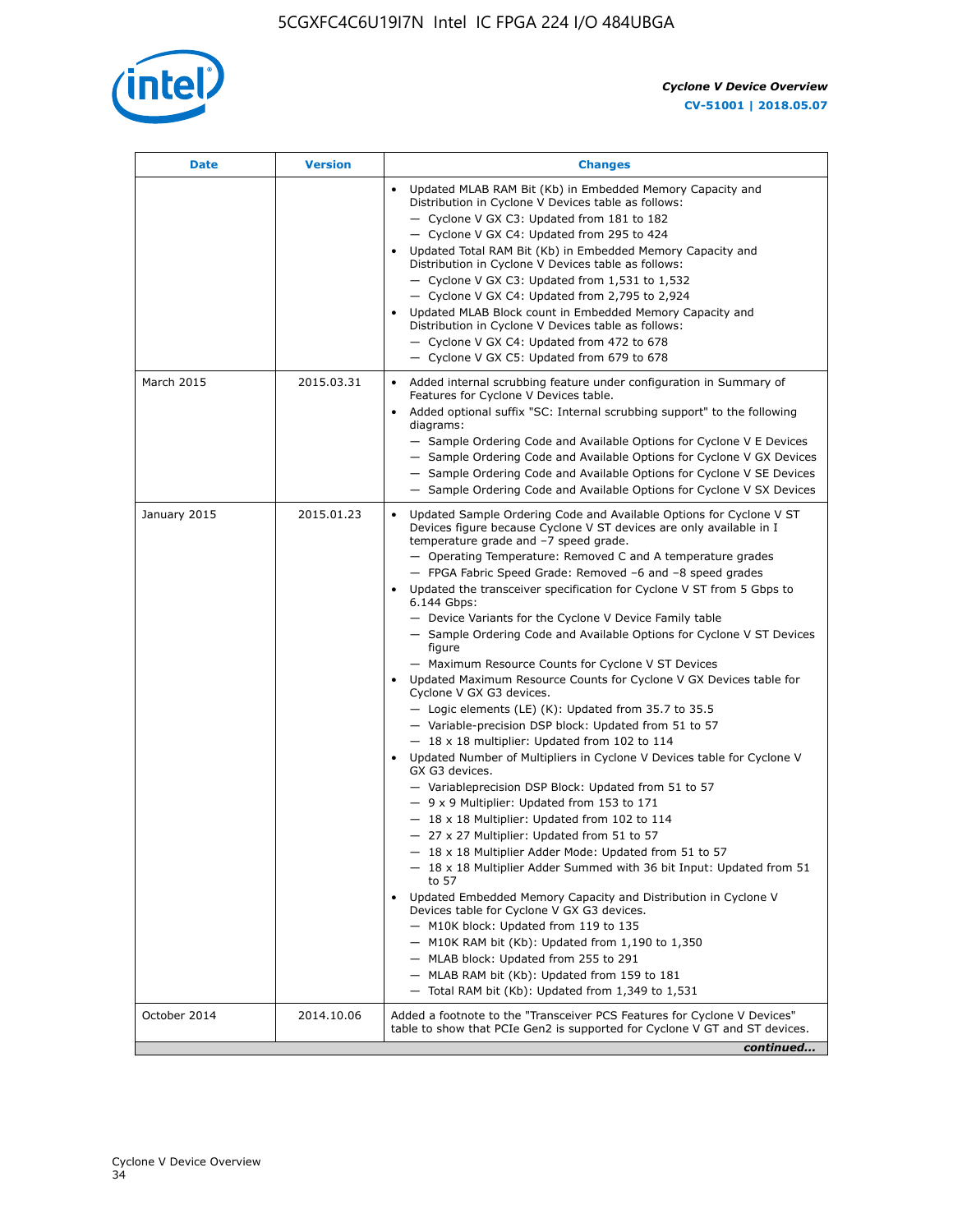r



| <b>Date</b>   | <b>Version</b> | <b>Changes</b>                                                                                                                                                                                                                           |
|---------------|----------------|------------------------------------------------------------------------------------------------------------------------------------------------------------------------------------------------------------------------------------------|
| July 2014     | 2014.07.07     | Updated the I/O vertical migration figure to clarify the migration capability of<br>Cyclone V SE and SX devices.                                                                                                                         |
| December 2013 | 2013.12.26     | Corrected single or dual-core ARM Cortex-A9 MPCore processor-up to 925<br>MHz from 800 MHz.                                                                                                                                              |
|               |                | Removed "Preliminary" texts from Ordering Code figures, Maximum<br>Resources, Package Plan and I/O Vertical Migration tables.                                                                                                            |
|               |                | Removed the note "The number of GPIOs does not include transceiver<br>I/Os. In the Quartus II software, the number of user I/Os includes<br>transceiver I/Os." for GPIOs in the Maximum Resource Counts table for<br>Cyclone V E and SE. |
|               |                | Added link to Altera Product Selector for each device variant.<br>Updated Embedded Hard IPs for Cyclone V GT devices to indicate<br>Maximum 2 hard PCIe and 2 hard memory controllers.                                                   |
|               |                | • Added leaded package options.                                                                                                                                                                                                          |
|               |                | Removed the note "The number of PLLs includes general-purpose<br>fractional PLLs and transceiver fractional PLLs." for all PLLs in the<br>Maximum Resource Counts table.                                                                 |
|               |                | • Corrected max LVDS counts for transmitter and receiver for Cyclone V E<br>A5 device from 84 to 60.                                                                                                                                     |
|               |                | • Corrected max LVDS counts for transmitter and receiver for Cyclone V E<br>A9 device from 140 to 120.                                                                                                                                   |
|               |                | Corrected variable-precision DSP block, 27 x 27 multiplier, 18 x 18<br>multiplier adder mode and 18 x 18 multiplier adder summed with 36 bit<br>input for Cyclone V SE devices from 58 to 84.                                            |
|               |                | Corrected 18 x 18 multiplier for Cyclone V SE devices from 116 to 168.                                                                                                                                                                   |
|               |                | Corrected 9 x 9 multiplier for Cyclone V SE devices from 174 to 252.                                                                                                                                                                     |
|               |                | • Corrected LVDS transmitter for Cyclone V SE A2 and A4 as well as SX C2<br>and C4 devices from 31 to 32.                                                                                                                                |
|               |                | • Corrected LVDS receiver for Cyclone V SE A2 and A4 as well as SX C2 and<br>C4 devices from 35 to 37.                                                                                                                                   |
|               |                | • Corrected transceiver speed grade for Cyclone V ST devices ordering code<br>from 4 to 5.                                                                                                                                               |
|               |                | • Updated the DDR3 SDRAM for the maximum frequency's soft controller<br>and the minimum frequency from 300 to 303 for voltage 1.35V.                                                                                                     |
|               |                | Added links to Altera's External Memory Spec Estimator tool to the topics<br>listing the external memory interface performance.                                                                                                          |
|               |                | • Corrected XAUI is supported through the soft PCS in the PCS features for<br>Cyclone V.                                                                                                                                                 |
|               |                | Added decompression support for the CvP configuration mode.                                                                                                                                                                              |
| May 2013      | 2013.05.06     | Added link to the known document issues in the Knowledge Base.<br>$\bullet$                                                                                                                                                              |
|               |                | Moved all links to the Related Information section of respective topics for<br>$\bullet$<br>easy reference.                                                                                                                              |
|               |                | • Corrected the title to the PCIe hard IP topic. Cyclone V devices support<br>only PCIe Gen1 and Gen2.                                                                                                                                   |
|               |                | • Updated Supporting Feature in Table 1 of Increased bandwidth capacity to<br>'6.144 Gbps'.                                                                                                                                              |
|               |                | Updated Description in Table 2 of Low-power high-speed serial interface to<br>'6.144 Gbps'.                                                                                                                                              |
|               |                | Updated Description in Table 3 of Cyclone V GT to '6.144 Gbps'.                                                                                                                                                                          |
|               |                | Updated the M386 package to M383 for Figure 1, Figure 2 and Figure 3.<br>$\bullet$                                                                                                                                                       |
|               |                | Updated Figure 2 and Figure 3 for Transceiver Count by adding 'F : 4'.<br>$\bullet$                                                                                                                                                      |
|               |                | Updated LVDS in the Maximum Resource Counts tables to include<br>Transmitter and Receiver values.                                                                                                                                        |
|               |                | Updated the package plan with M383 for the Cyclone V E device.                                                                                                                                                                           |
|               |                | Removed the M301 and M383 packages from the Cyclone V GX C4 device.                                                                                                                                                                      |
|               |                | Updated the GPIO count to '129' for the M301 package of the Cyclone V<br>GX C5 device.                                                                                                                                                   |
|               |                | Updated 5 Gbps to '6.144 Gbps' for Cyclone V GT device.                                                                                                                                                                                  |
|               |                | continued                                                                                                                                                                                                                                |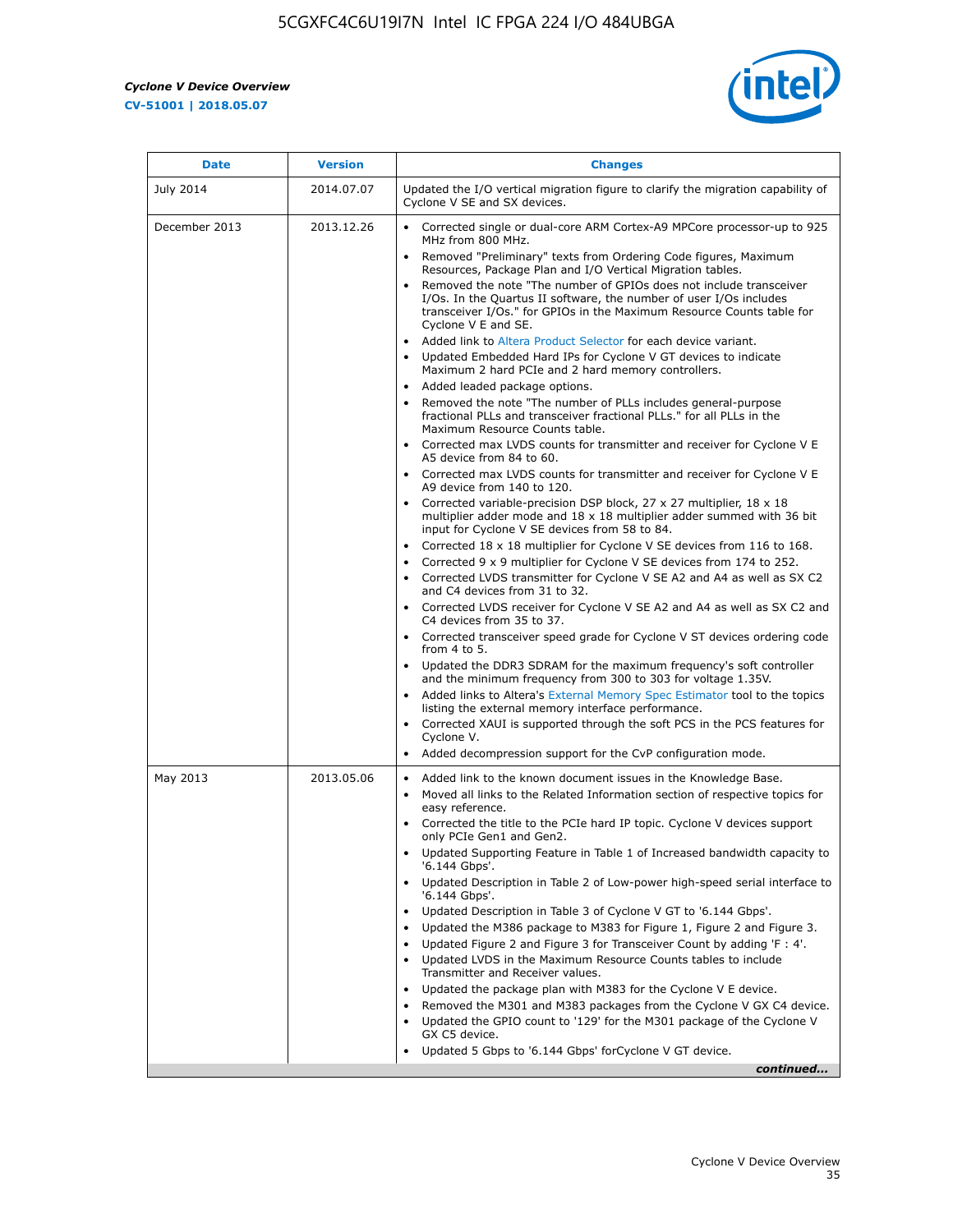

| <b>Date</b>   | <b>Version</b> | <b>Changes</b>                                                                                                                                                                                                                                                                                                                                                                                                                                                                                                                                                                                                                                                                                             |
|---------------|----------------|------------------------------------------------------------------------------------------------------------------------------------------------------------------------------------------------------------------------------------------------------------------------------------------------------------------------------------------------------------------------------------------------------------------------------------------------------------------------------------------------------------------------------------------------------------------------------------------------------------------------------------------------------------------------------------------------------------|
|               |                | Updated HPS I/O for U484 (19 mm) in Table 11 with '151' for A2, A4, A5<br>and A6.                                                                                                                                                                                                                                                                                                                                                                                                                                                                                                                                                                                                                          |
|               |                | Updated Memory (Kb) for Maximum Resource Counts for Cyclone V SE A4<br>and A6, SX C4 and C6, ST D6 devices.                                                                                                                                                                                                                                                                                                                                                                                                                                                                                                                                                                                                |
|               |                | Updated FPGA PLL for Maximum Resource Counts for Cyclone V SE A2, SX<br>C2, devices.                                                                                                                                                                                                                                                                                                                                                                                                                                                                                                                                                                                                                       |
|               |                | Removed '36 x 36' from the Variable-Precision DSP Block.<br>Updated Variable-precision DSP Blocks and $18 \times 18$ Multiplier for<br>Maximum Resource Counts for Cyclone V SX C4 device.                                                                                                                                                                                                                                                                                                                                                                                                                                                                                                                 |
|               |                | Updated the HPS I/O counts for Cyclone V SE, SX, and ST devices.<br>Updated Figure 7 which shows the I/O vertical migration table.<br>Updated Table 17 for Cyclone V SX C4 device.<br>$\bullet$                                                                                                                                                                                                                                                                                                                                                                                                                                                                                                            |
|               |                | • Updated Embedded Memory Capacity and Distribution table for Cyclone V<br>SE A4 and A6, SX C4 and C6, ST D6 devices.                                                                                                                                                                                                                                                                                                                                                                                                                                                                                                                                                                                      |
|               |                | Removed 'Counter reconfiguration' from the PLL Features.<br>$\bullet$<br>Updated Low-Power Serial Transceivers by replacing 5 Gbps with<br>6.144 Gbps.                                                                                                                                                                                                                                                                                                                                                                                                                                                                                                                                                     |
|               |                | Removed 'Distributed Memory' symbol.<br>Updated the Capability in Table 22 of Backplane support to '6.144 Gbps'.<br>Updated Capability in Table 22 of Ring oscillator transmit PLLs with<br>6.144 Gbps.<br>Updated the PCS Support in Table 23 from 5 Gbps to '6 Gbps'.<br>Updated the Data Rates (Gbps) in Table 23 of 3 Gbps and 6 Gbps Basic to<br>$\bullet$                                                                                                                                                                                                                                                                                                                                            |
|               |                | '6.144 Gbps'.<br>Updated the Data Rates (Gbps) in Table 23 of CPRI 4.1 to '6.144 Gbps'.<br>Clarified that partial reconfiguration is an advanced feature. Contact Altera<br>for support of the feature.                                                                                                                                                                                                                                                                                                                                                                                                                                                                                                    |
| December 2012 | 2012.12.28     | Updated the pin counts for the MBGA packages.<br>$\bullet$<br>Updated the GPIO and transceiver counts for the MBGA packages.<br>$\bullet$<br>Updated the GPIO counts for the U484 package of the Cyclone V E A9, GX<br>C9, and GT D9 devices.                                                                                                                                                                                                                                                                                                                                                                                                                                                              |
|               |                | Updated the vertical migration table for vertical migration of the U484<br>packages.<br>Updated the MLAB supported programmable widths at 32 bits depth.                                                                                                                                                                                                                                                                                                                                                                                                                                                                                                                                                   |
| November 2012 | 2012.11.19     | • Added new MBGA packages and additional U484 packages for Cyclone V E,<br>GX, and GT.<br>Added ordering code for five-transceiver devices for Cyclone V GT and ST.<br>$\bullet$<br>Updated the vertical migration table to add MBGA packages.<br>٠<br>Added performance information for HPS memory controller.<br>٠<br>Removed DDR3U support.<br>$\bullet$<br>Updated Cyclone V ST speed grade information.<br>Added information on maximum transceiver channel usage restrictions for<br>PCI Gen2 and CPRI at 4.9152 Gbps transmit jitter compliance.<br>Added note on the differences between GPIO reported in Overview with<br>User I/O numbers shown in the Quartus II software.<br>Updated template. |
| July 2012     | 2.1            | Added support for PCIe Gen2 x4 lane configuration (PCIe-compatible)                                                                                                                                                                                                                                                                                                                                                                                                                                                                                                                                                                                                                                        |
| June 2012     | 2.0            | Restructured the document.<br>Added the "Embedded Memory Capacity" and "Embedded Memory<br>Configurations" sections.<br>Added Table 1, Table 3, Table 16, Table 19, and Table 20.<br>$\bullet$<br>Updated Table 2, Table 4, Table 5, Table 6, Table 7, Table 8, Table 9, Table<br>10, Table 11, Table 12, Table 13, Table 14, Table 17, and Table 18.                                                                                                                                                                                                                                                                                                                                                      |
|               |                | continued                                                                                                                                                                                                                                                                                                                                                                                                                                                                                                                                                                                                                                                                                                  |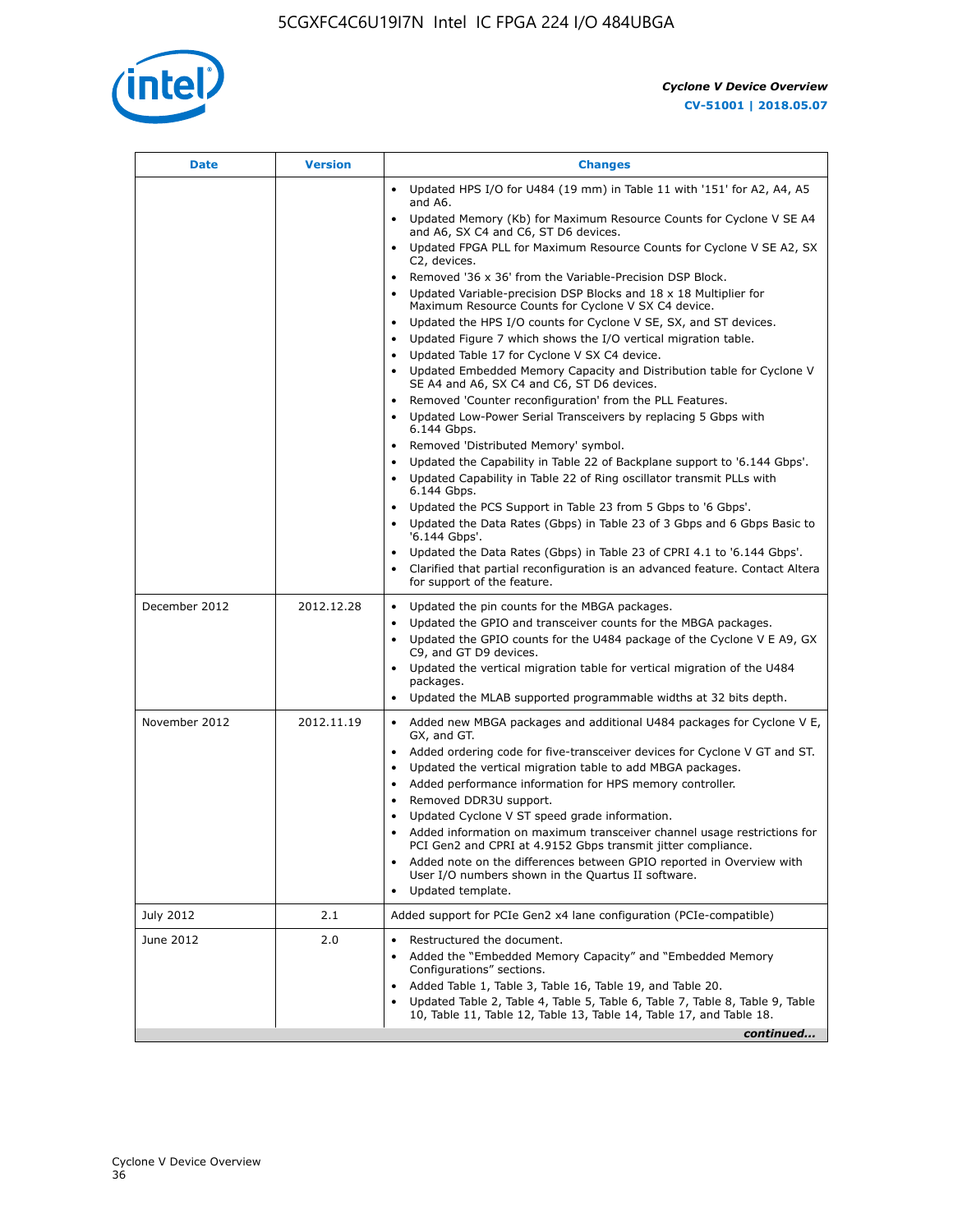

| <b>Date</b>   | <b>Version</b> | <b>Changes</b>                                                                                                                                                                                                                                                                                                                                                                                                                                                                           |
|---------------|----------------|------------------------------------------------------------------------------------------------------------------------------------------------------------------------------------------------------------------------------------------------------------------------------------------------------------------------------------------------------------------------------------------------------------------------------------------------------------------------------------------|
|               |                | Updated Figure 1, Figure 2, Figure 3, Figure 4, Figure 5, Figure 6, and<br>Figure 10.<br>Updated the "FPGA Configuration and Processor Booting" and "Hardware"<br>and Software Development" sections.<br>Text edits throughout the document.                                                                                                                                                                                                                                             |
| February 2012 | 1.2            | Updated Table $1-2$ , Table $1-3$ , and Table $1-6$ .<br>Updated "Cyclone V Family Plan" on page 1-4 and "Clock Networks and<br>PLL Clock Sources" on page 1-15.<br>Updated Figure 1-1 and Figure 1-6.                                                                                                                                                                                                                                                                                   |
| November 2011 | 1.1            | Updated Table $1-1$ , Table $1-2$ , Table $1-3$ , Table $1-4$ , Table $1-5$ , and Table<br>$1 - 6$ .<br>Updated Figure 1–4, Figure 1–5, Figure 1–6, Figure 1–7, and Figure 1–8.<br>Updated "System Peripherals" on page 1-18, "HPS-FPGA AXI Bridges" on<br>$\bullet$<br>page 1-19, "HPS SDRAM Controller Subsystem" on page 1-19, "FPGA<br>Configuration and Processor Booting" on page 1-19, and "Hardware and<br>Software Development" on page 1-20.<br>Minor text edits.<br>$\bullet$ |
| October 2011  | 1.0            | Initial release.                                                                                                                                                                                                                                                                                                                                                                                                                                                                         |